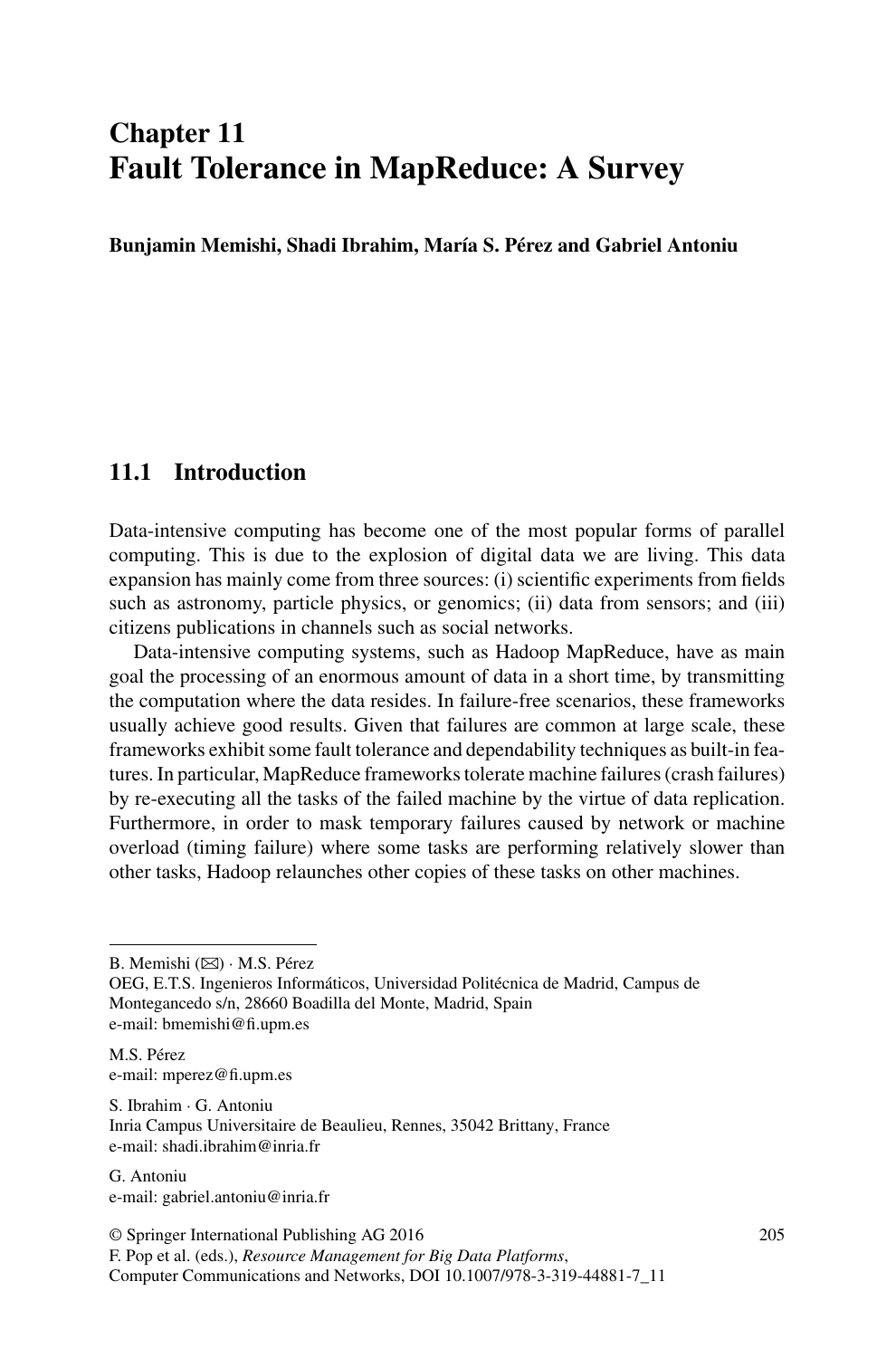Foreseeing MapReduce usage in the next generation Internet [\[46](#page-33-0)], a particular concern is the aim of improving the MapReduce's reliability by providing better fault-tolerant mechanisms. As far as we know, there is not a complete review of the research in MapReduce fault tolerance, in such a way that it represents an overall picture of what has been done and what is missing. This survey addresses this gap, by means of the following contributions:

- An exhaustive study on the MapReduce framework, and its default fault-tolerant mechanisms. As one may assume, the leading MapReduce-based systems which are open source, with particular emphasis on Hadoop MapReduce, have evolved significantly since their first appearance. This study has taken into account all of these releases, by considering the most important advances in the fault-tolerant area.
- A systematic literature review on contributions with extensive analysis and proposals of new fault-tolerant mechanisms in MapReduce-based systems.
- A discussion about the open issues and key challenges for providing efficient fault tolerance in MapReduce-based systems.

This book chapter is organized as follows. Section [11.2](#page-1-0) introduces the methodology which has guided the survey. Section [11.3](#page-2-0) represents the MapReduce fundamentals, with particular emphasis on its fault-tolerant mechanisms. Section [11.4](#page-6-0) gives an extensive analysis of the literature review. Section [11.5](#page-22-0) describes some of the most popular data-intensive computing systems, mentioning their fault tolerance mechanisms. Section [11.6](#page-29-0) discusses the opportunities and challenges to design efficient fault-tolerant mechanisms in MapReduce. Finally, Sect. [11.7](#page-30-0) concludes the book chapter.

## <span id="page-1-0"></span>**11.2 Methodology**

In order to analyze the existing work, a previous identification of the main areas related to the topic addressed in this survey was performed. Concretely, four groups were defined:

- *Context* Contributions related to the general context of dependability.
- *MapReduce* Contributions that introduce the fundamentals of the MapReduce framework.
- *Optimizations* Contributions related to direct fault-tolerant solutions on MapReduce-based systems.
- *Others* Contributions proposing different solutions for other systems, which could be considered as added values in the context of MapReduce-based systems.

Additionally, this study has made a general analysis of the different types of failures in computing systems, and their connection to the MapReduce framework. This has enabled a solid construction of boundaries between different failures types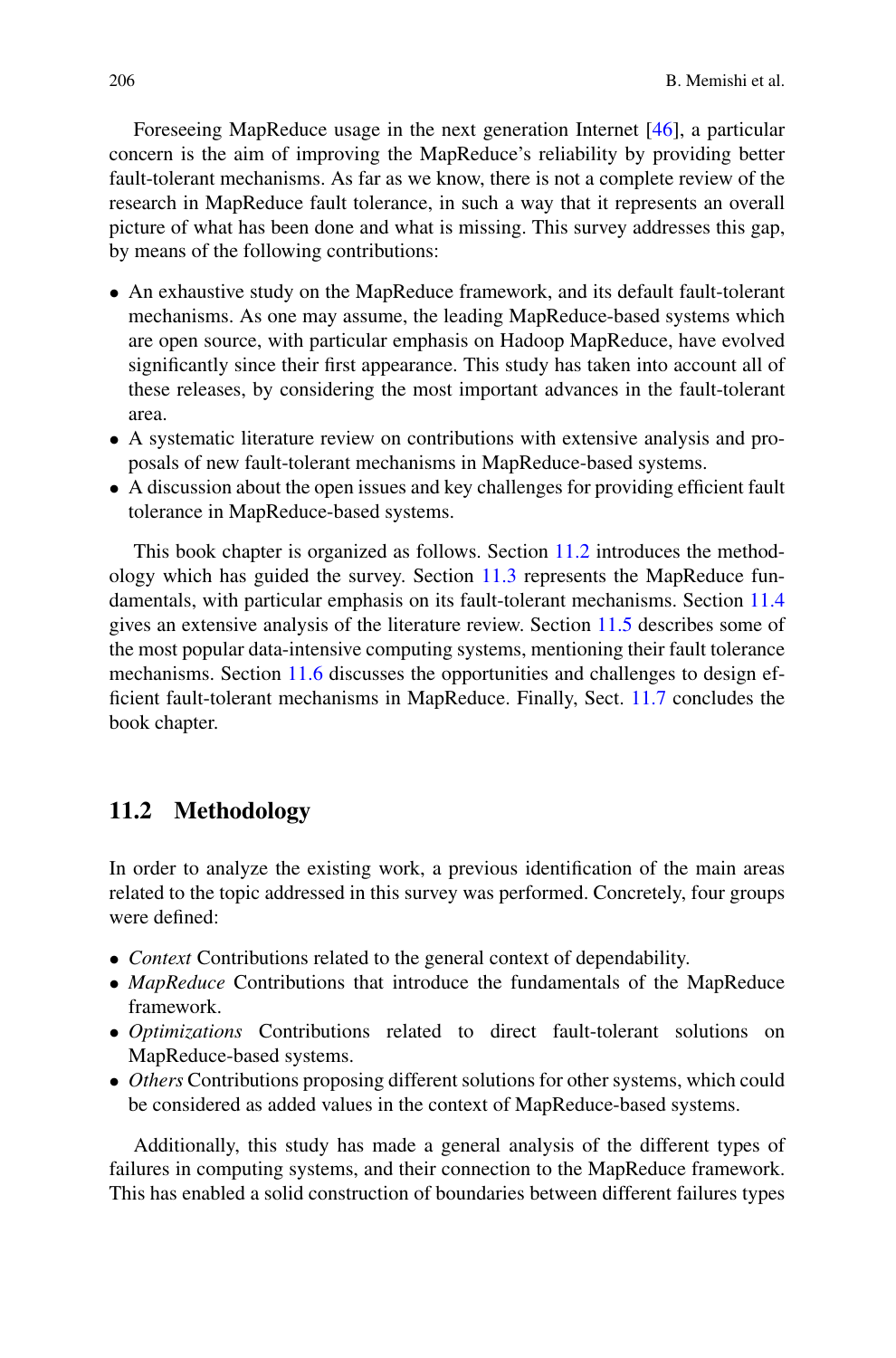within MapReduce and other distributed systems. In the computer science literature, it is also very common to have a distinction between faults, errors, and failures [\[7](#page-31-0)], considering faults and errors as implications of failures. According to the existing literature [\[8,](#page-31-1) [11,](#page-31-2) [50\]](#page-34-0), the most common failure-type division in MapReduce is: crash, omission, arbitrary, network and security failures. More specifically:

- *Crash failure* The process crashes at a specific point of time and never recovers after that time.
- *Omission failure* It is a more general kind of failures. A process does not send (or receive) a message that it is supposed to send (or receive).
- *Arbitrary (Byzantine) failure* The process fails in an arbitrary manner if it can deviate in any conceivable way from the algorithm assigned to it. It is the most expensive failure to tolerate. Even though it is assumed mostly as intentional and malicious, the arbitrary failure can simply be a bug in the implementation, the programming language, or even the compiler.
- *Network failure* The processes cannot communicate with each other. There are two kind of failures: (i) *One-way link.* There is difficulty in communication between two processes (e.g., one communication party can send, but the other party cannot receive); and (ii) *Network partition.* A line connecting two larger sections of a network fails.
- *Security failure* The messages between processes are inspected, modified, or prevented from being delivered. This group also considers *eavesdropping failures*, which are those failures related to leaking information obtained in an algorithm to an outside entity, possibly threatening the confidentiality of the data handled by the algorithm.

Section [11.4](#page-6-0) will further clarify these concepts within MapReduce-based systems.

## <span id="page-2-0"></span>**11.3 MapReduce Framework**

The MapReduce framework is one of the most widespread approaches of dataintensive computing. It represents a programming model for processing large datasets [\[19,](#page-32-0) [33](#page-33-1)]. MapReduce has been discussed by researchers for more than a decade, including the database community. Even though its benefits have been questioned when compared to parallel databases, some authors suggest that both approaches have their own advantages, and there is not a risk that one could become *obsolete* [\[54\]](#page-34-1). MapReduce's advantages over parallel databases include storage-system independence and fine-grain fault tolerance for large jobs. Other advantages are simplicity, automatic parallelism, and scalability. These features make MapReduce an appropriate option for data-intensive applications, being more and more popular in this context. Indeed, it is used for different large-scale computing environments, such as Facebook Inc. [\[23\]](#page-32-1), Yahoo! Inc. [\[65\]](#page-35-0), and Microsoft Corporation [\[45](#page-33-2)].

By default, every MapReduce execution needs a special node, called *master*; the other nodes are called *workers*. The master keeps several data structures, like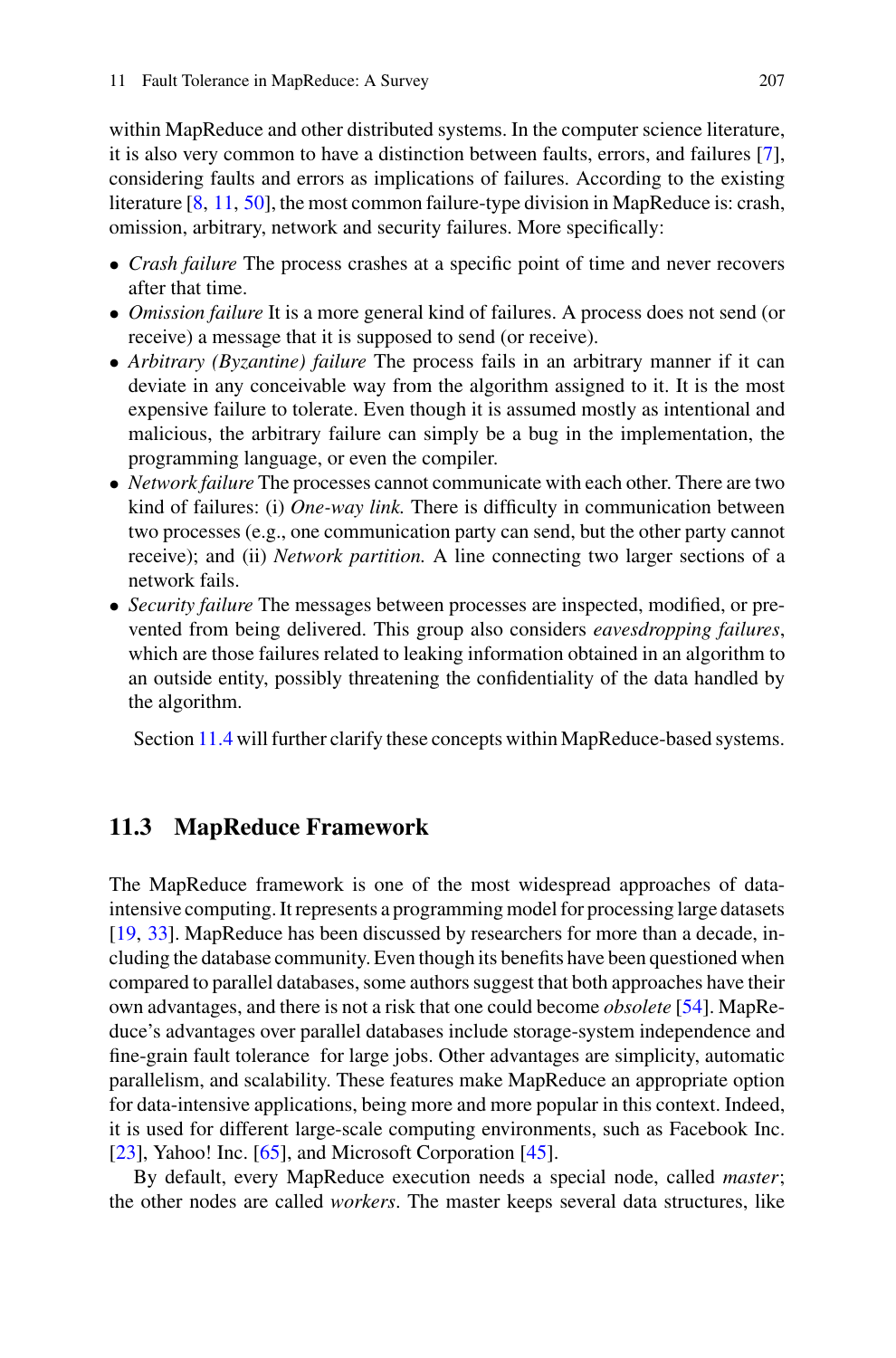

<span id="page-3-0"></span>**Fig. 11.1** MapReduce logical workflow

the state and the identity of the worker machines. Different tasks are assigned to the worker nodes by the master. Depending on the phase, tasks may execute two different functions: Map or Reduce. As explained in [\[19\]](#page-32-0), users have to specify a Map function that processes a *key/value* pair to generate a set of intermediate *key/value* pairs, and a Reduce function that merges all intermediate values associated with the same intermediate key. In this way, many real-world problems can be expressed by means of the MapReduce model.

A simple MapReduce data workflow is shown in Fig. [11.1.](#page-3-0) This figure represents a MapReduce workflow scenario, from the input data to the output data. The most common implementations keep the input and output data in a reliable distributed file system, while the intermediate data is kept in the local file system at the worker nodes.

### *11.3.1 MapReduce 1.0 Versus MapReduce 2.0*

The most common implementation of MapReduce is part of the Apache Hadoop open-source framework [\[56](#page-34-2)]. Hadoop uses the Hadoop Distributed File System (HDFS) as the underlying storage backend, but it was designed to work on many other distributed file systems as well.

The main components of Apache Hadoop are MapReduce and HDFS. Hadoop MapReduce consists of a JobTracker and many TaskTrackers, which constitute the processing master and workers, respectively. TaskTrackers consist of a limited number of slots for running map or reduce tasks. The MapReduce workflow is managed by the JobTracker, whose responsibility goes beyond the MapReduce process. For instance, the JobTracker is also in charge of the resource management. HDFS consists of a NameNode and many DataNodes, that is, the storage master and workers, respectively, whereas the NameNode manages the file system metadata, DataNodes hold a portion of data in blocks.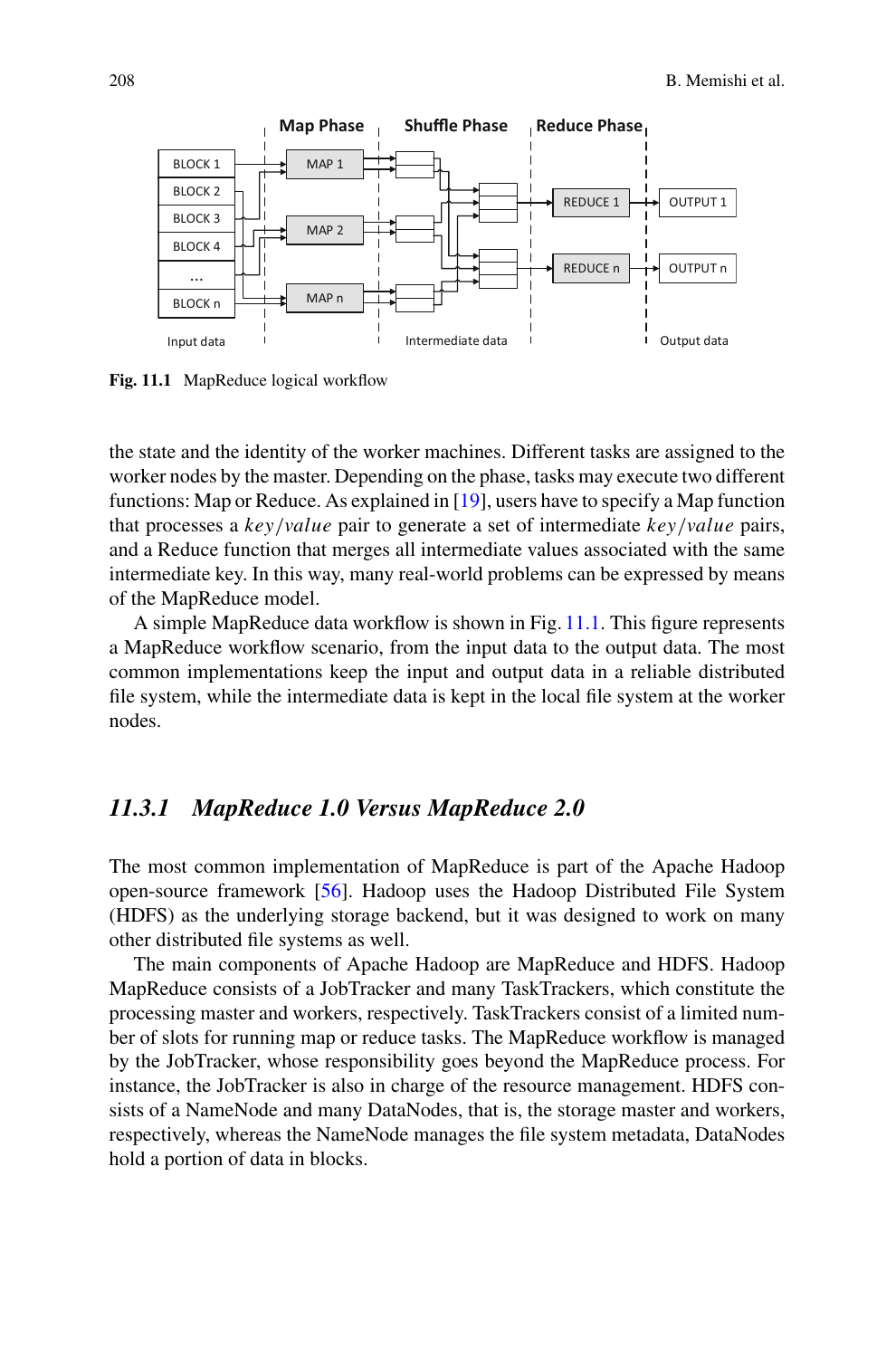The traditional version of Hadoop has faced several shortcomings on large-scale systems, concerning scalability, reliability, and availability. The YARN (*Yet Another Resource Negotiator*) project has recently been developed with the aim of addressing these problems [\[57](#page-34-3)].

In the classic version of Hadoop, the JobTracker handles both resource management and job scheduling. The key idea behind YARN is to separate concerns, by splitting up the major functionalities of the JobTracker, resource management, and job scheduling/monitoring, into separate entities. In the new architecture, there is a global ResourceManager (RM) and per-application ApplicationMaster (AM). The ResourceManager and a per-node slave, the NodeManager (NM) compose the data-computation framework. The per-application ApplicationMaster is in charge of negotiating resources from the ResourceManager and working with the NodeManager(s) to execute and monitor the progress of the tasks. The ResourceManager includes two components: a scheduler and application manager. Whereas the scheduler is in charge of resource allocation, the application manager accepts job submissions, and initiates the first job container for the job master (ApplicationMaster). This architectural change has as main goals to provide scalability and remove the single point of failure presented by the JobTracker. However, the resource scheduler, the application manager, and the application master now become single points of failure in the YARN architecture.

## *11.3.2 MapReduce Fault Tolerance*

In Fig. [11.2](#page-4-0) we show a big picture of the default fault-tolerant concepts and their mechanisms in MapReduce.

At the core of failure detection mechanism is the concept of heartbeat. Any kind of failure that is detected in MapReduce has to fulfill some preconditions, in this case to miss a certain number of heartbeats, so that the other entities in the system detect the failure. The classic implementation of MapReduce has no mechanism for dealing with the failure of the master, since the heartbeat mechanism is not used to detect this kind of failure. Workers send a heartbeat to the master, but the master's



<span id="page-4-0"></span>**Fig. 11.2** Fault tolerance in MapReduce: The basic fault tolerance definitions (detection, handling, and recovery) with their corresponding implementations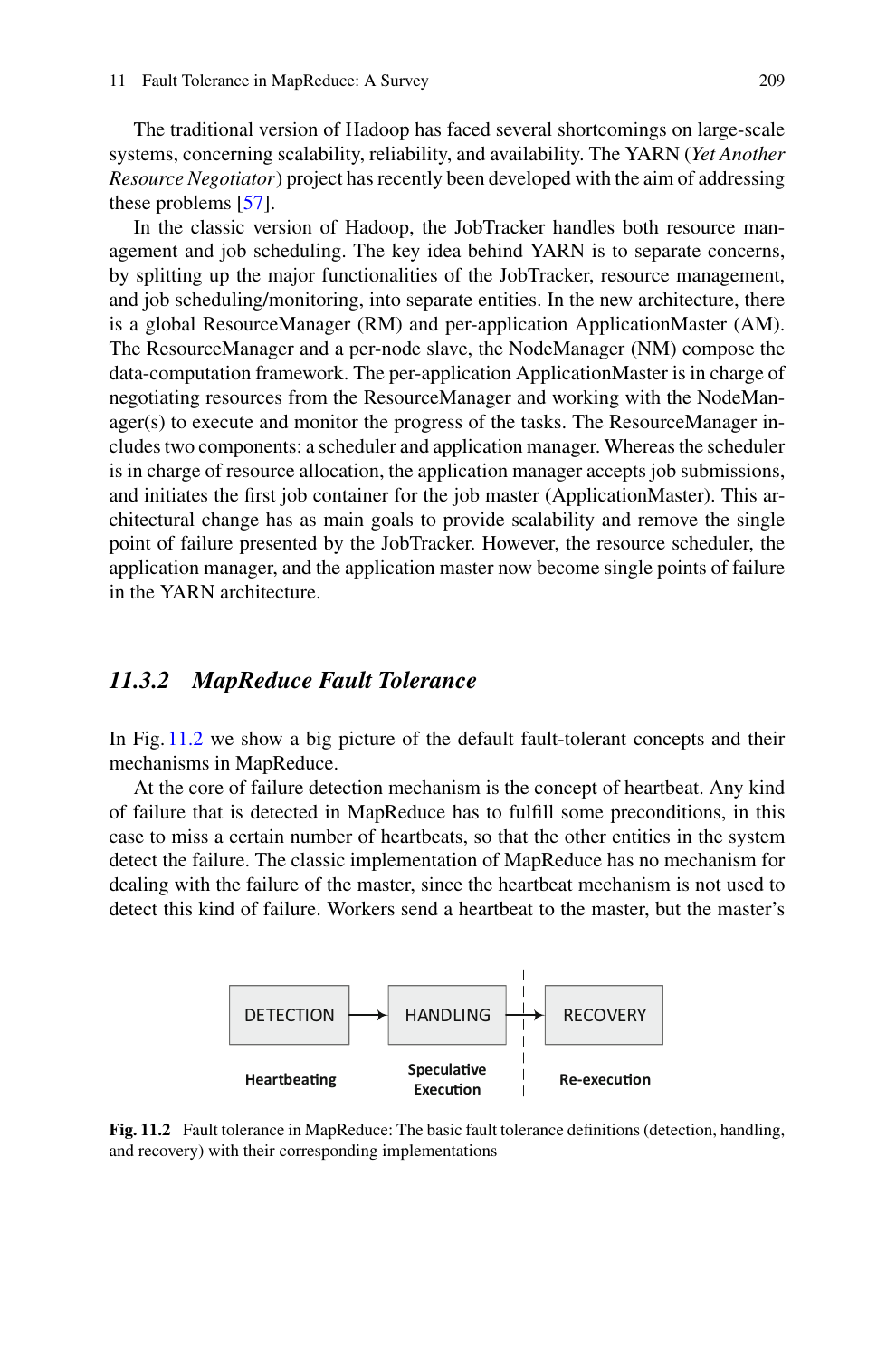health is monitored by the cluster administrator. This person must first detect this situation, and then manually restart the master.

Because the worker sends heartbeats to the master, its eventual failure will stop this notification mechanism. From the worker side, there is a simple loop that periodically sends heartbeat method calls to the master; by default, this period has been adjusted to 3 s in most of the implementations. The master makes a checkpoint every 200 s, in order to detect if it has missed any heartbeats from a worker for a period of 600 s, that is, 10 min. If this condition is fulfilled, then a worker is declared as dead and removed from the master's pool of workers upon which can schedule tasks on. After the master declares the worker as dead, the tasks running on a failed worker are restarted on other workers. Since the map tasks that completed its work, kept their output on the dead worker, they have to be restarted as well. On the other hand, reduce tasks that were not completed need to be executed in different workers, but since completed reduce tasks saved its output in HDFS, their re-execution is not necessary.

Apart from telling to the master that a worker is alive, heartbeats also are used as a channel for messages. As a part of the heartbeat, a worker states whether it is ready to run a new task, and in affirmative case, the master will use the heartbeat return value for communicating the actual task to the worker. Additionally, if a worker notices that it did not receive a progress update for a task in a period of time (by default, 600 s), it proceeds to mark the task as failed. After this, the worker's duty is to notify the master that a task attempt has failed; with this, the master reschedules a different execution of the task, trying to avoid rescheduling the task on the same worker where it has previously failed.

The master's duty is to manage both, the completed and ongoing tasks on the worker to be re-executed or speculated, respectively. In the case of a worker failure, before the master decides to re-execute the completed and ongoing tasks so that may skip the default timeout of MapReduce (10 min), there is only one opportunity left, speculative execution.

The speculative execution is meant to be a method of launching another equivalent task as a backup, but only after all the normal tasks have been launched, and after the average running time of the other tasks. In other words, a speculative task is basically run for map and reduce tasks that have its completion rate below a certain percentage of the completion rate of the majority of running tasks.

An interesting dilemma is how to differentiate the handling and recovery mechanisms. A simple question arises: Does MapReduce differentiate between handling and recovery?

In some sense, both, speculative execution and re-execution try to complete a MapReduce job as soon as possible, with the least processing time, while executing its tasks on minimal resources (e.g., to avoid long occupation of resources by some tasks).<sup>[1](#page-5-0)</sup> However, the sequence of performing the speculative execution and re-execution is what makes them different, therefore considering the former one be

<span id="page-5-0"></span><sup>&</sup>lt;sup>1</sup>This is not particularly true in the case of speculative execution, since it has proven to exhaust a considerable amount of resources, when executed on heterogeneous environments [\[39,](#page-33-3) [72\]](#page-35-1) or when the system is going under failures [\[22\]](#page-32-2).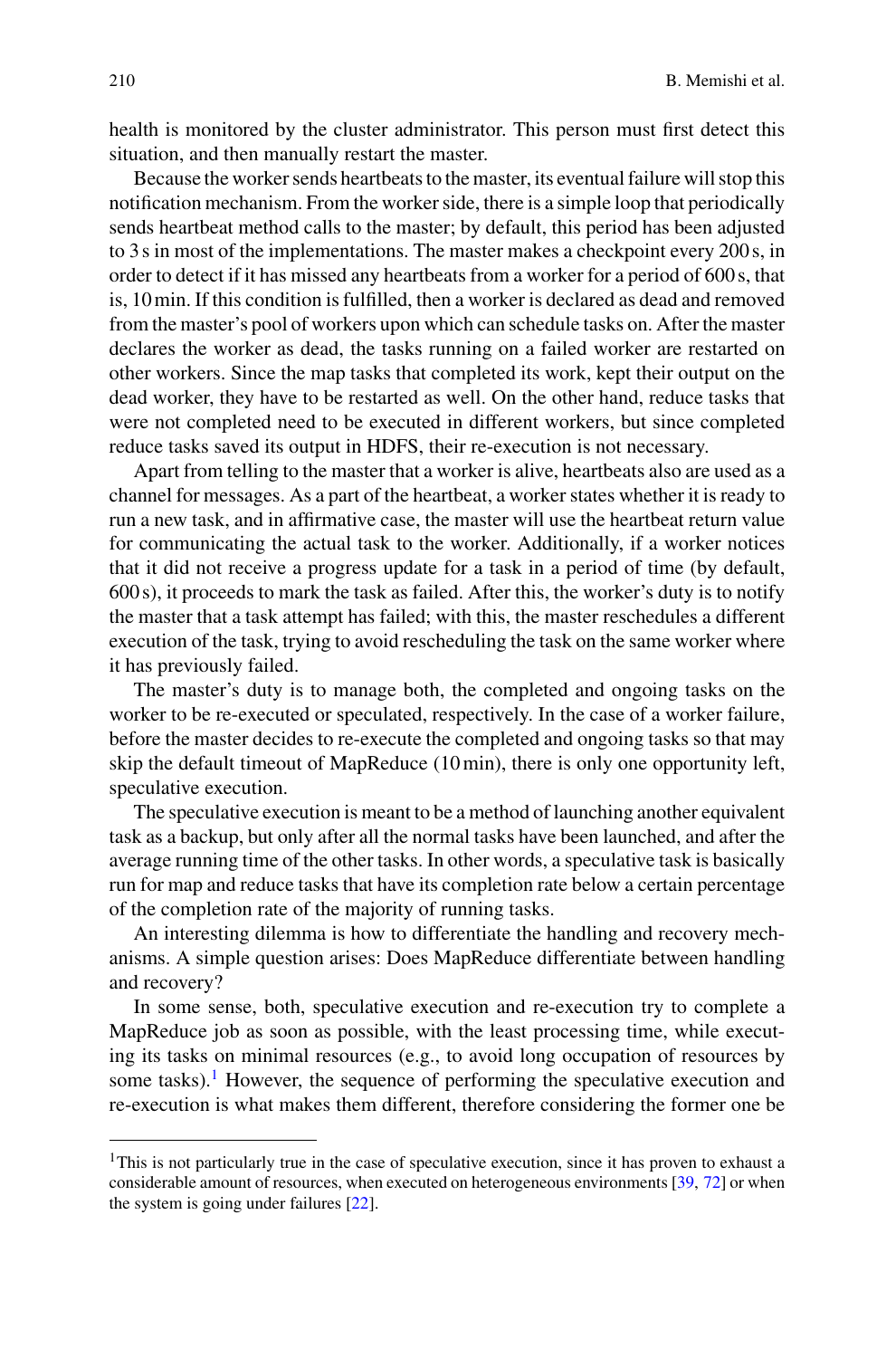part of the handling process, and the latter one part of the recovery. An additional difference to this is that, while the re-execution mechanism tries to react after the heartbeat mechanism has declared that an entity has failed, the speculative execution does not need the same timeout condition in order to take place; it reacts sooner.

Regarding to the nomenclature related to failures and errors, we consider a job failure when the job does not complete successfully. In this case, the first task that fails can be considered as an error, because it will request its speculation or re-execution from the master. A task failure can happen because the network is overloaded (in this case, this is also an error, because the network fault is active and loses some deliveries). In order to simplify this, we assume that in MapReduce, a task or any other entity is facing a failure, whenever it does not fulfill its intended function.

From the point of view of Hadoop's MapReduce, failures can happen in the master and worker. When the master fails, this is a single point of failure. But in the case of the worker, it may have a task fail (map or reduce task, or shuffle phase) or the entire worker. During a map phase, if a map task crashes, Hadoop tries to recompute it in a different tasktracker. In order to make sure that this computation takes place, most of the reducers should complain for not receiving the map task output or the number of notifications is higher or equal to three [\[51\]](#page-34-4). The failed tasks have higher priority to be executed than the other ones; this is done to detect when a task fails repeatedly due to a bug and stop the job. In a reduce phase, a reduce task failure will have to be executed in a different tasktracker, having in mind that the three reduce phases should start from the beginning. The reduce task is considered as failed, if the majority of its shuffle attempts fails, the shuffle phase does not succeed to get five map outputs, or its progress stops for a long time. During the shuffle phase, a failure may also happen (in this case, a network failure), because two processes (in our case two daemons) can be in a working state, but a network failure may stop any data interchange between them. MapReduce implementations have been improved by means of the Kerberos authentication system, preventing a malicious reduce task from requesting another user's map output.

#### <span id="page-6-0"></span>**11.4 Analysis**

Several projects have addressed different reliability issues in data-intensive frameworks, in particular for MapReduce. In this section, we have tried to collect those studies, adapting them to the most common failure type divisions in distributed systems [\[8,](#page-31-1) [11](#page-31-2), [50](#page-34-0)]: crash, omission, arbitrary, network and security failures. Table [11.1](#page-7-0) summarizes the main studies included in this review, listed in publication date order.

In [\[22\]](#page-32-2), authors have evaluated Hadoop, demonstrating a large variation in Hadoop job completion time in the presence of failures. According to authors, this is because Hadoop uses the same functionality to recover from worker failure, regardless of the cause or failure type. Since Hadoop couples failure detection and recovery with overload handling into a conservative design with conservative parameter choices, it is often slow reacting to failures, exhibiting different response times under failure.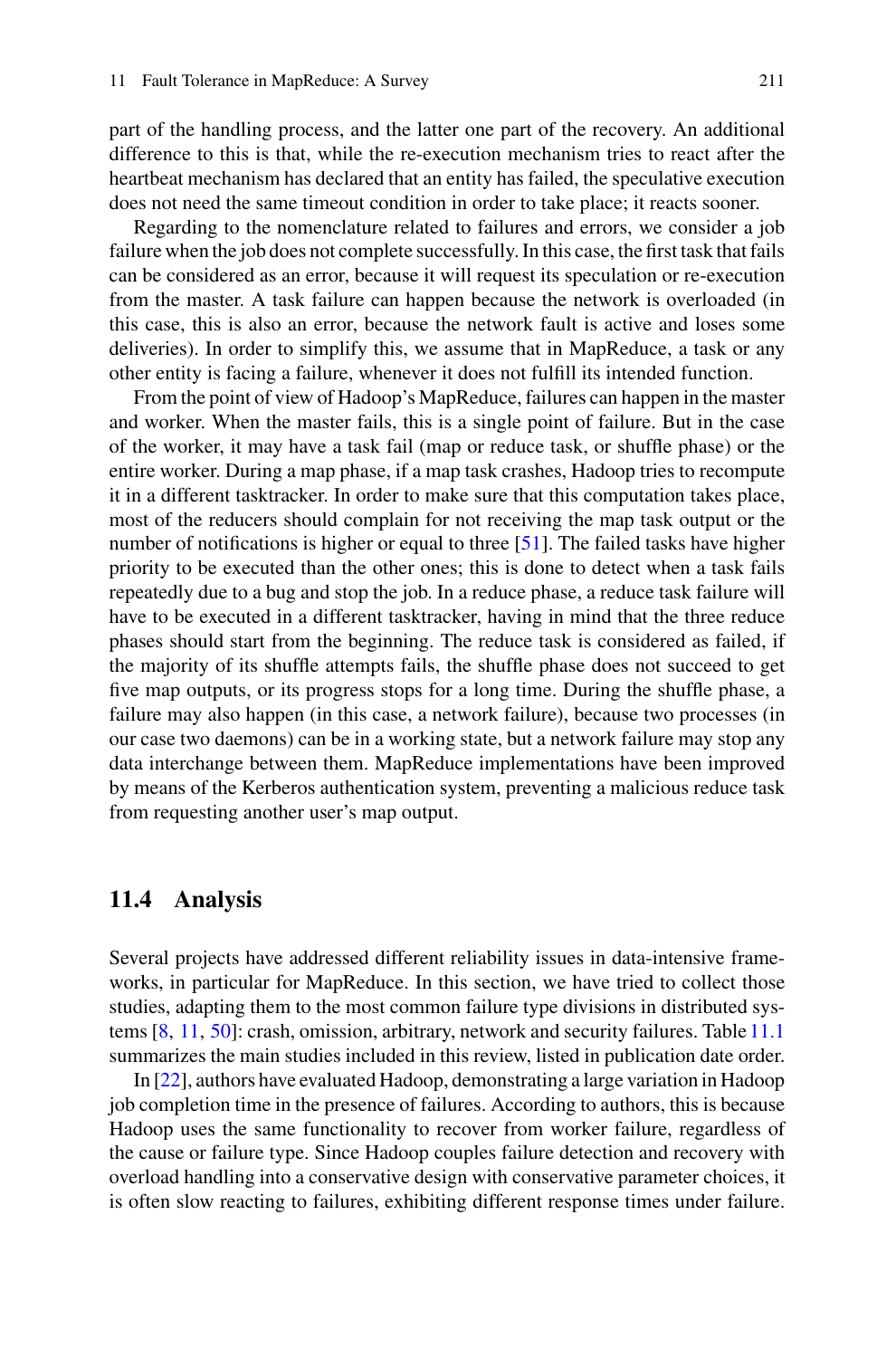| Year and study | Algorithms                                                                                                                              | Concepts                                                                                                                    |
|----------------|-----------------------------------------------------------------------------------------------------------------------------------------|-----------------------------------------------------------------------------------------------------------------------------|
| 2004, [19]     | Speculative execution                                                                                                                   | The foundations                                                                                                             |
| 2008, [72]     | Longest Approximate Time to End<br>(LATE)                                                                                               | Heterogeneity considerations                                                                                                |
| 2009, [15]     | UpRight library $(3f + 1)$                                                                                                              | Byzantine fault tolerance                                                                                                   |
| 2009, [59]     | Metadata replication                                                                                                                    | Crash, failure handling                                                                                                     |
| 2009, [10]     | Re-execution evaluation                                                                                                                 | Crash, omission failure, failure<br>recovery                                                                                |
| 2009, [58]     | MapReduce setup simulation                                                                                                              | Crash, network failure                                                                                                      |
| 2010, [39]     | Dedicated compute resources, Hibernate<br>state, Hybrid task scheduling                                                                 | Volunteer computing systems                                                                                                 |
| 2010, [4]      | Outlier culling, Cause- and<br>resource-aware                                                                                           | Crash, omission failure, failure<br>detection, failure handling, failure<br>recovery, Data locality, Network<br>hotspot     |
| 2010, [37]     | Intermediate storage system-ISS<br>(through asynchronous replication,<br>rack-level replication, selective<br>replication)              | Crash, omission failure, failure<br>handling, failure recovery                                                              |
| 2010, [16]     | Pipelined intermediate data, Online<br>aggregation, Continuous queries                                                                  | MapReduce and beyond (e.g.,<br>Interactive applications), Crash,<br>omission failure, failure handling,<br>failure recovery |
| 2010, [48]     | BlackBox approach (based on OS-level<br>metrics)                                                                                        | Crash, omission failure, failure<br>detection and diagnosis                                                                 |
| 2010, [55]     | Massive fault tolerance, replica<br>management, barriers free execution,<br>latency-hiding optimization, distributed<br>result checking | Network failure, failure handling,<br>failure recovery                                                                      |
| 2010, [14]     | Hybrid calculation model $(n - step)$<br>probability, VM expected lifetime, cost of<br>termination)                                     | Network, failure handling, failure<br>recovery                                                                              |
| 2010, [51]     | Mandatory access control, differential<br>privacy                                                                                       | Security failure, failure detection,<br>failure handling                                                                    |
| 2011, [41]     | Map and shuffle (phases) overlap, Task<br>duplication, pull mechanism, queues                                                           | Cloud-based MapReduce, Crash,<br>single point of failure, failure<br>detection, failure recovery                            |
| 2011, [73]     | Adaptive interval, reputation-based<br>detector                                                                                         | Crash, failure detection                                                                                                    |
| 2011, [9]      | Metadata replication                                                                                                                    | Crash, failure handling                                                                                                     |
| 2011, [34]     | Stochastic prediction model                                                                                                             | MapReduce fault tolerance<br>understanding                                                                                  |
| 2011, [18]     | Deferred execution, Tentative reduce<br>execution, Digest outputs, Tight storage<br>replication                                         | Crash, and Byzantine fault<br>tolerance, failure handling                                                                   |

<span id="page-7-0"></span>Table 11.1 The main studies included in this review, listed in publication date order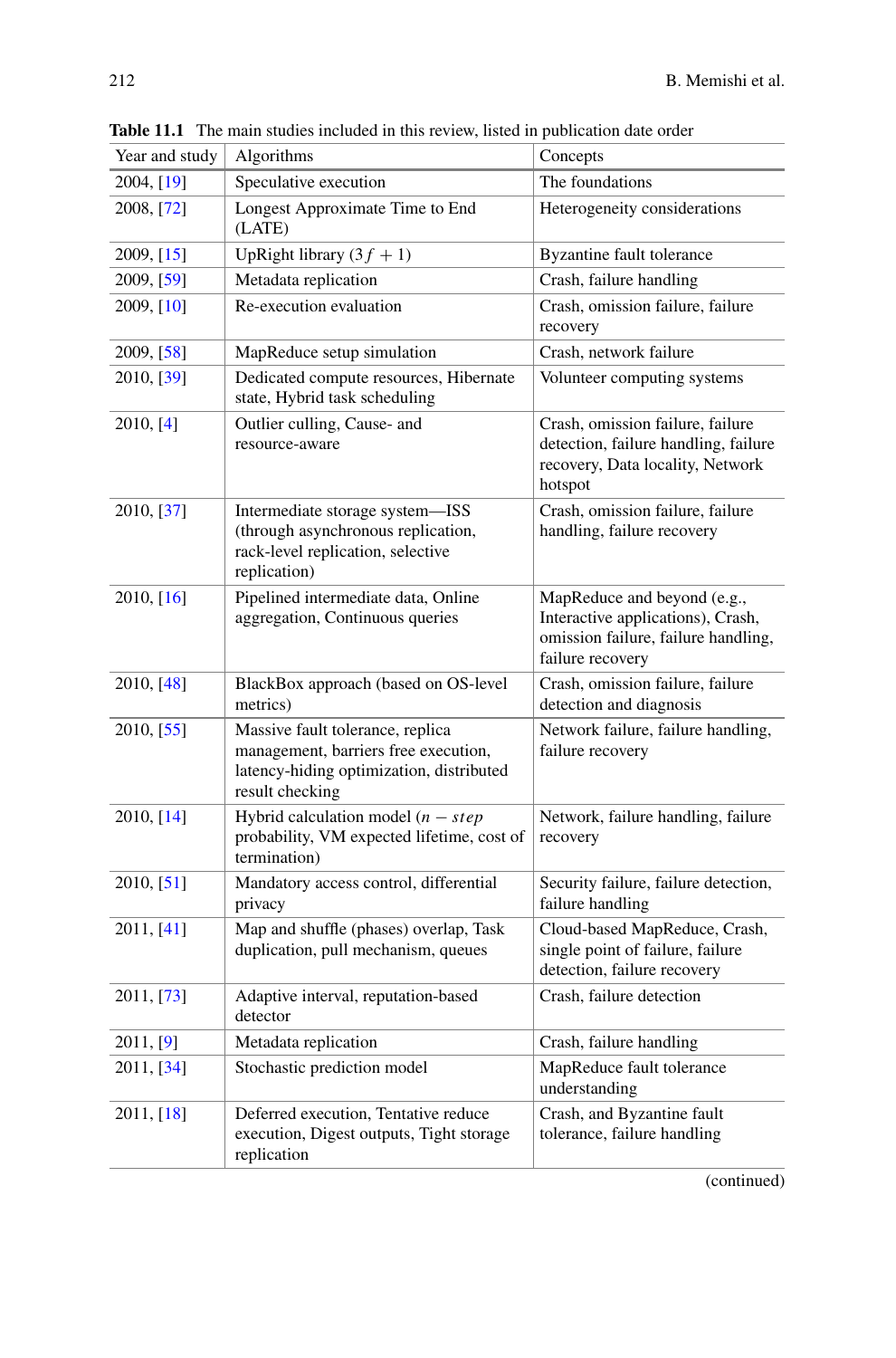| Year and study | Algorithms                                                                                         | Concepts                                                              |
|----------------|----------------------------------------------------------------------------------------------------|-----------------------------------------------------------------------|
| 2011, [42]     | Split message format modification, save<br>the intermediate work, commit<br>mechanism modification | Network, failure handling, failure<br>recovery                        |
| 2012, [52]     | Kerberos protocol                                                                                  | Security, failure detection, failure<br>handling                      |
| 2012, [24]     | JobTracker re-architecture                                                                         | Crash, single point of failure,<br>failure handling, failure recovery |
| 2013, [57]     | JobTracker re-architecture through<br>Hadoop YARN                                                  | Crash, single point of failure,<br>failure handling, failure recovery |
| 2013, [29]     | Encryption                                                                                         | Eavesdropping failure, failure<br>detection, failure handling         |
| 2013, [35]     | Analytical failure measurement                                                                     | Crash, failure handling, failure<br>recovery                          |
| 2014, [3]      | Greedy Speculative Scheduling (GS),<br>Resource Aware Speculative Scheduling<br>(RAS)              | Approximation analytics                                               |
| 2014, [13]     | Maximum Cost Performance (MCP)                                                                     | Weighted moving average<br>(EWMA)                                     |
| 2014, [62]     | Accountability test                                                                                | Byzantine fault tolerance, failure<br>detection, failure handling     |
| 2014, [64]     | Early cloning, Enhanced Speculative<br>Execution (ESE)                                             | Single job                                                            |
| 2015, [63]     | Smart Cloning Algorithm (SCA),<br>Enhanced Speculative Execution (ESE)                             | Multiple jobs                                                         |
| 2015, [44]     | Diarchy algorithm                                                                                  | Single point of failure, failure<br>handling                          |
| 2015, [30]     | Failure recovery evaluation                                                                        | Crash failure, multiple jobs                                          |
| 2015, [66]     | Failure-aware scheduling                                                                           | Failure handling, failure recovery,<br>multiple jobs                  |
| 2015, [49]     | Energy cost of speculation                                                                         | Omission failure, resource<br>heterogeneity, energy<br>considerations |
| 2016, [43]     | MapReduce timeout analysis                                                                         | Failure detection, handling                                           |

**Table 11.1** (continued)

Authors conclude that Hadoop makes unrealistic assumptions about task progress rates, rediscovers failures individually by each task at the cost of great degradation in job running time, and does not consider the causes of connection failures between tasks, which leads to failure propagation to healthy tasks.

In [\[43](#page-33-12)], authors report that, in the presence of single machine failure the applications latencies vary not only in accordance to the occupancy time of the failure, similar to [\[22](#page-32-2)], but also vary with the job length (short or long).

In [\[10](#page-31-3)], authors have evaluated the performance and overhead of both the checkpointing-based fault tolerance and the re-execution based fault tolerance in MapReduce through event simulation driven by Los Alamos National Labs (LANL)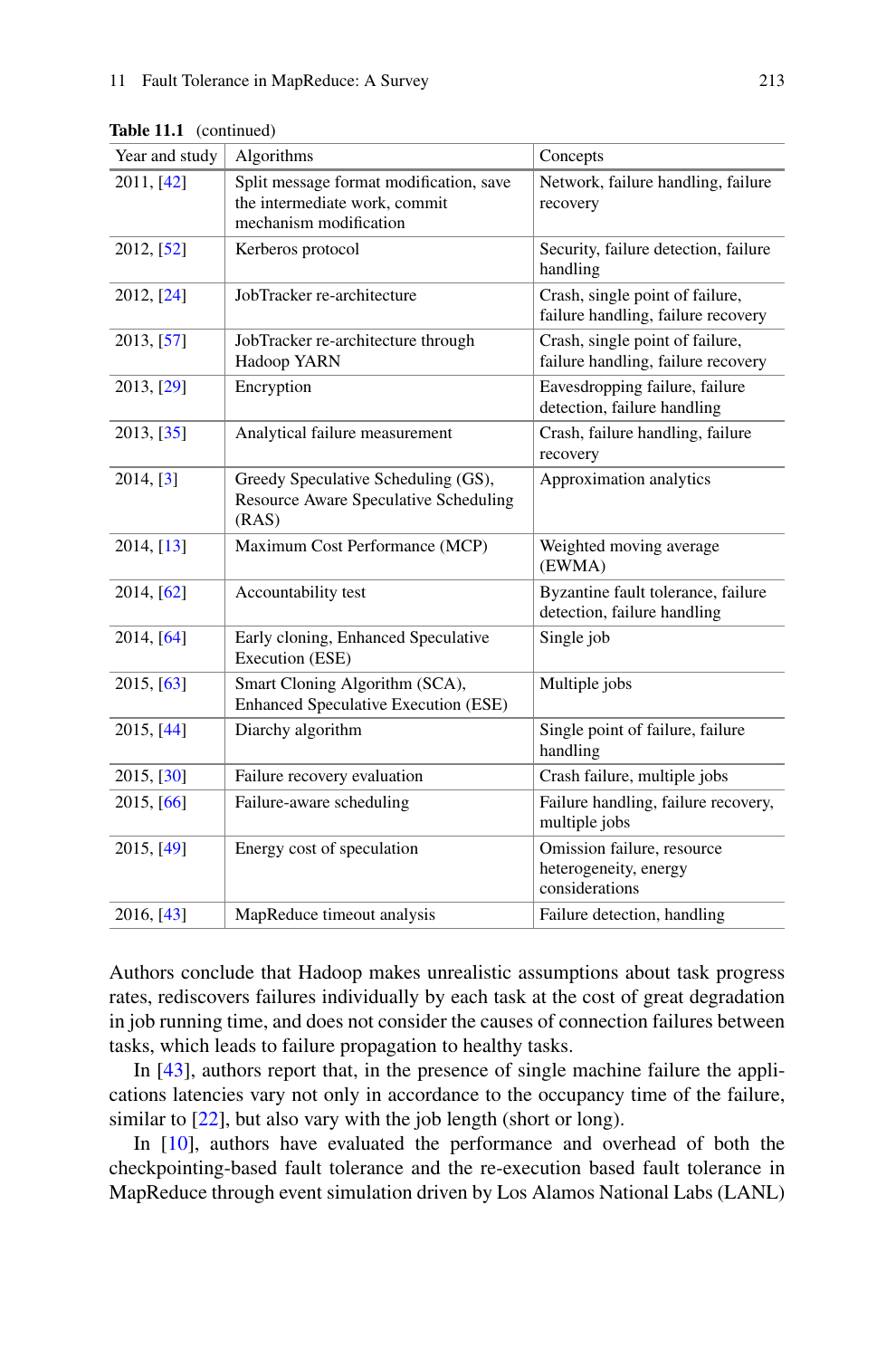data. Regarding MapReduce, the fault tolerance mechanism which was explored is re-execution, where all map or reduce tasks from a failed core are reallocated dynamically to operational cores whether the tasks had completed or not (i.e., partial results are locally stored), and execution is repeated completely. In the evaluation of the performance of MapReduce in the context of real-world failure data, it was identified that there is pressure to decrease the size of individual map tasks as the cluster size increases.

In [\[35\]](#page-33-9), authors have introduced an analytical study of MapReduce performance under failures, comparing it to MPI. This research is HPC oriented and proposes an analytical approach to measure the capabilities of the two programming models to tolerate failures. In the MapReduce case, they have started with the principle that any kind of failure is isolated in one process only (e.g., map task). Due to this, the performance modeling of MapReduce was built on the analysis of each single process. The model consists of introducing an upper bound of the MapReduce execution time when no migration/replica is utilized, followed by an algorithm to derive the best performance when replica-based balance is adopted. According to the evaluation results, MapReduce achieves better performance than MPI on less reliable commodity systems.

# *11.4.1 Crash Failure*

During a crash failure, the process crashes at a specific point of time and never recovers after that time. Since a crash failure involves process failing to finish its function according to its general definition, this means that in MapReduce a crash failure can lead to a node (machine), daemon (JobTracker or TaskTracker), or task (map, reduce) failure. These failures surge when a node simply crashes, and affects all of its daemons. But this is not only the case for a crash failure; there are many other cases when particular daemons or tasks crash due to Java Virtual Machine (JVM) issues, high overloads, memory or CPU errors, etc.

At this section point, we will summarize the master crash failures first, and then continue with other crash failures in MapReduce. An important contribution to the high availability of JobTracker is the work of Wang et al. [\[59\]](#page-34-5). Their paper proposes a metadata replication-based solution to enable Hadoop high availability by removing single point of failure in Hadoop, regardless of whether it is NameNode or a JobTracker. Their solution involves three major phases:

- Initialization phase. Each standby/slave node is registered to active/primary node and its initial metadata (such as version file and file system image) are caught up with those of active/primary node.
- Replication phase. The runtime metadata (such as outstanding operations and lease states) for failover in future are replicated.
- Failover phase. Standby/new elected primary node takes over all communications.

A well-known implementation of this contribution has been done by Facebook, Inc. [\[9\]](#page-31-5), by creating the active and standby AvatarNode. This node is simply wrapped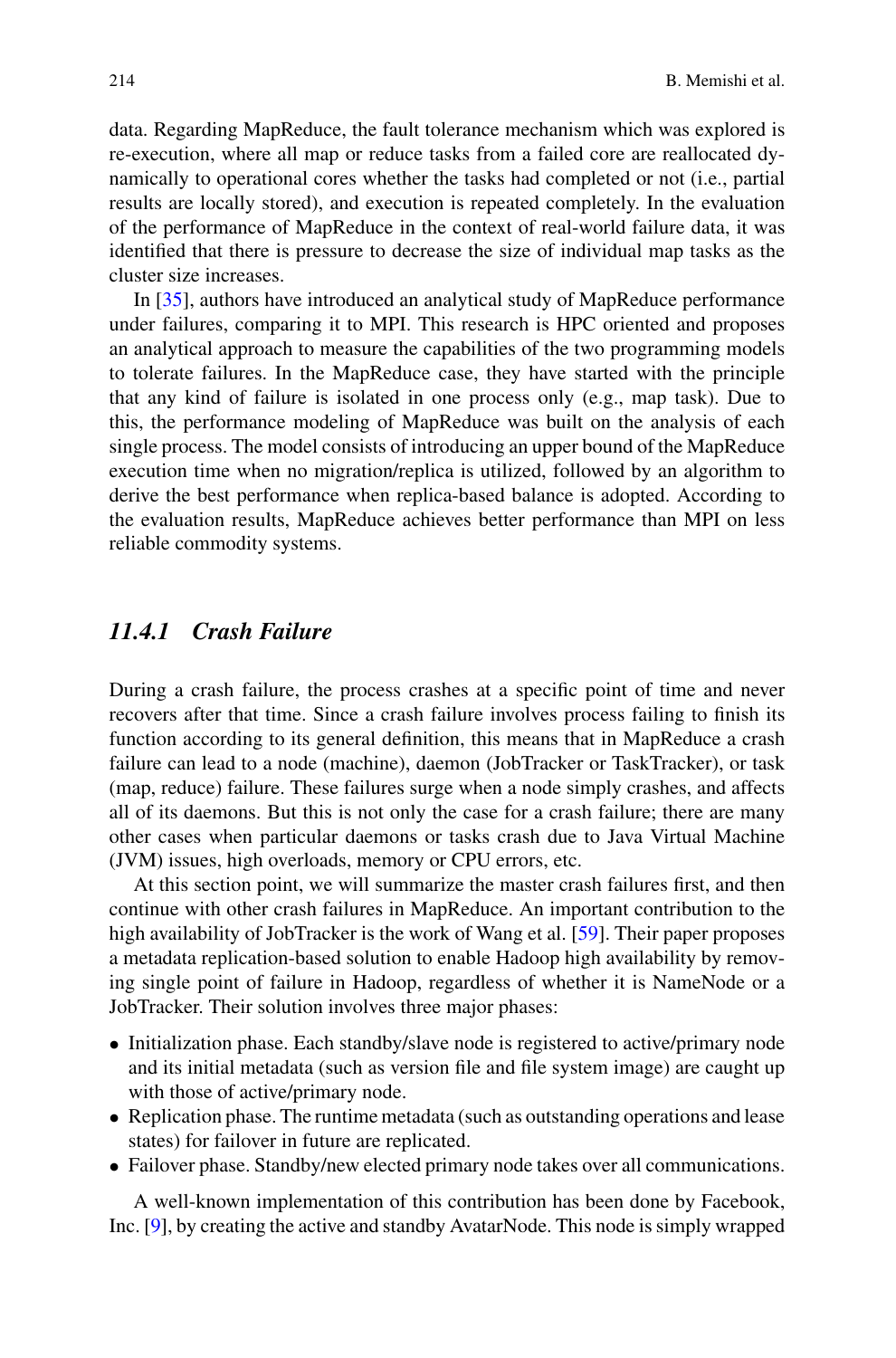to the NameNode, and the standby AvatarNode takes the role of the active AvatarNode in less than a minute; this is because every DataNode speaks with both AvatarNodes all the time.

However, the above solution did not prove to give the optimum for the company requirements, since their database has grown by  $2500 \times$  in the past 4 years. Therefore, another approach named Corona [\[24](#page-32-7)] was used. This time, for Facebook researchers it was obvious that they should separate the JobTracker responsibilities: resource management and job coordination. The cluster manager should look for cluster resources only, while a dedicated JobTracker is created per each job. As you can notice, at many points, the design decisions of Corona are similar to Hadoop YARN. Additionally, Corona has been designed to use push-based scheduling, as a major difference to the pull-based scheduling of the Hadoop MapReduce.

In the work [\[47](#page-34-13)], authors propose an automatic failover solution for the JobTracker to address the single point of failure. It is based on the Leader Election Framework [\[11\]](#page-31-2), using Apache Zookeper [\[5\]](#page-31-7). This means that multiple JobTrackers (at least three) are started together, but only one of them is the leader at a particular time. The leader does not serve any client, but receives periodical checkpoints from the remaining JobTrackers. If one of the NameNodes fails, the leader recovers its availability from the most recent checkpointed data. However, this solution within Yarn has not been explored for job masters [\[57](#page-34-3)] and only addresses other single points of failure, such as the resource manager daemon.

In a recent study  $[44]$ , the authors propose Diarchy, a novel approach for management of masters, whose aim is to increase the reliability of Hadoop YARN, based on the sharing and backup of responsibilities between two masters working as peers. Despite the fact that Diarchy seems only to improve the reliability of failure handling between masters, its functioning also puts a lower boundary in the worst-case assumption, with the number of Diarchy failed tasks not surpassing the half number of failed tasks of Hadoop YARN.

In case of a TaskTracker crash failure, its tasks are by default re-executed in the other TaskTrackers. This is valid for both, map and reduce tasks. Map tasks completed on the dead TaskTracker are restarted because the job is still in the progress phase and did not finish yet, and contains *n* number of reduce tasks, which need that particular map output. Reduce tasks are re-executed as well, except for those reduce tasks that have completed, because they have saved its output in a distributed file system, that is, in HDFS.

MapReduce philosophy is based on the fact that a TaskTracker failure does not represent a drastic damage to the overall job completion, especially long jobs. This is motivated by large companies [\[20\]](#page-32-9), which use MapReduce on a daily basis, and argue that even with a loss of a big number of machines, they have finished in a moderate completion time.<sup>[2](#page-10-0)</sup> Any failure would simply speculate/re-execute the task in a different TaskTracker.

<span id="page-10-0"></span><sup>&</sup>lt;sup>2</sup>Jeff Dean, one of the leading engineers in Google, said: (we) "lost 1600 of 1800 machines once, but finished fine".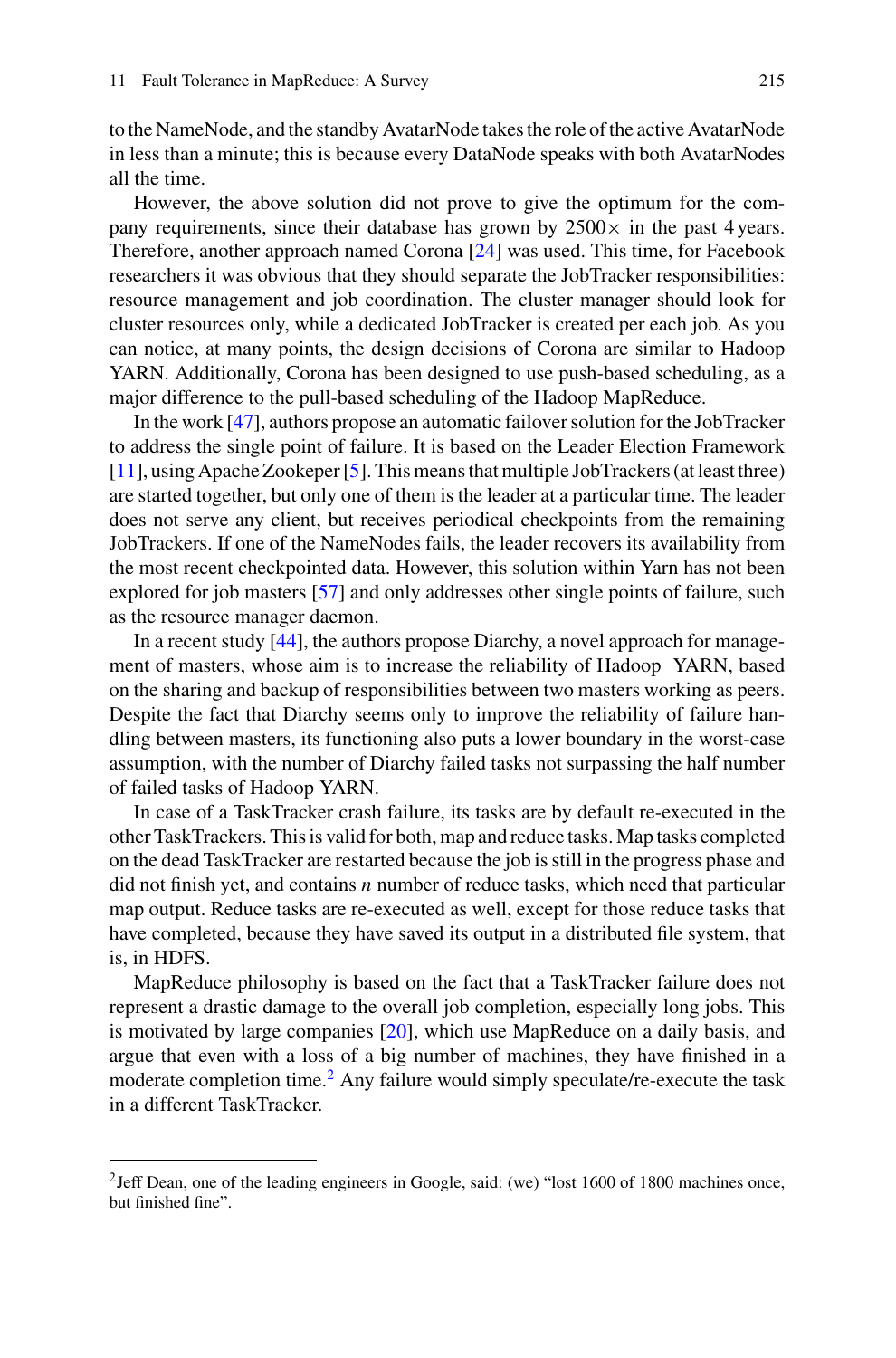There are cases where TaskTrackers may be blacklisted by mistake from the JobTracker. In fact, this happens because the ratio of the number of the failed tasks in the respective TaskTracker is higher than the average failure rate on the overall cluster [\[61](#page-34-14)]. By default, the Hadoop's blacklist mechanism marks a TaskTracker as blacklisted if the number of tasks that have failed is more than four. After this, the JobTracker will stop assigning future tasks to that TaskTracker for a limited period of time. These blacklisted TaskTrackers can be brought to live, only by restarting them; in this way, they will be removed from the JobTracker's blacklist. The blacklisting issue could also go beyond this. This can be explained with one scenario. Let us assume that, at some point, reduce tasks that are running in the other TaskTrackers will try to connect to the failed TaskTracker. Some of the reduce tasks need the map output from the failed TaskTracker. However, as they cannot terminate the shuffle phase (because of the missing map output from the failed TaskTracker), they fail. Experiments in [\[22](#page-32-2)] show that reduce tasks die within seconds of their start (without having sent notifications) because all the conditions which declare the reduce task to be faulty become temporarily true when the failed node is chosen among the first nodes to connect to. In these cases, when most of the shuffles fail and there is little progress made, there is nothing left except re-execution, while wasting an additional amount of resources.

The idea behind the paper  $[18]$  $[18]$  is doubling each task in execution. This means that if one of the tasks fails, the second backup task will finish on time, reducing the job completion time using larger (intuitively, you may guess that doubling the tasks leads to approximately doubling the resources) amounts of resources.

In [\[73\]](#page-35-2), authors have proposed two mechanisms to improve the failure detection in Hadoop via heartbeat, but only in the worker side, that is, the TaskTracker. While the adaptive interval mechanism adjusts the TaskTracker timeout according to the estimated job running time in a dynamic way, the reputation-based detector compares the number of fetch errors reported when copying intermediate data from the mapper and when any of the TaskTrackers reaches a specific threshold that TaskTracker will be announced as a failed one. As authors explain, the adaptive interval is advantageous to small jobs while the reputation-based detector is mainly intended to longer jobs.

In the early versions of Hadoop (including the Hadoop 0.20 version), a crash failure of the JobTracker involved that all active work was lost entirely when restarting the JobTracker. The next Hadoop version 0.21 gave a partial solution to this problem, making periodic checkpoints into the file system [\[56\]](#page-34-2), so as to provide partial recovery.

In principle, it is very hard to recover any possible data after a TaskTracker's failure. That is why Hadoop's reaction is to simply re-execute the tasks in the other TaskTrackers. However, there are works which have tried to take the advantage of checkpointing [\[16](#page-32-4)], or saving the intermediate data in a distributed file system [\[37,](#page-33-4) [38\]](#page-33-13).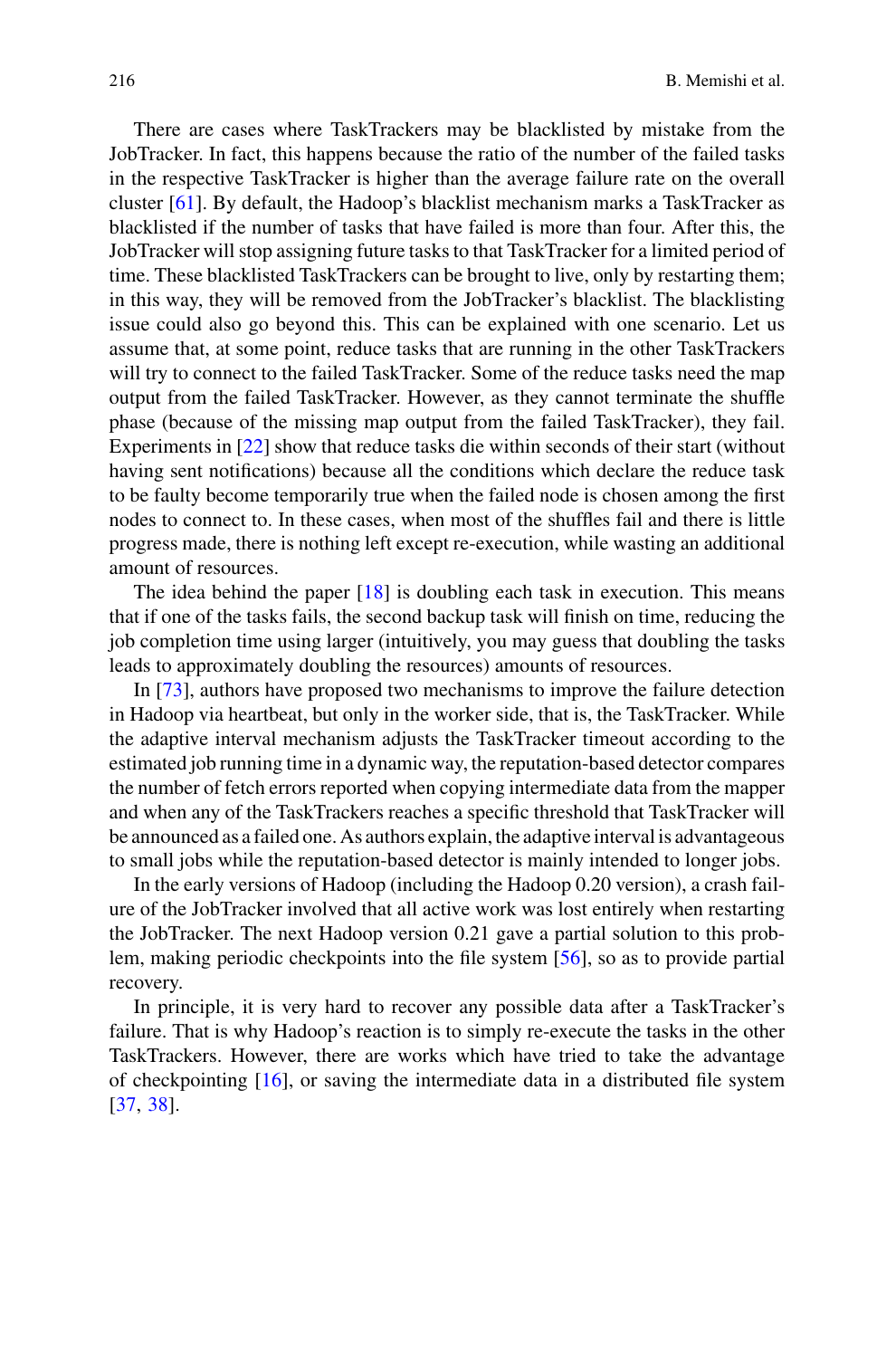Regarding [\[16\]](#page-32-4), among the interesting aspects of the pipelined Hadoop implementation is that it is robust to the failure of both map and reduce tasks, introducing the "checkpoint" concept. It works on the principle that each map and reduce task notifies the JobTracker, which spreads or saves the progress, informing the other nodes about it. For achieving this, a modified MapReduce architecture is proposed that allows data to be pipelined between operators, preserving the programming interfaces and fault tolerance models of a full-featured MapReduce framework. This provides significant new functionality, including "early returns" on long-running jobs via online aggregation, and continuous queries over streaming data. The paper has also demonstrated the benefits for batch processing: by pipelining both within and across jobs, the proposed implementation can reduce the time to job completion. This study work can also be considered as an optional solution to an omission failure.

In [\[37\]](#page-33-4), authors propose an intermediate storage system, with two features in mind: data availability and minimal interference. According to this paper, these issues are solved with ISS (intermediate storage system), which is based on three techniques:

- Asynchronous replication. This does not block the ongoing procedures of the writer. Moreover the strong consistency is not required when having in mind that in platforms like Hadoop and similar, there is a single writer and single reader for intermediate data.
- Rack-level replication. This technique is chosen, because of the higher bandwidth availability within a rack, taking into account that the rack switch is not heavily used as the core switch.
- Selective replication. It is used considering that the replication will be applied only to the locally consumed data; in case of failure, the other data may be fetched again without problems.

This work is important to be mentioned, because for every TaskTracker failure, every map task that has been completed, it has already saved its output in a reliable storage system different from the local file system. In this way, the amount of redundant work for re-executing the map task that has been completed on the failed TaskTracker is reduced again.

A recent study [\[30\]](#page-33-11) has investigated the impact of failures in shared Hadoop clusters. Accordingly, the authors evaluated the performance of Hadoop under failure when applying several schedulers (i.e., Fifo, delay, and capacity schedulers). They observe that the current failure handling mechanism is entirely entrusted to the core of Hadoop and hidden from Hadoop schedulers. This in turn results in a significant increase of the execution time of jobs with failed tasks. The performance degradation is caused by: (i) the waiting time for free resources to re-execute failed tasks, and (ii) not considering locality when scheduling failed tasks. In [\[66](#page-35-4)], the authors have proposed Chronos, a failure-aware scheduling strategy in shared Hadoop cluster.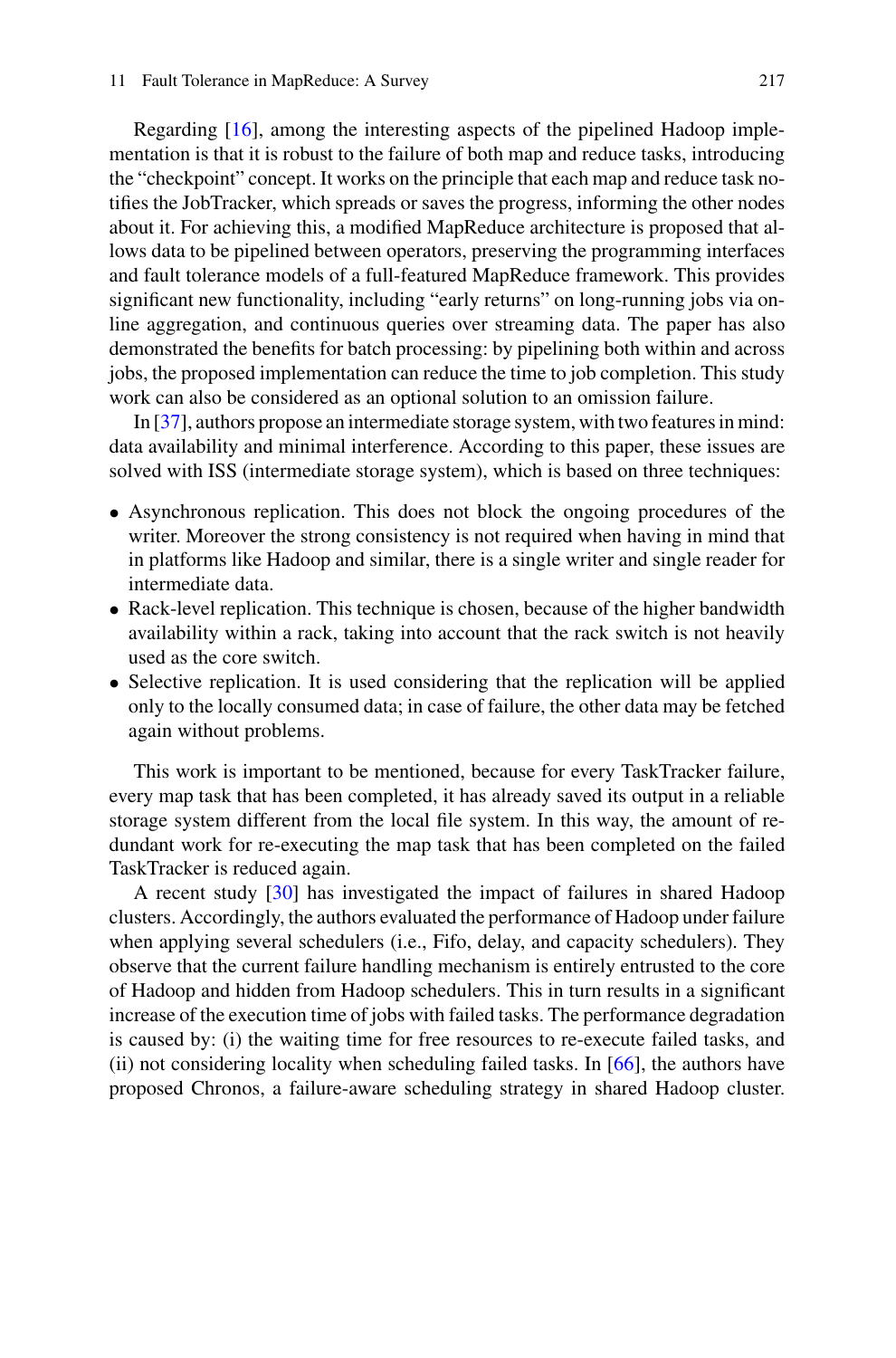Chronos triggers a lightweight preemption technique to free resources as soon as failure is detected, thus eliminating the waiting time. Furthermore, Chronos takes into consideration data locality of recovery tasks when preempting a running task. As a result, Chronos is able to correct the operation of Hadoops schedulers while improving the performance of MapReduce applications under failures.

## *11.4.2 Omission Failure (Stragglers)*

An omission failure is a more general kind of failures. This happens when a process does not send (or receive) a message that it is supposed to send (or receive). In MapReduce terminology, omission failures are synonym for stragglers. Indeed, the concept of stragglers is very important in the MapReduce community, especially task stragglers, which could jeopardize the job completion time. Typically, the main causes of a MapReduce straggler task are: (i) a slow node, (ii) network overload, and (iii) input data skew [\[4\]](#page-31-4).

Most of the state of the art in this direction has intended to improve the job execution time, by means of doubling the overall small jobs [\[2\]](#page-31-8), or just by doubling the suspected tasks (stragglers) through different speculative execution optimizations [\[4,](#page-31-4) [13,](#page-32-8) [19](#page-32-0), [32](#page-33-14), [64,](#page-35-3) [72](#page-35-1)].

In [\[72](#page-35-1)], authors have also proposed a new scheduling algorithm called Longest Approximate Time to End (LATE) to improve the performance of Hadoop in a heterogeneous environment, brought by the variation of VM consolidation amongst different physical machines, by preventing the incorrect execution of speculative tasks. In this work, authors try to solve the issue of finding the real stragglers<sup>3</sup> among the MapReduce tasks, so as to speculatively execute them, while giving them the deserved priority. As the node heterogeneity is common in the real-world infrastructures and particularly cloud infrastructures, the speculative execution in the default Hadoop's MapReduce implementation is facing difficulties to give a good performance. The paper proposes an algorithm which should in some way improve the MapReduce performance in heterogeneous environments. It starts giving some assumptions made by Hadoop, and how they are broken down in practice. Later on, it proposes the LATE algorithm, which is based on three principles: prioritizing tasks to speculate, selecting fast nodes to run on, and capping speculative tasks to prevent thrashing. The paper has an extensive experimental evaluation, which proves the valuable idea implemented in LATE.

Mantri [\[4\]](#page-31-4) is another important contribution related to omission failures, which are called outliers in this paper. The main aim of the contribution is to monitor and cull or

<span id="page-13-0"></span><sup>3</sup>It is important to mention that, differently from [\[72\]](#page-35-1) which considers tasks as stragglers, in the default paper of Google [\[19](#page-32-0)], a straggler is "a machine that takes an unusually long time to complete one of the last few map or reduce tasks in the computation".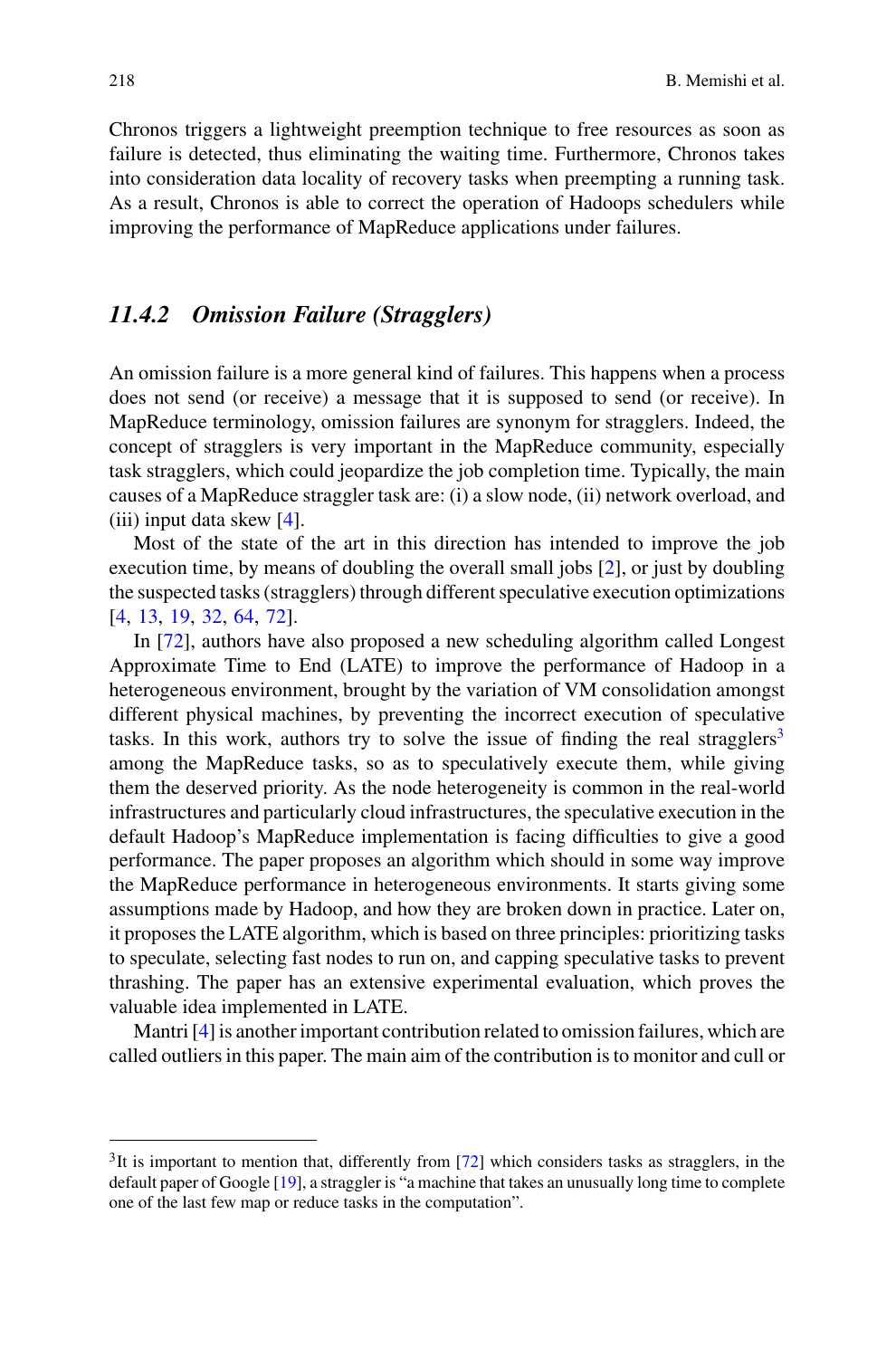relax the outliers, accordingly to their causes. Based on their research, outliers have many causes, but mainly are enforced by MapReduce data skew, crossrack traffic, and bad (or busy) machines. In order to detect these outliers, Mantri does not rely only on task duplication. Instead, its protocol enhances according to outlier causes. A real-time progress score is able to separate long tasks from real outliers. Whereas the former tasks are allowed to be run, the real outliers are only duplicated when new available resources arise. Since the state-of-the-art contributions were mostly duplicating tasks at the end of the job, Mantri is able to make smart decision even before this, in case the progress score of the task is heavily progressing. Apart from data locality, Mantri places task based on the current utilization of network links, in order to minimize the network load and avoid self-interference among loads. In addition, Mantri is also able to measure the importance of the task output, and according to a certain threshold, it decides whether to recompute task or replicate its output. In general, the real-time evaluations and trace-driven simulations show Mantri to improve the average completion time for about 32%.

GRASS [\[3\]](#page-31-6) is another novel optimization framework, which is oriented to trimming the stragglers for approximation jobs. Approximation jobs are very common in the last period, because many domains are willing to have partial data in a specific deadline or error margin, instead of processing the entire data in an unlimited time or with  $0\%$  error margin. After the introduction of the MapReduce programming model, which came with a simple solution of speculative execution of slow tasks (stragglers), the research community proposed decent alternatives, such as LATE [\[72\]](#page-35-1) or Mantri [\[4\]](#page-31-4). However, they were not meant to give near to optimal solution for the domain of approximation analytics. And this is the advantage of GRASS, which is basically formed of two algorithms:

- 1. Greedy Speculative Scheduling (GS). This algorithm is intended to greedily pick a task that will be scheduled next.
- 2. Resource Aware Speculative Scheduling (RAS). This algorithm is able to measure the cost of leaving an old task to run or schedule a new task, according to some important parameters (e.g., time, resources, etc.).

GRASS is a combination of GS and RAS.

Depending on the cluster infrastructure size, but also on other parameters, the scheduler could impose different limitations per user or workload. Among others, it is common to place a limit on the number of concurrent running tasks. The overall set of these simultaneous tasks per each user (or workload) is known as wave. If a GRASS job requires many waves, then it starts with RAS and finally, in the last two waves uses GS. If the jobs are short, it may use only GS. This switching is mostly dependent on: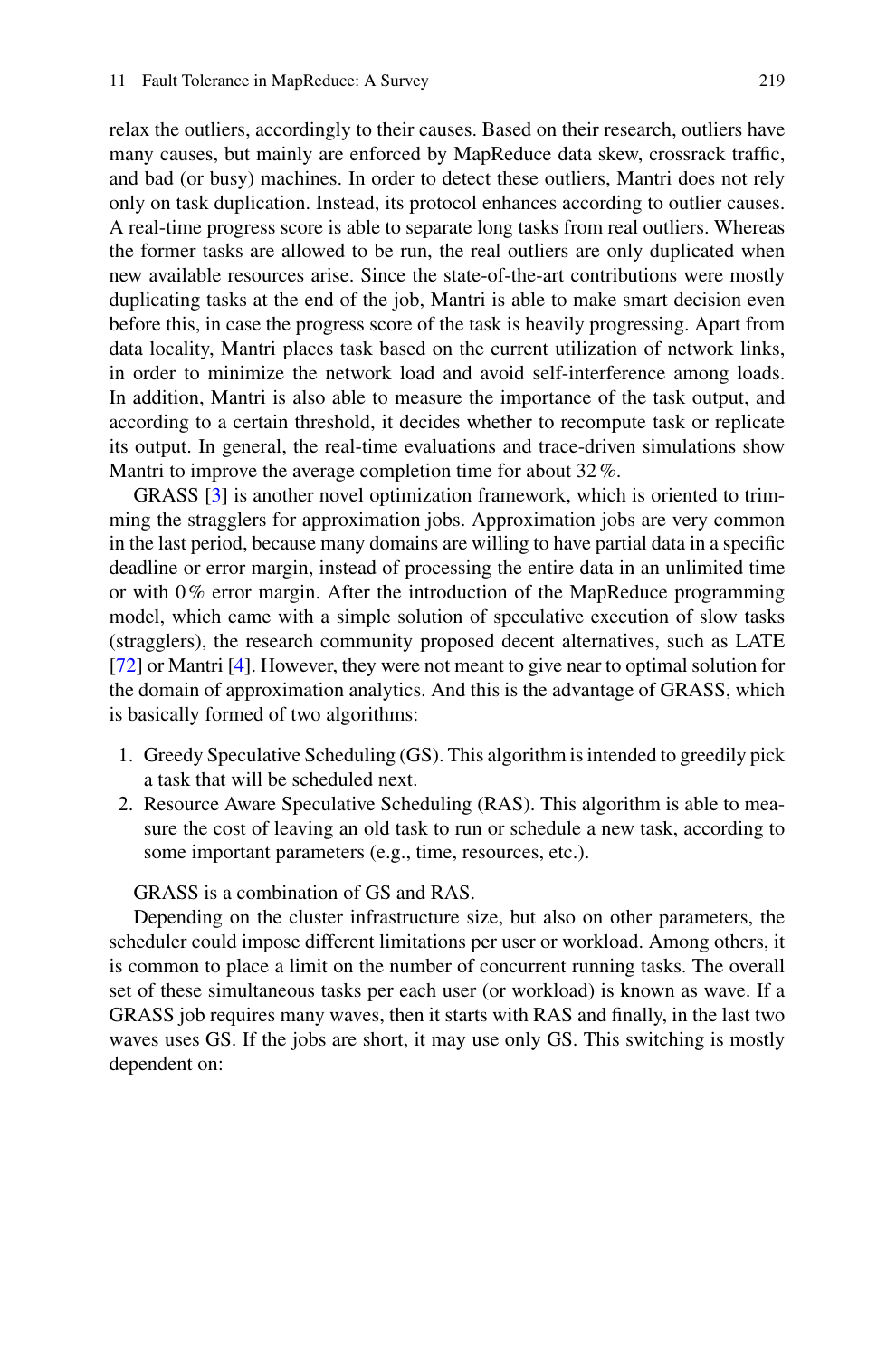- Deadline–error bound.
- Cluster utilization.
- Estimation accuracy for two parameters,  $t_{rem}$  (remaining time for and old job), and *tnew* (an estimated time for a new job).

Evaluations show that GRASS improves Hadoop and Spark, regardless of the usage of LATE or Mantri, by 47 and 38%, respectively, in production workloads of Facebook and Microsoft Bing. Apart from approximation analytics, the speculative execution of GRASS also shows to be better for exact computations.

In [\[13](#page-32-8)], authors propose an optimized speculative execution algorithm called Maximum Cost Performance (MCP) that is characterized by:

- Apart from the progress rate, it takes into consideration the process bandwidth in a phase, in order to detect the slow tasks.
- It uses exponentially weighted moving average (EWMA), whose duty is to predict the process speed and also predict the task remaining time.
- It builds a cost-aware model that determines what task needs a backup based on the cluster load.

In addition, the MCP contribution is based on the disadvantages of previous contributions, which mainly rely on the task progress rate to predict stragglers, inappropriate reaction on input data skews scenarios, unstable cost comparison between the backup and ongoing straggler task, etc. Evaluation experiments on a small-cluster infrastructure show MCP to have 39% faster completion time and 44% improved throughput when compared to default Hadoop.

In [\[64](#page-35-3)], authors propose an optimized speculative execution algorithm that is oriented to solving a single-job problem in MapReduce. The advantage of this work is that it takes into account two cluster scenarios, heavy and lightly loaded case. For the lightly loaded cluster, authors introduce two different speculative execution policies, early cloning, and later speculative execution based on the task progress rate. During the stage of heavily loaded cluster, the intuition is to use a later backup task. In this case, an Enhanced Speculative Execution (ESE) algorithm is proposed, which basically extends the work of [\[4](#page-31-4)]. Same authors have also introduced an additional extended work that assumes to work for multiple MapReduce jobs [\[63\]](#page-34-11).

An important project related to Hadoop's omission failures is presented in [\[15](#page-32-3)]. In this work, authors have tried to build separate fault tolerance thresholds in the UpRight library for omission and commission failures, because omission failures are likely to be more common than commission failures. As we have mentioned before, during omission failures, a process fails to send or receive messages specified by the protocol. Commission failures exclude omission failures, including the failures upon which a process sends a message not specified by the protocol. Therefore, in the case of omission failures, the library can be fine-tuned in order to provide the liveness property (meaning that the system is "up") despite any number of omission failures.

In [\[49\]](#page-34-12), the authors have studied the implications of speculative execution on the performance and energy consumption in Hadoop clusters. They observed that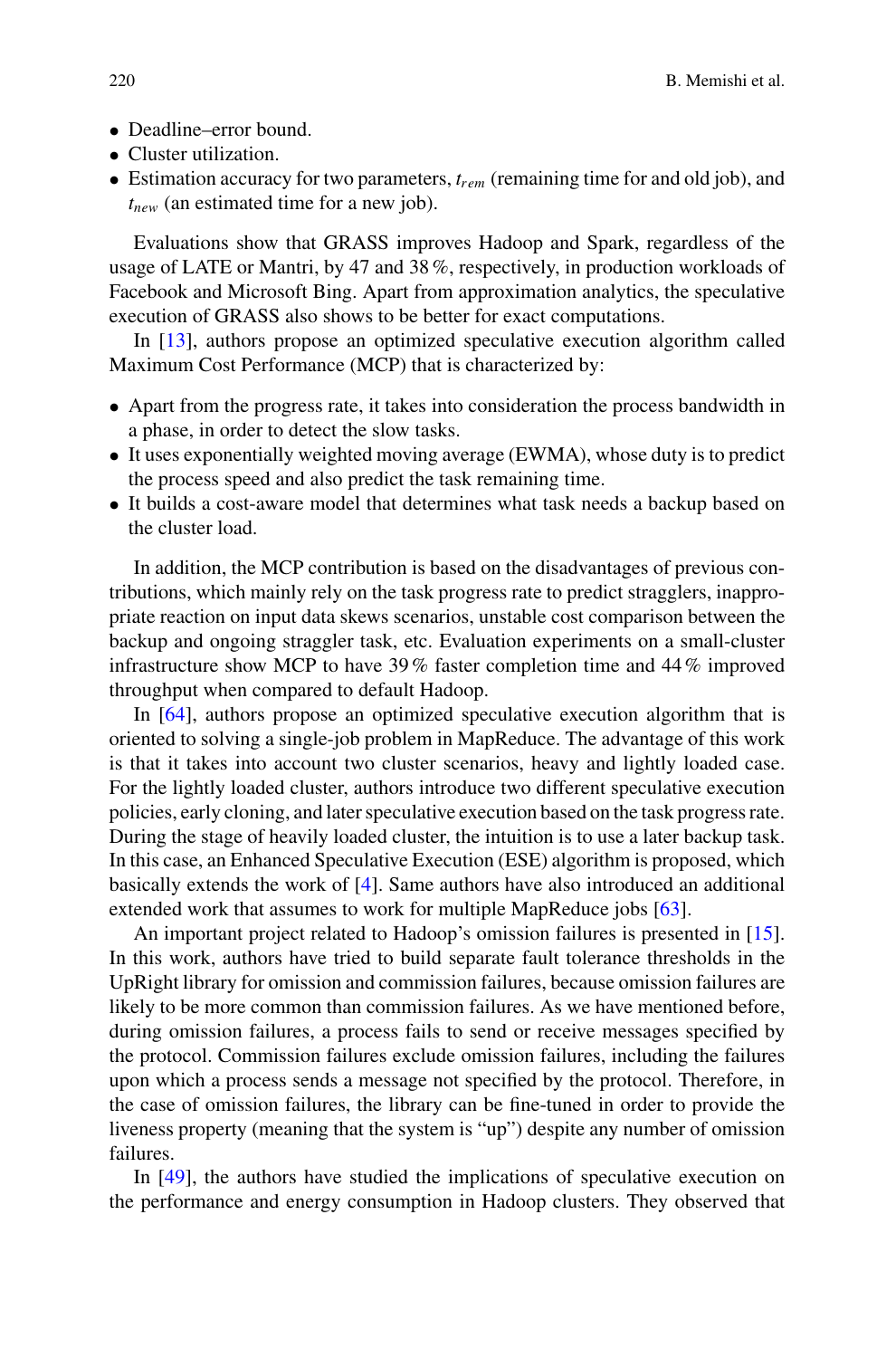speculative execution may result in a reduction in the energy consumption of Hadoop cluster if and only if the execution time of MapReduce application is noticeably reduced to compensate the energy cost of speculative execution (i.e., the extra power consumption due to the extra used resources).

The TaskTracker omission failures have also been addressed in some of the previous works we have mentioned [\[16](#page-32-4), [18](#page-32-6)].

#### *11.4.3 Arbitrary (Byzantine) Failure*

The work discussing the omission failures in  $[15]$ , is actually a wider review that includes the byzantine failures in general. The main properties upon which the UpRight library is based are:

- An UpRight system is safe ("right") despite *r* commission failures and any number of omission failures.
- An UpRight system is safe and eventually live ("up") during sufficiently long synchronous intervals when there are at the most *u* failures of which at most *r* are commission failures and the rest are omission failures.

The contribution of this paper is to establish byzantine fault tolerance as a viable alternative to crash fault tolerance for at least some cluster services rather than any individual technique. As authors say, much of their work involved making existing ideas fit well together, rather than presenting something new. Additionally, the performance is a secondary concern, with no claim that all cluster services can get low-cost BFT (byzantine fault tolerance).

The main goal of the work presented in [\[18](#page-32-6)] is to represent a BFT MapReduce runtime system that tolerates faults that corrupt the results of computation of tasks, such as the cases of DRAM and CPU errors/faults. These last ones cannot be detected using checksums and often do not crash the task they affect, but can only silently corrupt the result of a task. Because of this, they have to be detected and their effects masked by executing each task more than once. This BFT MapReduce follows the approach of executing each task more than once, but in particular circumstances. However, as the state machine approach requires  $3 f + 1$  replicas to tolerate at the most *f* faulty replicas, which gives a minimum of four copies of each task, this implementation uses several mechanisms to minimize both the number of copies of tasks executed and the time needed to execute them. In case there is a fault, from the evaluation results, it is confirmed that the cost of this solution is close to the cost of executing the job twice, instead of three times as the naive solution. Authors argue that this cost is acceptable for critical applications that require high level of fault tolerance. They introduce an adaptable approach for multicloud environments in [\[17](#page-32-10)].

In [\[62](#page-34-10)], authors propose another solution for commission failures called Accountable MapReduce. This proposal forces each machine in the cluster to be responsible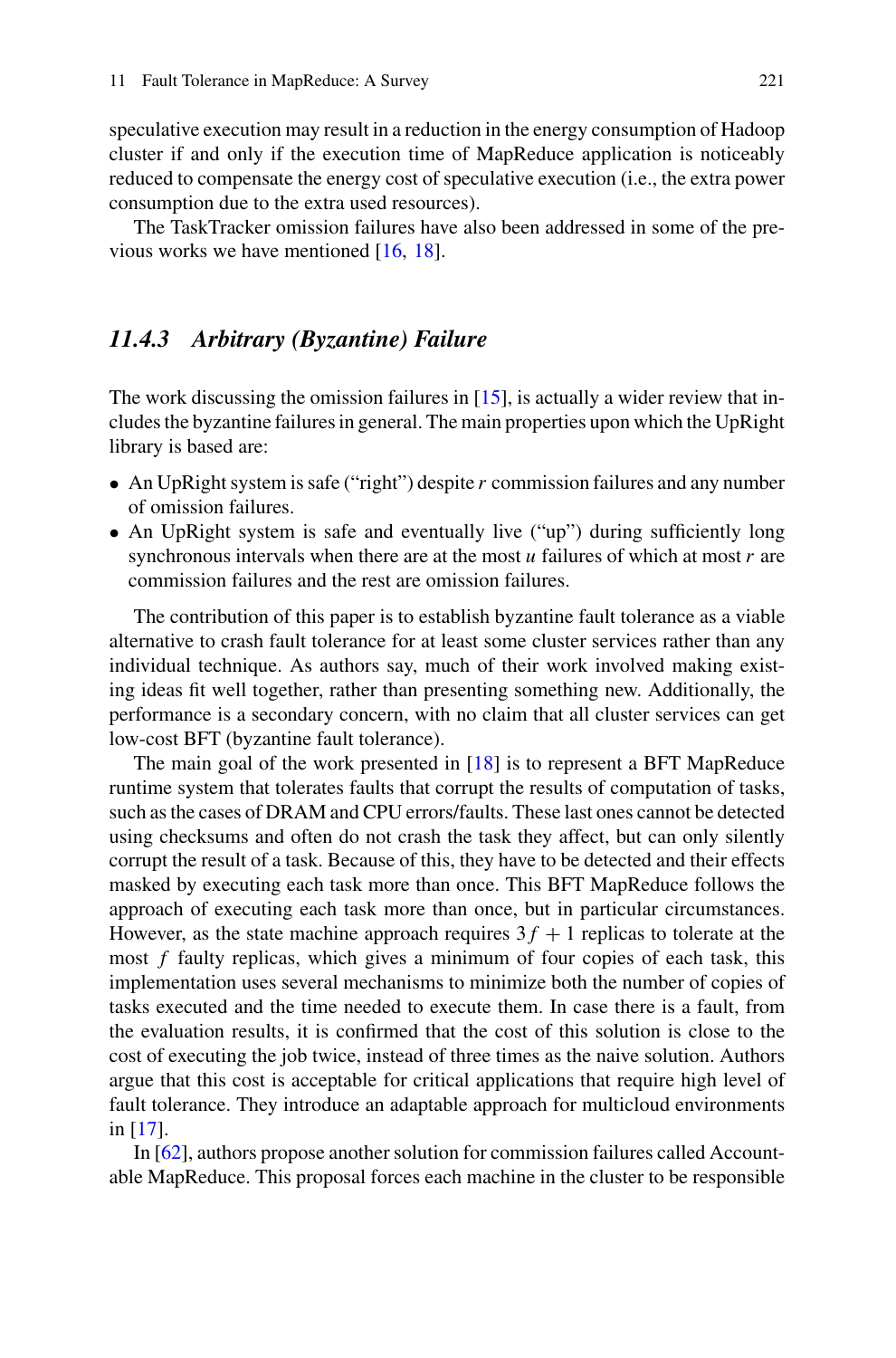for its behavior, by means of setting a group of auditors that perform an accountability test that checks the live nodes. This is done in real time, with the aim of detecting the malicious nodes.

# *11.4.4 Network Failure*

During a network failure, many nodes leave the Hadoop cluster; this issue has been discussed in different publications [\[14](#page-32-5), [39,](#page-33-3) [42](#page-33-7), [55\]](#page-34-8), although for particular environments.

The work presented in [\[39](#page-33-3)] introduces a new kind of implementation environment of MapReduce called MOON, which is MapReduce on Opportunistic eNvironments. This MapReduce implementation has most of the resources coming from volunteer computing systems that form a Desktop Grid. In order to solve the resource unavailability, which is vulnerable to network failure, MOON supplements a volunteer computing system with a small number of dedicated compute resources. These dedicated resources keep a replica in order to enhance high reliability, maintaining the most important daemons, including the JobTracker. To enforce its design architecture, MOON differentiates files into reliable and opportunistic. Reliable files should not be lost under any circumstances. In contrast, opportunistic files are transient data that can tolerate some level of unavailability. It is normal to assume that reliable files have priority for being kept in dedicated computers, while opportunistic files are saved in these resources only when possible. In a similar way, this separation is also managed for read and write requests. MOON is very flexible in adjusting these features, based on the Quality of Service (QoS) needs. A reason for this is the introduction of a hibernate state and hybrid task scheduling. The hibernate state is an intermediate state whose main duty is to avoid having an expiry interval that is too long or short, which can incorrectly consider a worker node as dead or alive. A worker node enters in this state earlier than its expiry interval, and as a consequence it will not be supplied with further requests from clients. MOON changes the speculative execution mechanism by differentiating straggler tasks in frozen and slow lists of tasks, adjusting their execution based on the suspension interval, which is significantly smaller than the expiry interval. An important change to speculating tasks is their progress score, which divides the job into normal or homestretch. During the normal phase, a task is speculatively executed according to the default Hadoop framework; in a homestretch phase, a job is considered to have advanced toward its completion, therefore MOON tries to maintain more running copies of straggler tasks.

A later project similar to MOON is presented in [\[55\]](#page-34-8). Here, authors try to present a complete runtime environment to execute MapReduce applications on a Desktop Grid. The MapReduce programming model is implemented on top of an open-source middleware, called BitDew [\[25](#page-32-11)], extending it with three main additional software components: the MapReduce Master, MapReduce worker programs, and the MapReduce library (and several functions written by the user for their particular MapReduce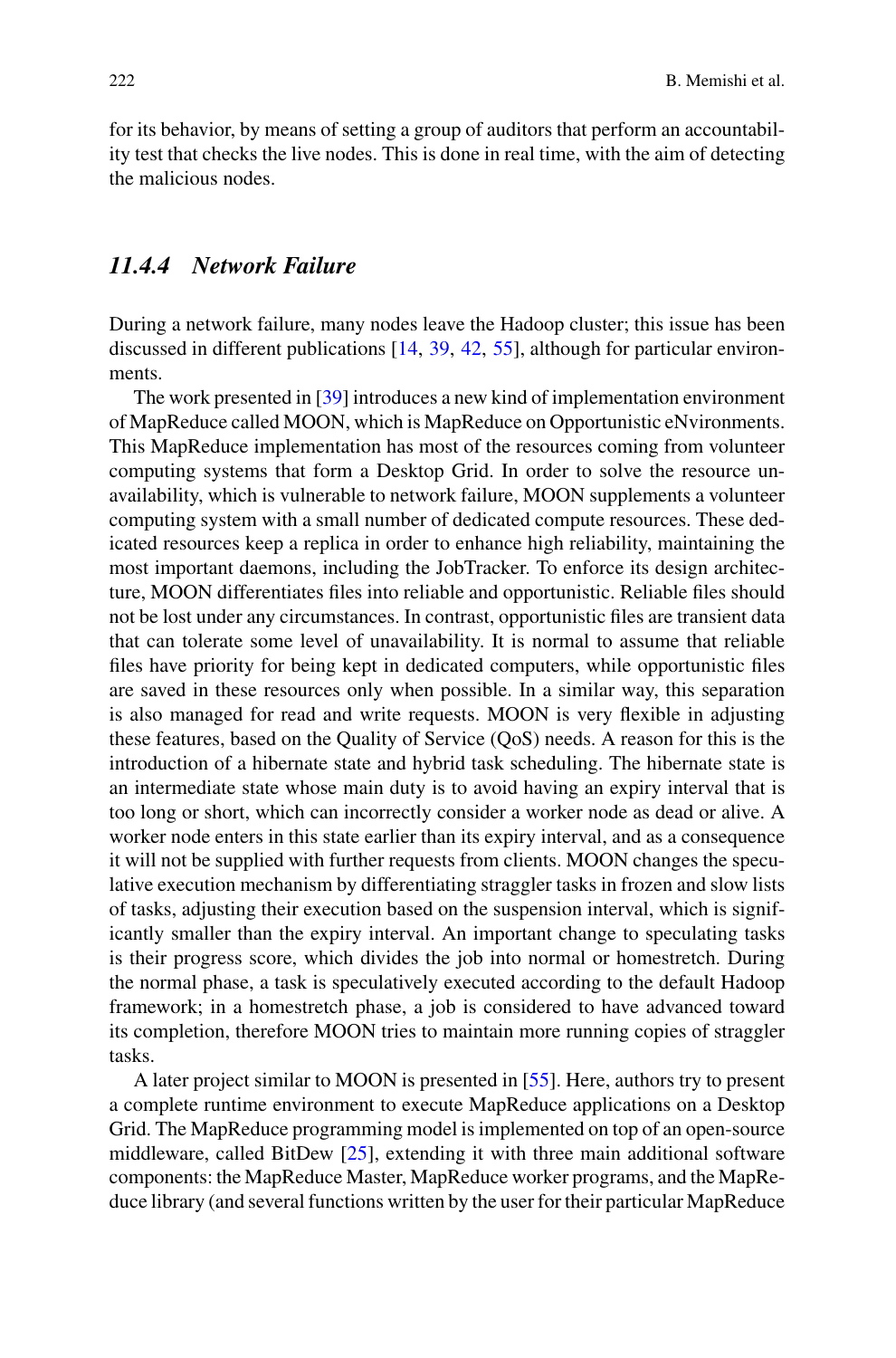application). Authors wanted to benefit from the BitDew basic services, in order to provide highly needed features in Internet Desktop Grid, such as "massive fault tolerance, replica management, barriers free execution, and latency-hiding optimization, as well as distributed result checking". The last point (distributed checking) is particularly interesting, knowing that result certification is very difficult for intermediate results which might be very large to send for verification on the server side. The introduced framework implements majority voting heuristics, even though it involves larger redundant computation.

A research paper presented in [\[41](#page-33-5)] describes Cloud MapReduce (CMR), a new fully distributed architecture to implement the MapReduce programming model on top of the Amazon cloud OS. The nodes are responsible for pulling job assignments and their global status in order to determine their individual actions. The proposed architecture also uses queues to shuffle results from map tasks to reduce tasks. Map tasks are meant to write results as soon as they are available and reduce tasks need to filter out results from failed nodes, as well as duplicate results. The preliminary results of the work indicate that CMR is a practical system and its performance is comparable to Hadoop. Additionally, from the experimental results it can be seen that the usage of queues that overlap the map and shuffle phase seems to be a promising approach to improve MapReduce performance.

The works presented in [\[14](#page-32-5), [42](#page-33-7)] are related to cloud environments, with particular emphasis on Amazon cloud. They discuss the MapReduce implementation on environments consisting of Spot Instances (SIs).<sup>[4](#page-18-0)</sup>

In [\[14](#page-32-5)], a simple model has been represented. This model calculates the *n*-step probability, the expected lifetime of a VM, and the cost of termination, that is, the amount of time lost compared to having the set of machines stay up until completion of the job. Using the spot instances, in cases when there is no fault, the completion time may be speeded up. Otherwise, if there are failures, the job completion time may be longer than without using spot instances.

Liu's contribution [\[42\]](#page-33-7) is a more mature proposal than the previous work. Here authors have tried to prove that their implementation, called Spot Cloud MapReduce, can take full advantage of the spot market, proposed by Amazon WS. As the name suggests, this implementation has been built on top of Cloud MapReduce (CMR), with additional changes:

- Modifying the split message format in the input queues (adding a parameter which indicates the position in the file where the processing should start).
- Saving the intermediate work when a node is terminated.
- Changing the commit mechanism to perform a partial commit.

<span id="page-18-0"></span><sup>4</sup>Spot instances are virtual machines resources in Amazon Web Services (WS), for which a user defines a maximum biding price that he/she is willing to pay. If there is no concurrence, the prices are lower and the possibility of using them is higher. But when the demand is higher, then Amazon WS has the right to stop your spot instances. If the spot instances are stopped by Amazon, the user does not pay, otherwise if the user decides to stop them before completing the normal hour, the user is obliged to pay for that consumption.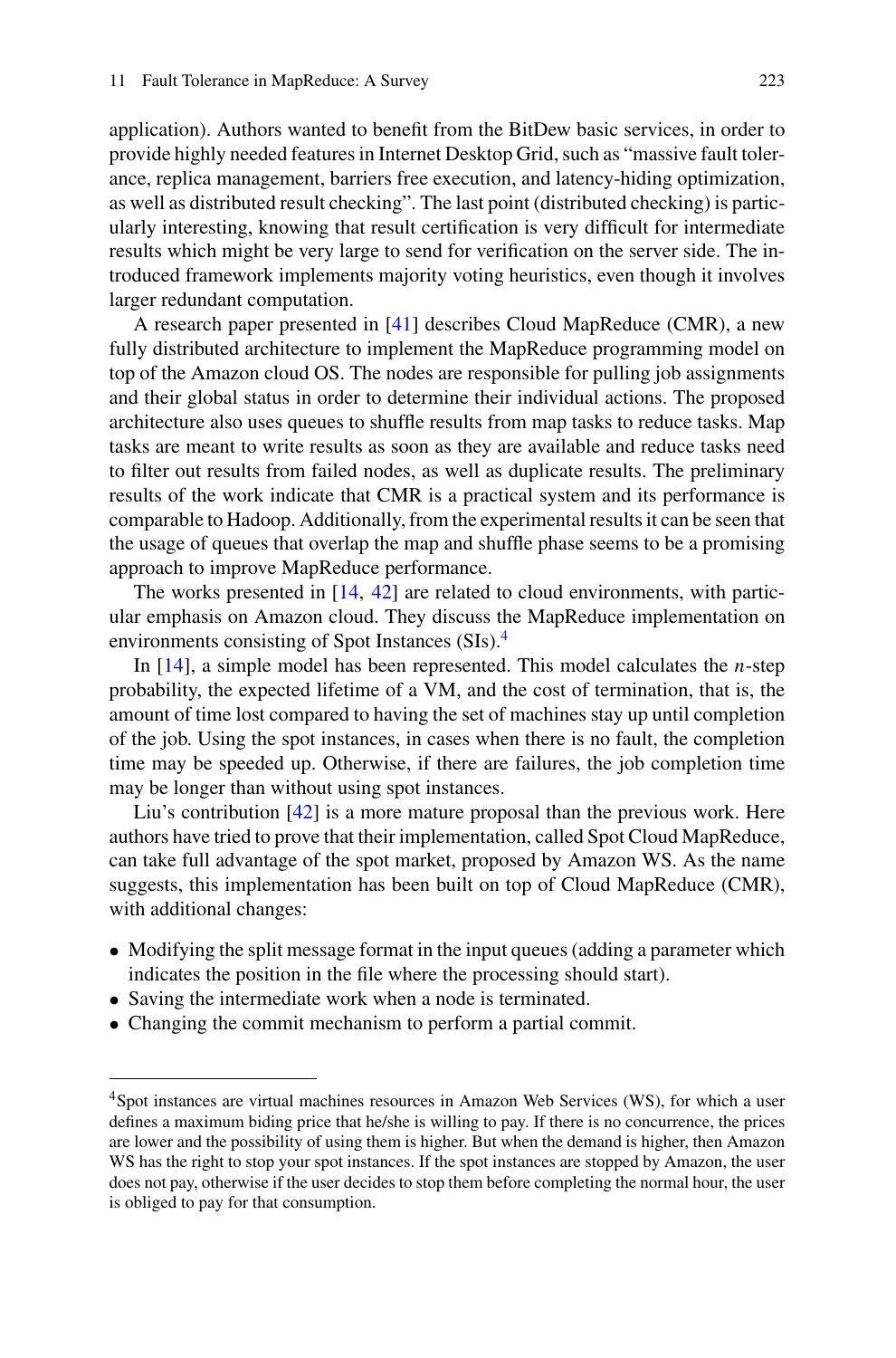• Changing the way CMR determines the successful commit for a map split (electing a set of commit messages that is one more than the last key–value pair's offset).

The experimental evaluation shows that Spot CMR can work well in the spot market environment, significantly reducing cost by leveraging spot pricing.

## *11.4.5 Security Failure*

The security concept is basically the absence of unauthorized access to, or handling of, system state [\[7\]](#page-31-0). This means that, authentication, authorization, and auditing go hand in hand, in order to ensure a system security. Whereas authentication refers to the initial identification of the user, the authorization determines the user rights, after he or she has entered into the system. Finally, the audit process represents an official user inspection (monitoring) to check if the user behaves according to its role. In other words, we could equate these terms with the pronouns *who* (authentication), *what* (authorization), and *when* (audit).

MapReduce's security in Hadoop is strictly linked to the security of HDFS; as the overall Hadoop security is grounded in HDFS, this means that other services including MapReduce store their state in HDFS. While Google's MapReduce does not make any assumption on security [\[19\]](#page-32-0), early versions of Hadoop assumed that HDFS and MapReduce clusters would be used by a group of cooperating users within a secure environment. Furthermore, any access restriction was designed to prevent unintended operations that could cause accidental data loss, rather than to prevent unauthorized data access [\[40](#page-33-15), [61](#page-34-14)].

The basic security definitions that include authentication, authorization, and auditing, were not present in Hadoop from the beginning. The authorization (managing user permissions) had been partially implemented. The auditing took place in the version 0.20 of Hadoop. The authentication was the last one, which came with Kerberos, an open-source network authentication protocol.

A user needs to be authenticated by the JobTracker before submitting, modifying, or killing any job. Since Kerberos authentication is bidirectional, even the JobTracker authenticates itself to the user; in this way, the user will be assured that the JobTracker is reliable. Additionally, each task is seen as an individual user, due to the fact that tasks now are run from the client perspective, the one which submitted the job, and not from the TaskTracker owner. In addition, the JobTracker's directory is not readable and writable by everyone as it happens with the task's working directories. During the authentication process, each user is given a token (also called a ticket) to authenticate once and pass credentials to all the tasks of a job; the token's default lifetime is meant to be around 8 h. While the NameNode creates these tokens, the JobTracker manages a token's renewal; token expiration is reasonably JobTracker dependent, in order not to expire prematurely for long-running jobs.

At the same year when Kerberos was implemented in Hadoop, another proposal called Airavat [\[51\]](#page-34-4) tried to ensure security and privacy for MapReduce computations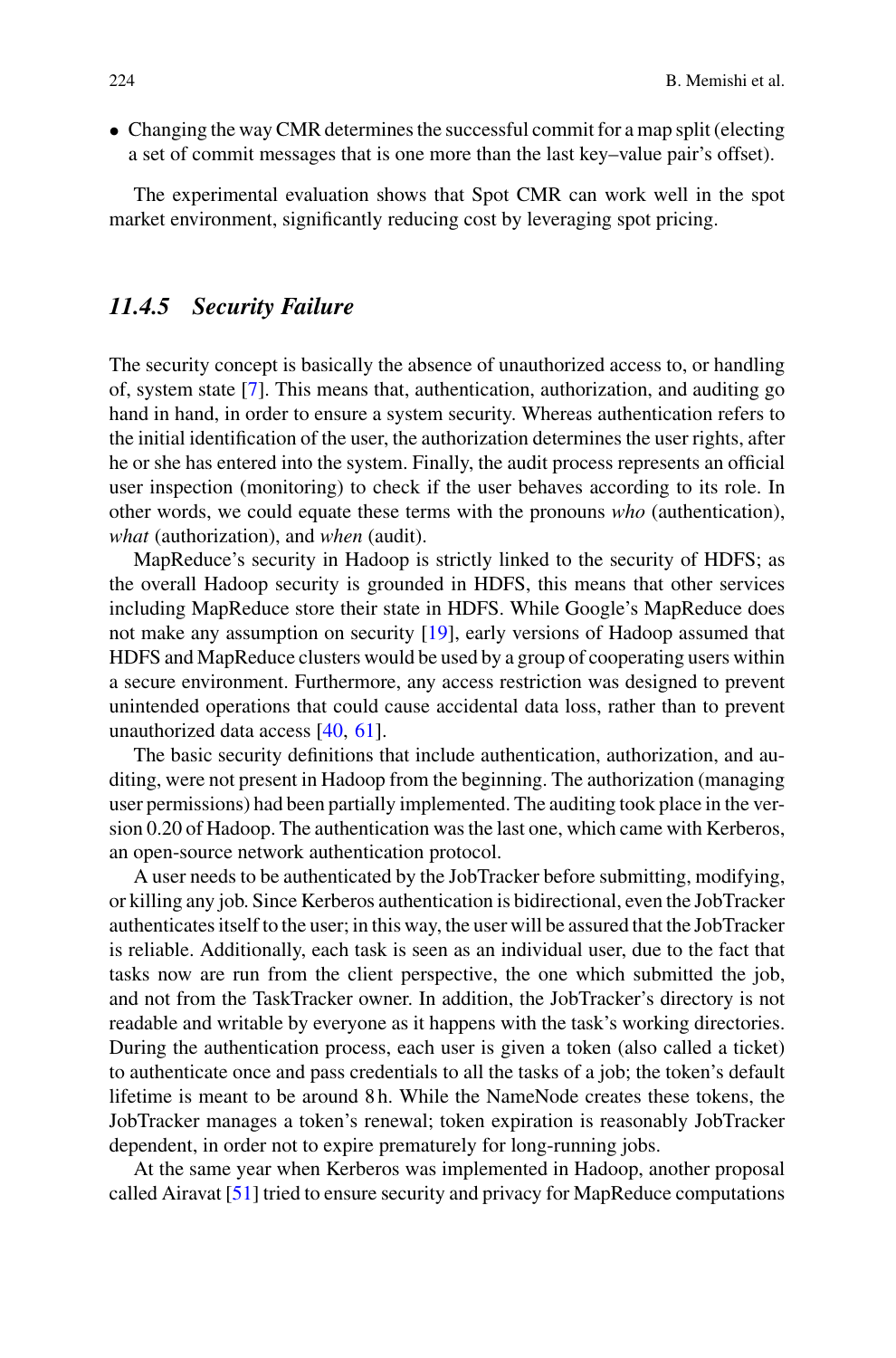on sensitive data. This work is an integration of mandatory access control (MAC) and differential privacy. MAC's duty is to assign security attributes to system resources, to constrain the interaction of subject with objects (e.g., subject can be a process, object can be a simple file). On the other side, differential privacy is a methodology which ensures that the aggregated computations maintain the integrity of each individual input. The evaluation of Airavat on several case studies shows flexibility in the maintenance of both accurate and private-preserving answers on runtimes within 32% of the default Hadoop's MapReduce.

Apart from the different improvements in Hadoop security [\[31,](#page-33-16) [61\]](#page-34-14), the work for preventing the Hadoop cluster from eavesdropping failures, has been slow. The explanation from the Hadoop community was that encryption is expensive in terms of CPU and I/O speed [\[52](#page-34-9)].

At the beginning, the encryption over the wire was dedicated only to some socket connections. In the case of Remote Procedure Call (RPC), an important protocol for communication between daemons in MapReduce, its encryption was added only after the main security improvement in Hadoop (by integrating Kerberos [\[36\]](#page-33-17)). Most of the other encryption improvements (for instance, the shuffle phase encryption) came in a very recent Hadoop version [\[29\]](#page-33-8), taking into consideration that Hadoop clusters may also hold sensitive information.

#### *11.4.6 Apache Hadoop Reliability*

Since its appearance in 2006, Apache Hadoop has undergone many releases [\[27](#page-32-12)]. Each of them has tried to improve different features of previous version, including fault tolerance. Table [11.2](#page-21-0) shows Apache Hadoop 1.0 fault tolerance patches in a tree-like form, from the first Apache Hadoop 1.0 release (0.1.0) until release 1.2.1 which is the latest stable release up to the time of writing. These upgrades have played an important role in the later Hadoop evolution. An example of this is the introduction of speculative execution for reduce tasks, which caused many bugs in the previous days of its implementation. Therefore, the overall speculative execution mechanism was turned off by default later on, due to bugs in the framework. Actually the speculative execution mechanism was removed for some period, and later on, placed once again in the default functioning of the Apache Hadoop.

The Hadoop community was very active at the beginning, but this changed drastically through the years. A crucial reason for this was the existence of parallel projects, which tested new proposed features, but that were in their early phases (alpha or beta). Finally, a new release, Apache Hadoop 2.0, widely known as Hadoop YARN, was created. Table [11.3](#page-22-1) shows Apache Hadoop 2.0 fault tolerance patches in a tree-like form, from the first Apache Hadoop 2.0 release (0.23.0) until release 2.7.1, which is the latest stable release up to the time of writing.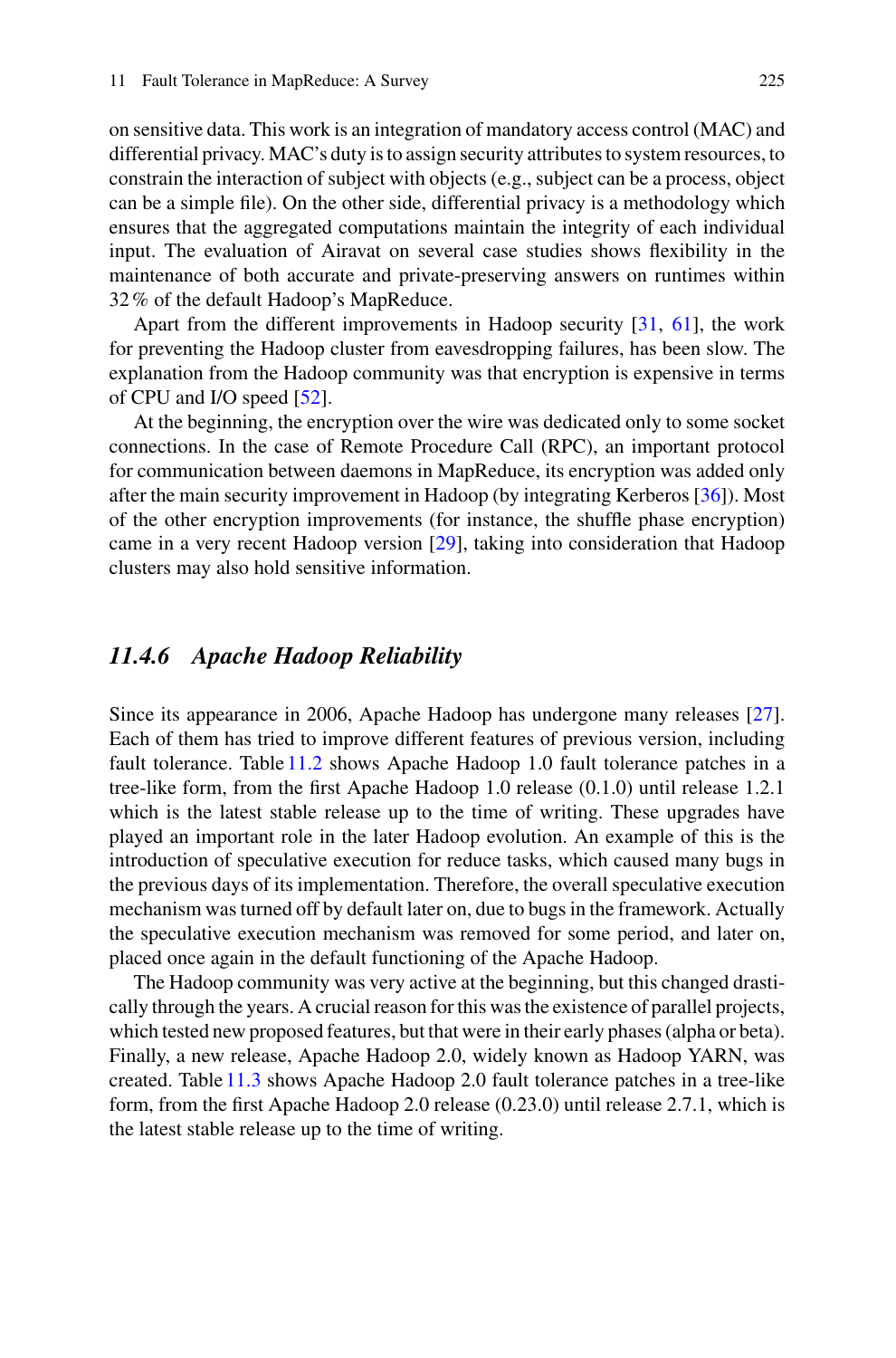| Year | Release                    | Patch                                                                                                                                                                                                                                                                                                |
|------|----------------------------|------------------------------------------------------------------------------------------------------------------------------------------------------------------------------------------------------------------------------------------------------------------------------------------------------|
| 2006 | 0.1.0                      | The first release                                                                                                                                                                                                                                                                                    |
|      | 0.2.0                      | Avoid task rerun where it has previously failed (142); Don't fail<br>reduce for a map impossibility allocation (169, 182); Five client<br>attempts to JT before aborting a job (174); Improved heartbeat<br>(186)                                                                                    |
|      | 0.3.0                      | Retry a single fail read, to not cause a failure task (311)                                                                                                                                                                                                                                          |
|      | 0.7.0                      | Keep-alive reports, changed to seconds [10] rather than records<br>[100] (556); Introduced killed state, to distinguish from failure<br>state (560); Improved failure reporting (568); Ignore heartbeats<br>from stale TTs (506)                                                                     |
|      | 0.8.0                      | Make DFS heartbeats configurable (514); Re-execute failed tasks<br>first $(578)$                                                                                                                                                                                                                     |
|      | 0.9.0                      | Introducing speculative reduce (76)                                                                                                                                                                                                                                                                  |
|      | 0.9.2                      | Turn off speculative execution (827)                                                                                                                                                                                                                                                                 |
| 2007 | 0.10.0                     | Fully remove killed tasks (782)                                                                                                                                                                                                                                                                      |
|      | 0.11.0                     | Add support for backup NNs, to get snapshotting (227, 959);<br>Rack awareness added in HDFS (692)                                                                                                                                                                                                    |
|      | 0.12.0                     | Change mapreduce task time out to be per-job based (491); Make<br>replication computation as a separate thread, to improve<br>heartbeat in HDFS's NN (923); Stop assigning tasks to a dead<br>TT (654)                                                                                               |
|      | 0.13.0                     | Distinguish between failed and killed task (1050); If nr of reduce<br>tasks is zero, map output is written directly in HDFS (1216);<br>Improve blacklisting of TTs from JTs (1278); Make TT expiry<br>interval configurable (1276)                                                                   |
|      | 0.14.0                     | Re-enable speculation execution by default (1336); Timed-out<br>tasks counted as failures rather than killed (1472)                                                                                                                                                                                  |
|      | 0.15.0                     | Add metrics for failed tasks (1610)                                                                                                                                                                                                                                                                  |
| 2008 | 0.16.0                     | File permissions improvements (2336, 1298, 1873, 2659, 2431);<br>Fine-grain control over speculative execution for map and reduce<br>phase (2131); Heartbeat and task even queries interval,<br>dependent on cluster size (1900); NN performance degradation<br>from large heartbeat interval (2576) |
|      | 0.18.0                     | Completed map tasks should not fail if nr of reduce tasks is zero<br>(1318)                                                                                                                                                                                                                          |
|      | 0.19.0                     | Introducing job recovery when JT restarts (3245); Add FailMon<br>for hardware monitoring and analysis (3585)                                                                                                                                                                                         |
| 2009 | 0.20.0                     | Improved blacklisting strategy (4305); Add test for injecting<br>random failures of a task or a TT (4399); Fix heartbeating (4785,<br>4869); Fix JT (5338, 5337, 5394)                                                                                                                               |
| 2010 | 0.20.202.0<br>(unreleased) | Change blacklist strategy (1966, 1342, 682); Greedily schedule<br>failed tasks to cause early job failure (339); Fix speculative<br>execution (1682); Add metrics to track nr of heartbeats by the JT<br>(1680, 1103); Kerberos                                                                      |

<span id="page-21-0"></span>**Table 11.2** Apache Hadoop 1.0: timeline of its fault tolerance patches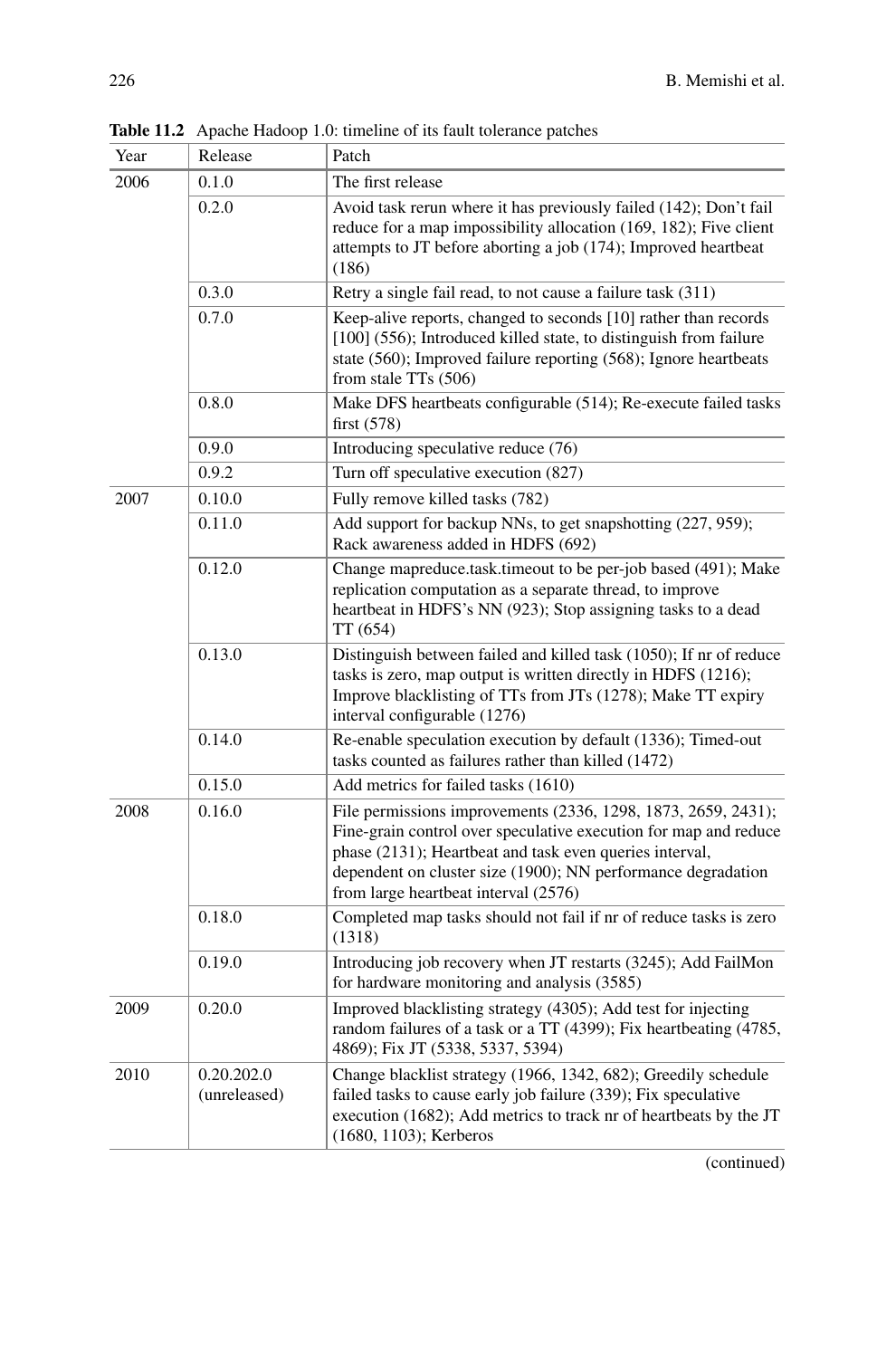| Year | Release    | Patch                                                                                     |
|------|------------|-------------------------------------------------------------------------------------------|
| 2011 | 0.20.204.0 | TT should handle disk failures by<br>reinitializing itself (2413)                         |
|      | 0.20.205.0 | Use a bidirectional heartheat to detect<br>stuck pipeline (724); Kerberos<br>improvements |
| 2012 | 1.0.2      | A single failed name dir can cause the<br>NN to exit $(2702)$                             |
|      | 1.1.0      | Lower minimum heartheat between TT<br>and JT for smaller clusters (1906)                  |
| 2013 | 1.2.0      | Looking for speculative tasks is very<br>expensive in $1 \times (4499)$                   |
|      | 1.2.1      | The last stable release                                                                   |

Table 11.2 (continued)

<span id="page-22-1"></span>**Table 11.3** Apache Hadoop 2.0: timeline of its fault tolerance patches

<span id="page-22-0"></span>

| Year | Release        | Patch                                                                                                                                                                                                                                                                                                                                                                                                       |
|------|----------------|-------------------------------------------------------------------------------------------------------------------------------------------------------------------------------------------------------------------------------------------------------------------------------------------------------------------------------------------------------------------------------------------------------------|
| 2011 | 0.23.0         | The first release; Lower minimum heartbeat interval for<br>TaskTracker (MR-1906); Recovery of MR AM from failures<br>(MR-279); Improve checkpoint performance (HDFS-1458)                                                                                                                                                                                                                                   |
| 2012 | 0.23.1         | NM disk-failures handling (MR-3121); MR AM improvements:<br>job progress calculations (MR-3568), heartbeat interval<br>(MR-3718), node blacklisting (MR-3339, MR-3460), speculative<br>execution (MR-3404); Active nodes list versus unhealthy nodes<br>on the webUI and metrics (MR-3760)                                                                                                                  |
|      | 0.23.3         | Timeout for Hftp connections (HDFS-3166); Hung tasks timeout<br>(MR-4089); AM Recovery improvement (MR-4128)                                                                                                                                                                                                                                                                                                |
|      | 0.23.5         | Fetch failures versus map restart (MR-4772); Speculation +<br>Fetch failures versus hung job (MR-4425); INFO messages<br>quantity on AM to RM heartbeat (MR-4517)                                                                                                                                                                                                                                           |
|      | $2.0.0$ -alpha | NN HA improvements: fencing framework (HDFS-2179), active<br>and standy states (HDFS-1974), failover (HDFS-1973),<br>standbyNode checkpoints (HDFS-2291, HDFS-2924), NN<br>health check (HDFS-3027), HA Service Protocol Interface<br>(HADOOP-7455), in standby mode, client failing back and forth<br>with sleeps (HADOOP-7896); haadmin with configurable<br>timeouts for failover commands (HADOOP-8236) |
|      | $2.0.2$ -alpha | Encrypted shuffle (MR-4417); MR AM action on node health<br>status changes (MR-3921); Automatic failover support for NN<br>HA (HDFS-3042)                                                                                                                                                                                                                                                                   |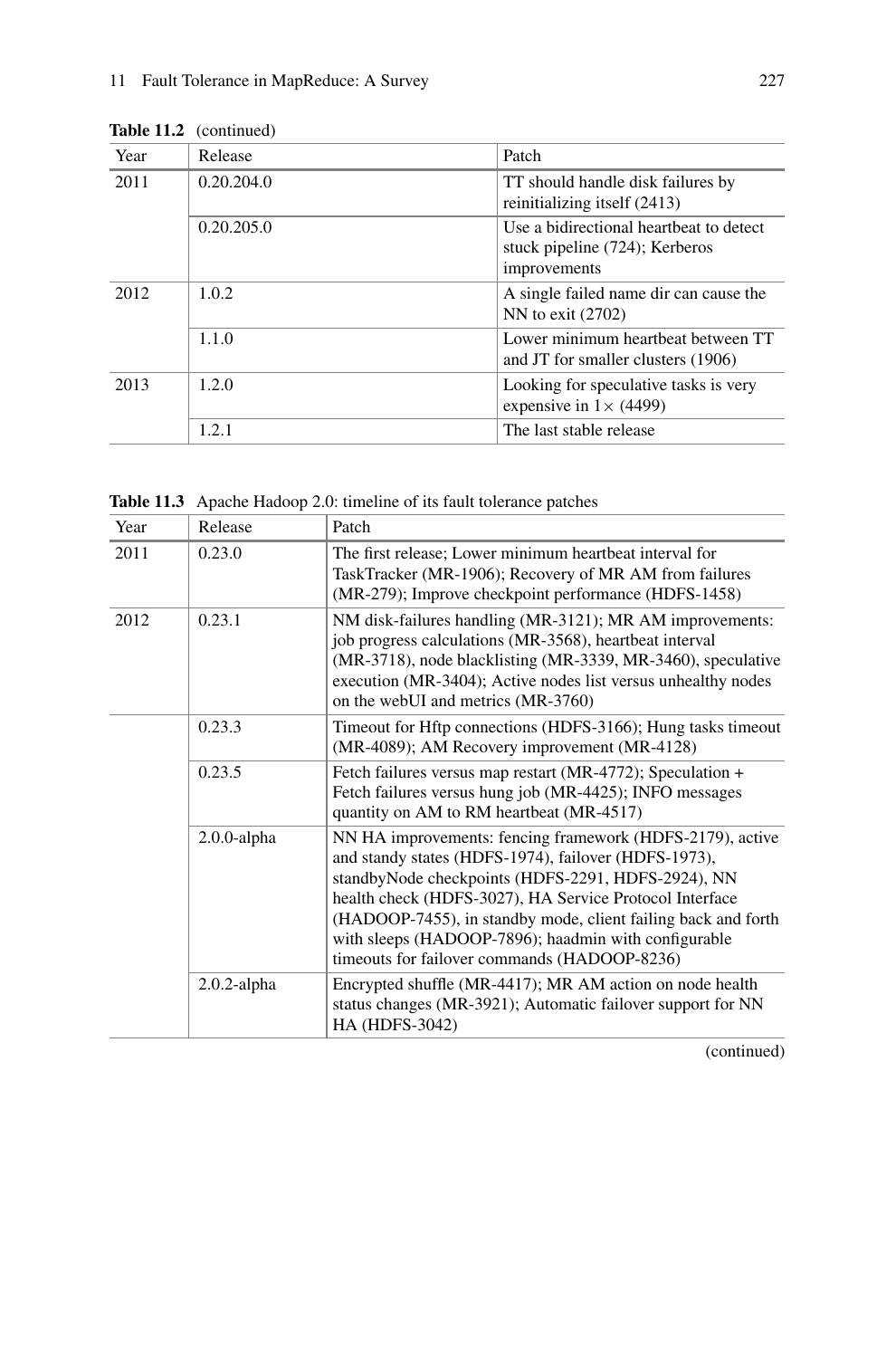| 12016 11.3 | $($ conunuea $)$ |                                                                                                                                                                                                                                                                                                                                                                                                                                                                                                                                                                                                                                                                   |  |
|------------|------------------|-------------------------------------------------------------------------------------------------------------------------------------------------------------------------------------------------------------------------------------------------------------------------------------------------------------------------------------------------------------------------------------------------------------------------------------------------------------------------------------------------------------------------------------------------------------------------------------------------------------------------------------------------------------------|--|
| Year       | Release          | Patch                                                                                                                                                                                                                                                                                                                                                                                                                                                                                                                                                                                                                                                             |  |
| 2013       | 0.23.6           | AM timing out during job commit (MR-4813)                                                                                                                                                                                                                                                                                                                                                                                                                                                                                                                                                                                                                         |  |
|            | 2.0.3-alpha      | Stale DNs for writes (HDFS-3912); Replication for appended<br>block (HDFS-4022); QJM for HDFS HA for NN (HDFS-3901,<br>HDFS-3915, HDFS-3906); Kerberos issues (HADOOP-9054,<br>HADOOP-8883, HADOOP-9070)                                                                                                                                                                                                                                                                                                                                                                                                                                                          |  |
|            | $2.1.0$ -beta    | Reliable heartbeats between NN and DNs with LDAP<br>(HDFS-4222); Tight DN heartbeat loop (HDFS-4656);<br>Snapshots replication (HDFS-4078); Flatten<br>NodeHeartbeatResponse (YARN-439); NM heartbeat handling<br>versus scheduler event cause (YARN-365); NMTokens<br>improvements (YARN-714, YARN-692); Resource blacklisting<br>for Fifo scheduler (YARN-877); NM heartbeat processing versus<br>completed containers tracking (YARN-101);<br>AMRMClientAsync heartbeating versus RM shutdown request<br>(YARN-763); Optimize job monitoring and STRESS mode<br>versus faster job submission. (MR-3787); Timeout for the<br>job.end.notification.url (MR-5066) |  |
|            | $2.1.1$ -beta    | RM failure if the expiry interval is less than node-heartbeat<br>interval (YARN-1083); AMRMClient resource blacklisting<br>(YARN-771); AMRMClientAsync heartbeat versus runtime<br>exception (YARN-994); RM versus killed application tracking<br>URL (YARN-337); MR AM recovery for map-only jobs<br>$(MR-5468)$                                                                                                                                                                                                                                                                                                                                                 |  |
|            | 2.2.0            | MR job hang versus node-blacklisting feature in RM requests<br>(MR-5489); Improved MR speculation, with aggressive<br>speculations (MR-5533); SASL-authenticated ZooKeeper in<br>ActiveStandbyElector (HADOOP-8315)                                                                                                                                                                                                                                                                                                                                                                                                                                               |  |
| 2014       | 2.3.0            | SecondaryNN versus cache pools checkpointing (HDFS-5845);<br>Add admin support for HA operations (YARN-1068); Added<br>embedded leader election in RM (YARN-1029); Support<br>blacklisting in the Fair scheduler (YARN-1333); Configuration<br>to support multiple RMs (YARN-1232)                                                                                                                                                                                                                                                                                                                                                                                |  |
|            | 2.4.0            | DN heartbeat stucks in tight loop (HDFS-5922); Standby<br>checkpoints block concurrent readers (HDFS-5064); Make<br>replication queue initialization asynchronous (HDFS-5496);<br>Automatic failover support for NN HA (HDFS-3042)                                                                                                                                                                                                                                                                                                                                                                                                                                |  |
|            | 2.4.1            | Killing task causes ERROR state job (MR-5835)                                                                                                                                                                                                                                                                                                                                                                                                                                                                                                                                                                                                                     |  |
|            | 2.5.0            | NM Recovery. Auxiliary service support (YARN-1757); Wrong<br>elapsed time for unstarted failed tasks (YARN-1845); S3<br>server-side encryption (HADOOP-10568); Kerberos integration<br>for YARN's timeline store (YARN-2247, HADOOP-10683,<br>HADOOP-10702)                                                                                                                                                                                                                                                                                                                                                                                                       |  |

**Table 11.3** (continued)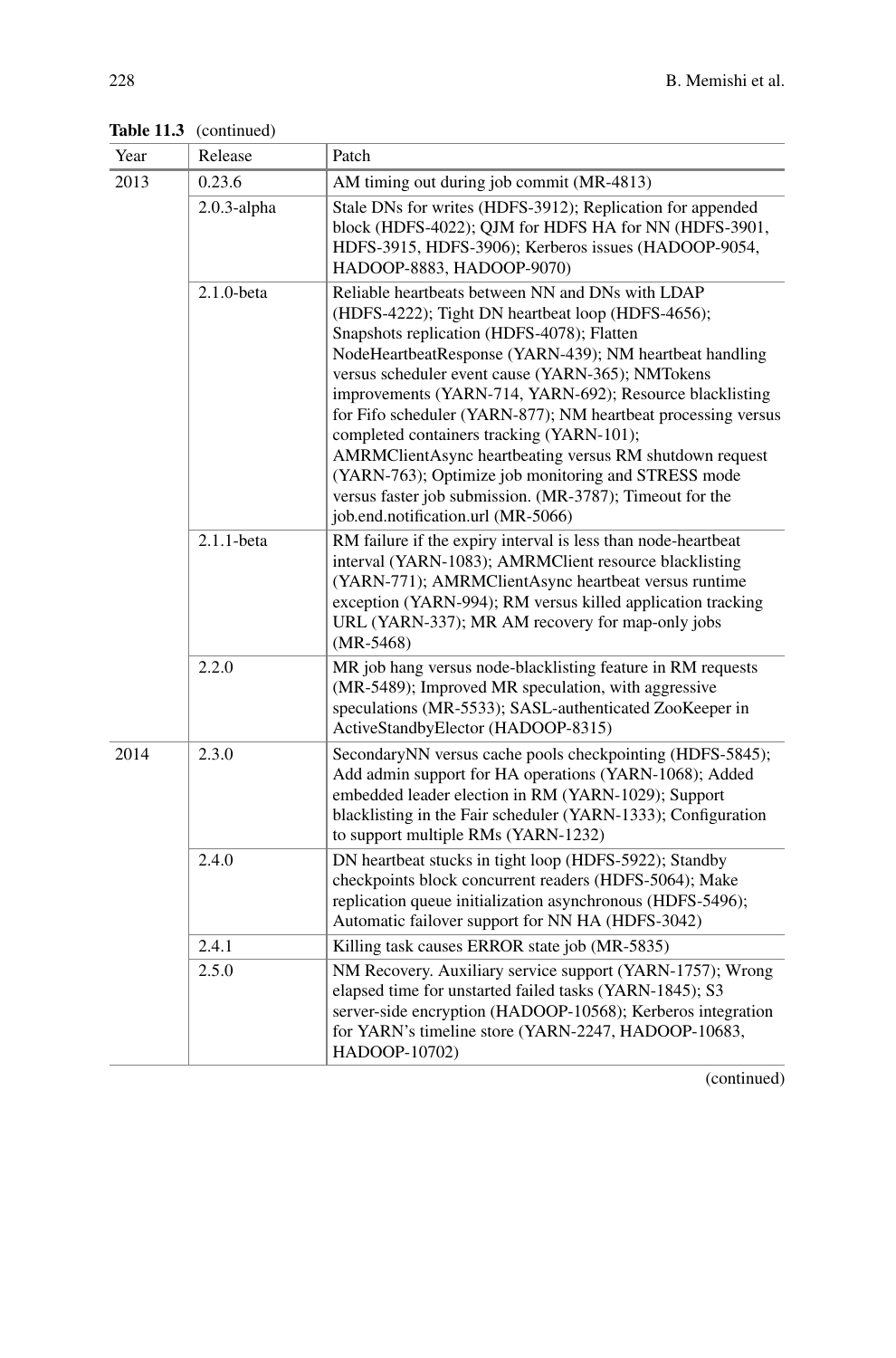| Table 11.3 (continued) |  |
|------------------------|--|
|------------------------|--|

| Year | Release               | Patch                                                                                                                                                                                                                                                                                                                                                                                                                                                                                                                                                                                                                                                                                                                                                                                                                                                                                                                                                                                                               |
|------|-----------------------|---------------------------------------------------------------------------------------------------------------------------------------------------------------------------------------------------------------------------------------------------------------------------------------------------------------------------------------------------------------------------------------------------------------------------------------------------------------------------------------------------------------------------------------------------------------------------------------------------------------------------------------------------------------------------------------------------------------------------------------------------------------------------------------------------------------------------------------------------------------------------------------------------------------------------------------------------------------------------------------------------------------------|
|      | 2.6.0                 | Encryption for hftp. (HDFS-7138); Optimize HDFS Encrypted<br>Transport performance (HDFS-6606); FS input streams do not<br>timeout (HDFS-7005); Transparent data at rest encryption<br>(HDFS-6134); Operating secure DN without requiring root<br>access (HDFS-2856); Work-preserving restarts of RM<br>(YARN-556); Container-preserving restart of NM<br>(YARN-1336); Changed NM to not kill containers on NM resync<br>if RM work-preserving restart is enabled (YARN-1367); Recover<br>applications upon NM restart (YARN-1354); Recover containers<br>upon NM restart (YARN-1337); Recover NMTokens and<br>container tokens upon NM restart (YARN-1341, YARN-1342);<br>Time threshold for RM to wait before starting container<br>allocations after restart/failover (YARN-2001); Handle<br>app-recovery failures gracefully (YARN-2010); Fixed RM to<br>load HA configs correctly before Kerberos login (YARN-2805);<br>RM causing apps to hang when the user kill request races with<br>AM finish (YARN-2853) |
|      | 2.6.1<br>(unreleased) | Make MR AM resync with RM in case of work-preserving RM<br>restart (MR-5910); Support for encrypting Intermediate data and<br>spills in local filesystem. (MR-5890); Wrong reduce task<br>progress if map output is compressed (MR-5958)                                                                                                                                                                                                                                                                                                                                                                                                                                                                                                                                                                                                                                                                                                                                                                            |
| 2015 | 2.7.0                 | Block reports process during checkpointing on standby NN<br>(HDFS-7097); DN heartbeat to Active NN may be blocked and<br>expire if connection to Standby NN continues to time out<br>(HDFS-7704); Active NN and standby NN have different live<br>nodes (HDFS-7009); Expose Container resource information<br>from NM for monitoring (YARN-3022); AMRMClientAsync<br>missing blacklist addition and removal functionality<br>(YARN-1723); NM fail to start with NPE during container<br>recovery (YARN-2816); Fixed potential deadlock in<br>RMStateStore (YARN-2946); NodeStatusUpdater cannot send<br>already-sent completed container statuses on heartbeat<br>(YARN-2997); Connection timeouts to NMs are retried at<br>multiple levels (YARN-3238); Add configuration for MR<br>speculative execution in MR2 (MR-6143); Configurable timeout<br>between YARNRunner terminate the application and forcefully<br>kill (MR-6263); Make connection timeout configurable in s3a.<br>(HADOOP-11521)                  |
|      | 2.7.1                 | The last stable release                                                                                                                                                                                                                                                                                                                                                                                                                                                                                                                                                                                                                                                                                                                                                                                                                                                                                                                                                                                             |

# **11.5 Other Data-Intensive Computing Systems**

As mentioned before, MapReduce framework represents the de facto standard in the data-intensive computing community. However, there are many other projects, whose design and functionality differ from the basic MapReduce framework. Next, we present a collection of projects with significant impact in data-intensive computing.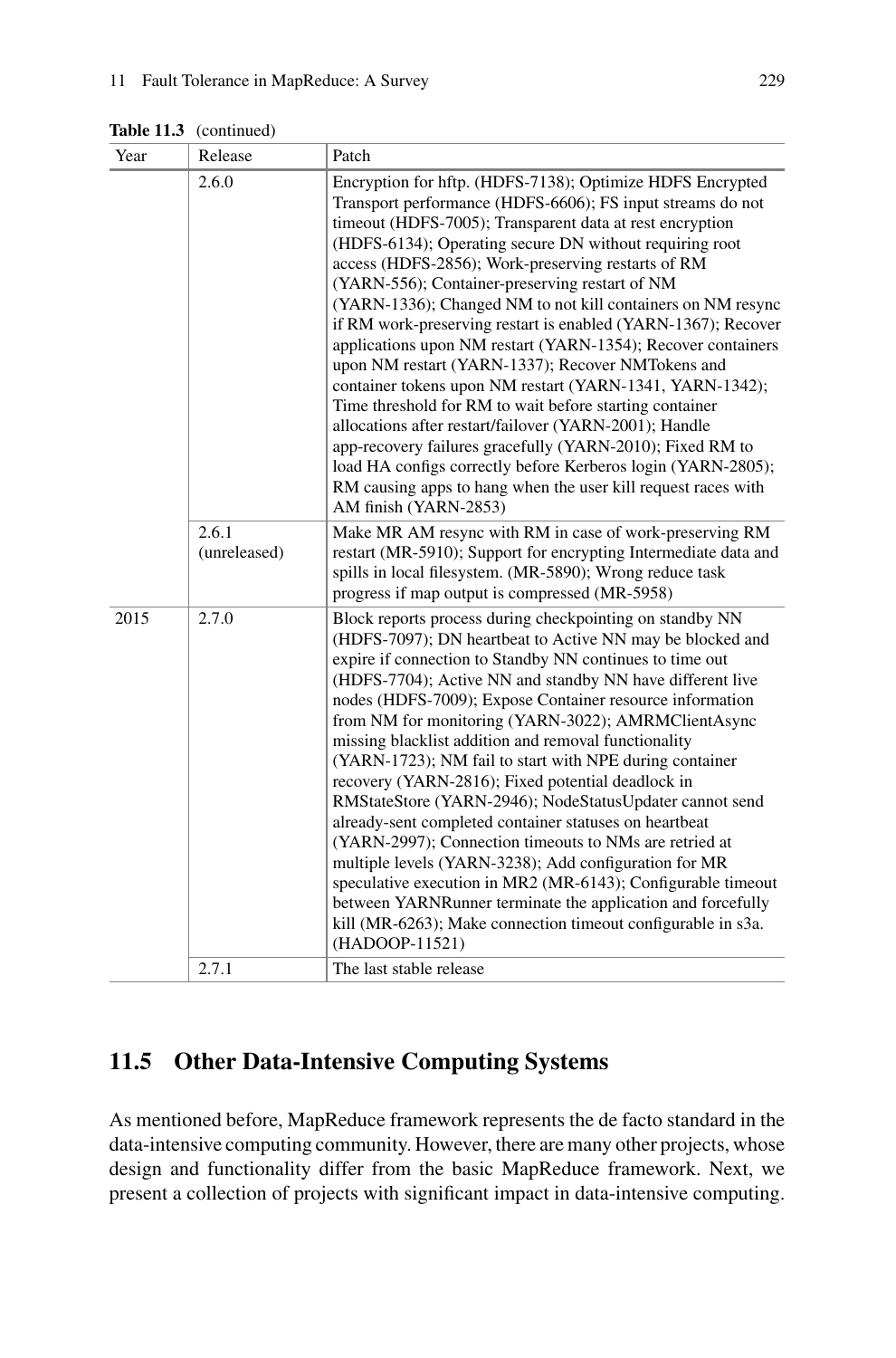# *11.5.1 Dryad/DryadLINQ*

Knowing the benefits of Google's MapReduce, Microsoft designed its own data processing engine. In this way, Dryad [\[32\]](#page-33-14) was introduced in 2007. After 1 year, Microsoft introduced a high-level language system for Dryad, composed of LINQ expressions, and called it DryadLINQ [\[67\]](#page-35-5).

Dryad represents a general-purpose distributed execution engine, whose main target is coarse-grain data-parallel applications. In order to form a dataflow graph, Dryad combines computational *vertices* with communication *channels*. An application is run in Dryad by executing the vertices of the graph on a set of available machines, communicating as appropriate through files, TCP pipes, and shared-memory FIFOs.

Whereas mainly inspired from the (i) graphic processing units (GPUs) languages, (ii) Google's MapReduce, and (iii) parallel databases, Dryad is built also having in mind their disadvantages. As a consequence, Dryad as a framework allows the developer to have fine control over the communication graph, as well as the subroutines that live at its vertices. In order to describe the application communication patterns, and express the data transport mechanisms (files, TCP pipes, and shared-memory FIFOs) between the computation vertices, a Dryad application developer can specify an arbitrary directed acyclic graph (DAG). By directly specifying this kind of graph, the developer has also greater flexibility to easily compose basic common operations, leading to a distributed analogue of "piping" together traditional Unix utilities such as grep, sort, and head.

Dryad graph vertices are enabled to use an arbitrary number of inputs and outputs. It is assumed that the communication flow determines each job structure. Consequently many other Dryad mechanisms (such as resource management, fault tolerance, etc.) follow this pattern. A Dryad job is a directed acyclic graph where each vertex is a program and edges represent data channels. It is a logical computation graph that is automatically mapped onto physical resources by the runtime. At runtime each channel is used to transport a finite sequence of structured items.

Every Dryad job is coordinated by a master called "job manager" that runs either within the cluster or on a user's workstation, by having network access to the cluster. The job manager contains (i) the application-specific code, that allows to construct the job's communication graph, and (ii) library code, that allows to schedule the work across the available resources. Vertices transfer the data between them, therefore the job manager is only responsible for control decisions.

In Dryad, a failure of job manager means that the entire job fails, although other mechanisms (for example, checkpointing or replication) could be considered. As mentioned before, the fault tolerance policy works on a common case that all the vertex executions are deterministic. Due to failures, every vertex may be executed multiple times in sequence, or its many instances at any given time. If a vertex program runs slower than its peers, it gets duplicate executions; otherwise, after each heartbeat timeout, it gets re-executed.

The authors admit that for the nondeterministic vertices, Dryad does not provide any fault tolerance. However, this issue was planned as future goal of the framework.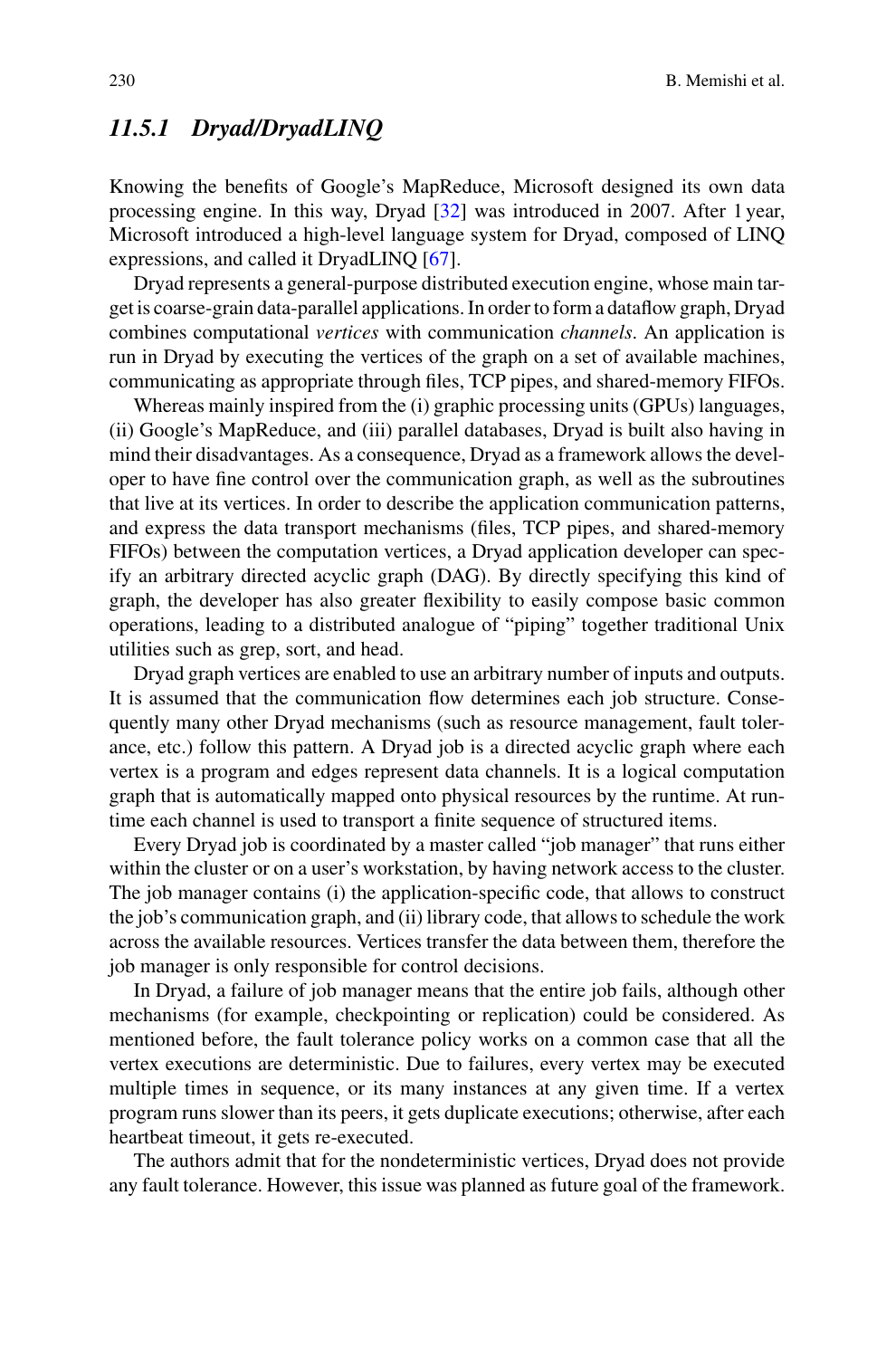Indeed, the Dryad fault-tolerant policy could be implemented by means of an extensible mechanism that allows nonstandard applications the possibility to modify their own behavior.

DryadLINQ represents a very important extension of Dryad, since it is a set of language extensions and the corresponding system that can automatically and transparently compile SQL, MapReduce, Dryad, and similar programs in a general-purpose language into distributed computations that can run on large-scale infrastructures. DryadLINQ does this in two ways, by (i) adopting an expressive data model of .NET objects; and (ii) by supporting general-purpose imperative and declarative operations on datasets within a traditional high-level programming language. A DryadLINQ program is based on LINQ expressions that are sequentially run on top of datasets. The DryadLINQ main duty is to translate the parallelism portion of the program into a distributed execution, ready to be executed on the Dryad engine.

## *11.5.2 SCOPE*

SCOPE is a scripting language for massive data analysis [\[12\]](#page-32-13), also coming from Microsoft. Its design has a strong resemblance to SQL, which was intentionally decided. SCOPE is a declarative language. As in the case of MapReduce, it hides the complexity of the lower platform and its implementation.

A user SCOPE script runs the basic SCOPE modules, (i) compiler, (ii) runtime, and (iii) optimizer, before initiating the physical execution. In order to manipulate input and output, SCOPE provides respective customizable commands, which are, *extract* and *output*. The *select* command of SCOPE is similar to the SQL one, with the main difference that subqueries are not allowed. To solve this issue, a user should rewrite complex queries with outer joins.

Apart from the SQL functionalities, SCOPE provides MapReduce-alike commands, which manipulate rowsets: *process*, *reduce*, and *combine*. The process command takes a rowset as input, and after processing each row, it outputs a sequence of rows. The reduce command takes a rowset as input, which has been grouped on the grouping columns specified in the ON clause. Then, it processes each group, and returns as output zero, one or multiple rows per group. The combine command takes two rowsets as input. It combines them depending on the requirements, and outputs a sequence of rows. The combine command is a binary operator.

Every SCOPE script resembles SQL, but its expression is implemented with C#, which needs to pass through the SCOPE compiler and optimizer, in order to be ready to run on parallel execution plan, which gets executed on the cluster as a Cosmos (Dryad) job. According to different evaluation experiments, SCOPE demonstrates its powerful query execution performance, that scales in a linear manner with respect to the cluster and data sizes.

The SCOPE fault tolerance policy relies on the Dryad's one. In SCOPE, Dryad has been renamed as Cosmos. In order to ensure availability, Cosmos replicates the data and its metadata by a quorum group of  $2f + 1$  replicas, so as to tolerate f number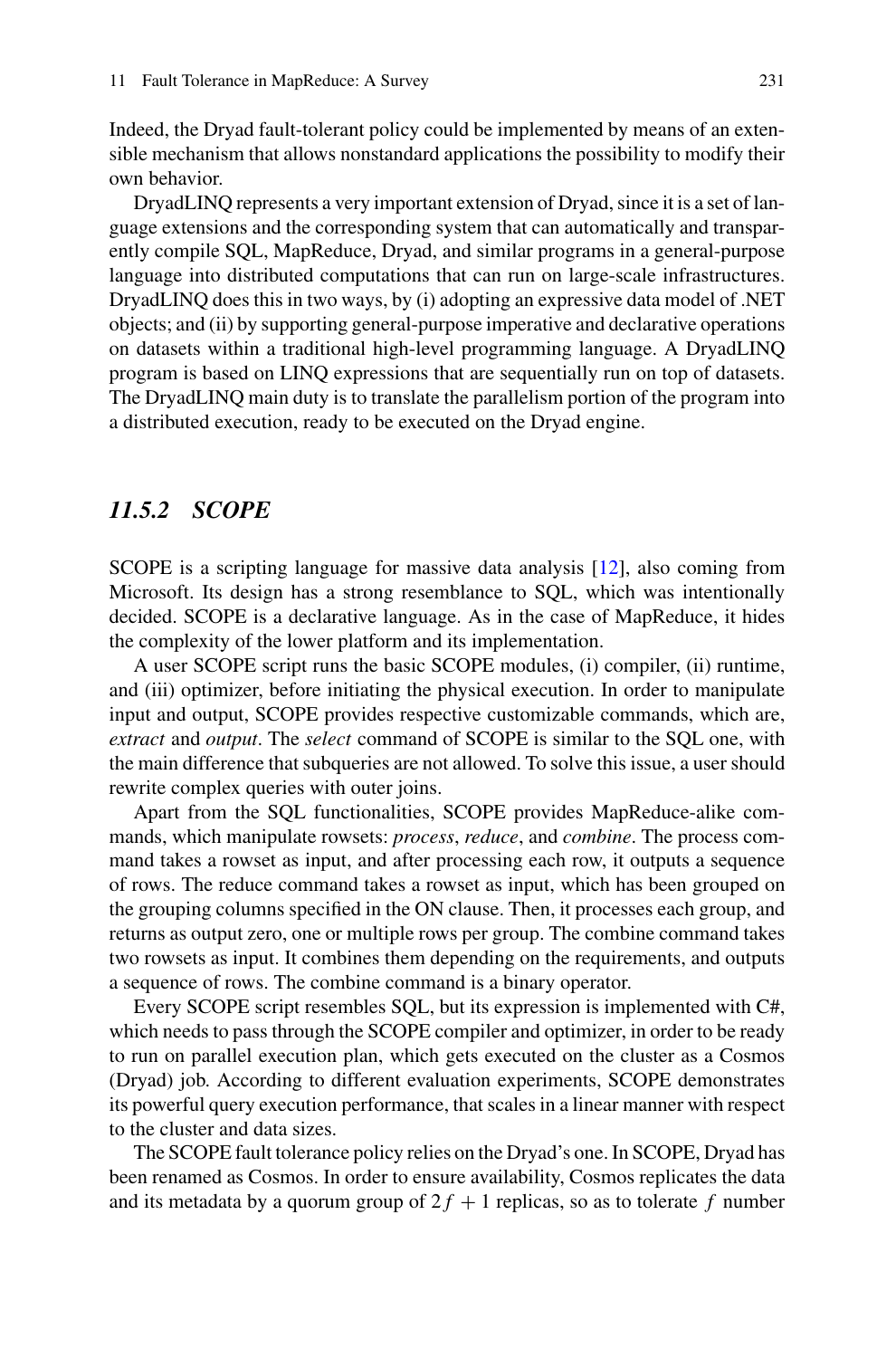of failures. In order to ensure reliability, Cosmos enforces end-to-end checksums, to detect crash faulty components, whereas the data on disks is periodically scrubbed, to detect any corrupted or bit rot data before usage.

## *11.5.3 Nephele*

In [\[60](#page-34-15)], authors present the basic foundations of Nephele, a novel research project at the time, whose aim was parallel data processing in dynamic clouds.

According to authors, state-of-the-art frameworks like MapReduce and Dryad are cluster-oriented models, which assume that their resources are a static set of homogeneous nodes. Therefore, these frameworks are not prepared enough for production clouds, whose exploitation of the dynamic resource allocation is a must. Based on this, they propose Nephele, a project which shares many similarities with Dryad, but providing more flexibility.

Nephele's architecture has a master–worker design pattern, with one Job Manager and many Task Managers. Each instance (aka VM) has its own Task Manager. As in Dryad, every Nephele job is expressed as a directed acyclic graph (DAG), where the vertices are tasks, and graph edges define the communication flow.

After writing the code for particular tasks, the user should define a Job Graph, consisting of linked edges and vertices. In addition, a user could specify other details, such as the number of subtasks in total, the number of subtasks per instance, instance types, etc. Each user Job Graph is then transformed into an Execution Graph by the Job Manager. Every specified manual configuration is taken into account by the Job Manager. Otherwise, the Job Manager places the default configuration according to the type of the respective job.

Compared to the default Hadoop on a small cloud infrastructure, the evaluation metrics are impressive and in favor to Nephele, showing better performance and resource utilization.

The main drawback of Nephele is that, due to its academic origin, it was not embraced by the research and industry community. One of the reasons could be its similarity with Dryad. An additional drawback of Nephele was its complexity, mainly compared to Hadoop MapReduce.

Finally, the Nephele fault tolerance policy still remains an open question. The authors admit the fault tolerance as desired but uncertain feature, because, as they mention, the optimal strategy is dependent on many parameters, among others, the task, its operations, the data, and the environment.

## *11.5.4 Spark*

Spark is a novel framework for in-memory data mining on large clusters, whose main focus are applications that reuse the same dataset across multiple operations [\[69](#page-35-6)].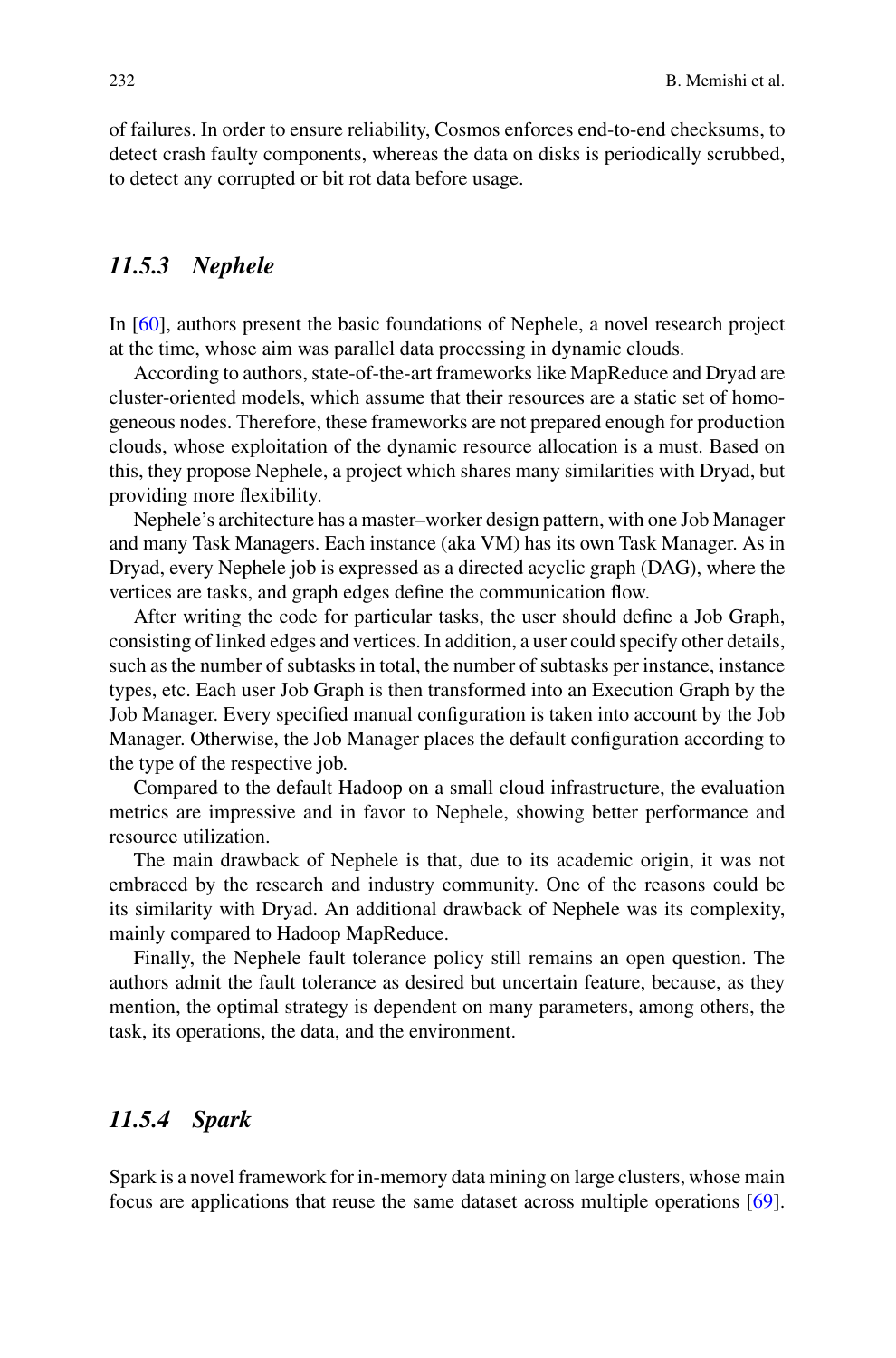In this domain we found basically applications that are based on machine learning algorithms, such as text search, logistic regression, alternating least squares, etc. Spark programs are executed on top of the Mesos environment [\[28\]](#page-32-14), where each of them needs its own driver (master) program to manage the control flow of the operations. Currently, Spark can also be run on top of other resource management frameworks, such as Hadoop YARN.

The main abstractions of Spark are:

- Resilient Distributed Datasets (RDDs) [\[68\]](#page-35-7). These are read-only collections of objects that are spread on cluster nodes.
- Parallel operations. These operations can be performed on top of the RDDs. Examples of these operations are *reduce*, *collect*, *foreach*, etc.
- Shared variables. These variables may be twofold: (i) broadcast variables, that copy the data value once to each worker; and (ii) accumulators, that can only "add" for being used as an associative operation, whose purpose (value) is readable by the driver only.

The most important abstraction of Spark are RDDs. Its primary use is to enable efficient in-memory computations on large clusters. This abstraction evolves in order to solve the main issues of parallel applications, whose intermediate results are very important in future multiple computations.

The main advantage of RDDs is the efficient data reuse, which comes with a good fault tolerance support. Its interface is based on coarse-grained transformations, by applying the same operation in parallel to a large amount of data. Each RDD is represented through a common interface, consisting of:

- A set of partitions. These are atomic pieces of the dataset.
- Set of dependencies. These are dependencies on parent RDDs.
- A function for computing the dataset from its parent.
- Metadata about its (i) partitioning scheme, and (ii) data placement.

Examples of applications that can take advantage of this feature are iterative algorithms and interactive data mining tools. Spark shows great results on some of these applications, outperforming Hadoop by  $10 \times [68, 69, 71]$  $10 \times [68, 69, 71]$  $10 \times [68, 69, 71]$  $10 \times [68, 69, 71]$  $10 \times [68, 69, 71]$  $10 \times [68, 69, 71]$  $10 \times [68, 69, 71]$ .

The Spark fault tolerance policy as well the scalability property are mainly based on the fundamental properties of MapReduce. In the case of the RDDs, they deploy the fault tolerance by means of the lineage concept, that is, if a node fails and an RDD partition is lost, the failed RDD partition is rebuilt from its parent datasets and eventually cached on other nodes. In addition to this, the Spark authors are planning to extend the fault tolerance in order to support other levels of persistence by means of in-memory replication across multiple nodes.

As part of Spark, the research community has proposed different modules, such as D-Streams [\[70,](#page-35-9) [71](#page-35-8)], GraphX [\[26\]](#page-32-15), Spark SQL [\[6](#page-31-9)], and many others.

D-Streams represents a stream processing engine, an alternative to live queries (or operators) maintained by distributed event processing engines. Authors argue that it is better to have small batch computations using the advantages of in-memory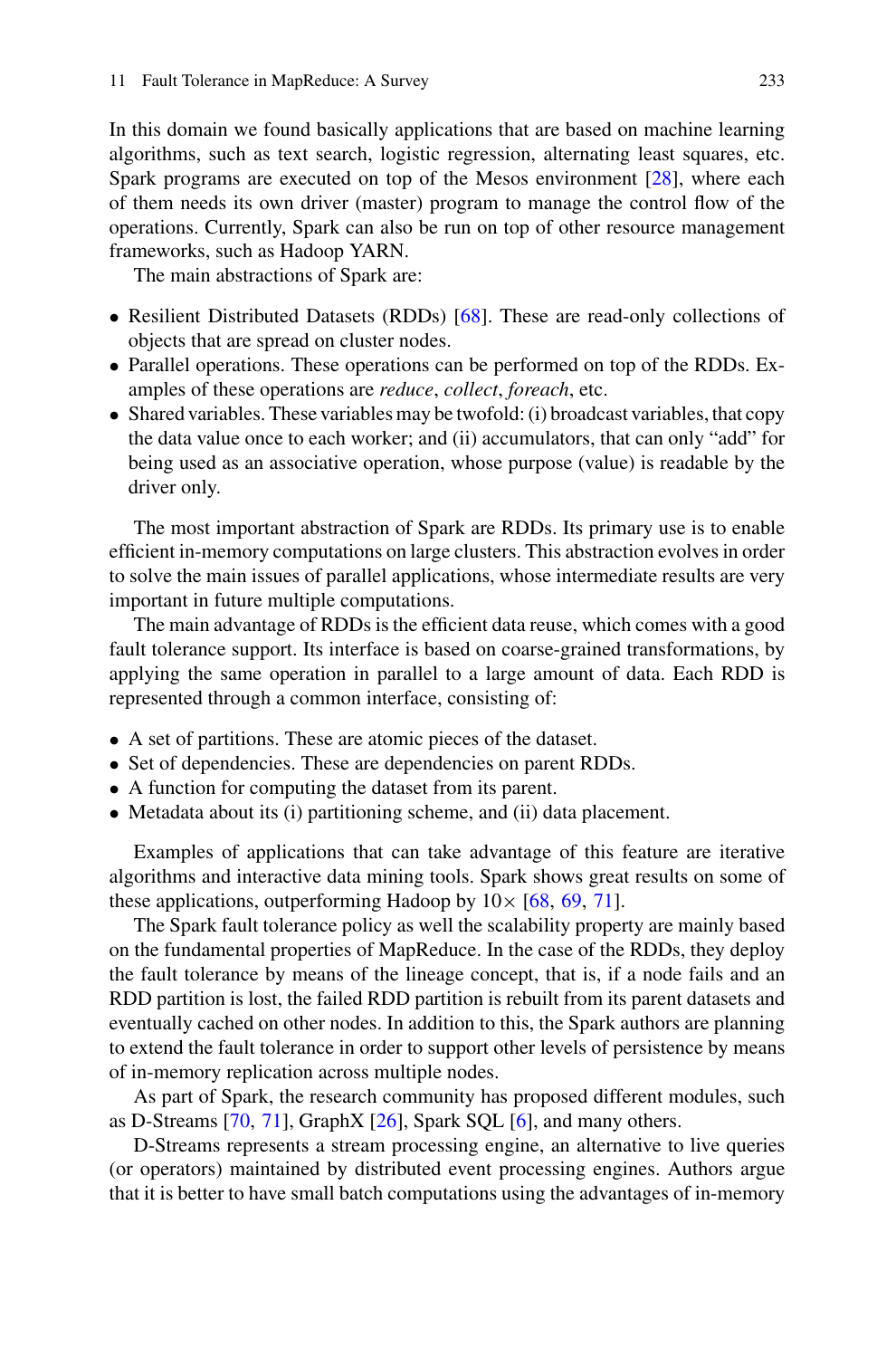RDDs, instead of using long-live queries which are more costly and complex, mainly in terms of fault tolerance.

GraphX is a graph processing framework, which is built on top of Spark. GraphX represents an alternative to the classical graph processing systems, because it can efficiently handle iterative processing requirements of graph algorithm, unlike the general-purpose frameworks, such as MapReduce. The advantage of GraphX with respect to the classical graph processing frameworks is that it enables wider range of computations, and preserves the advantages of general-purpose dataflow frameworks, mainly the fault tolerance.

Finally, Spark SQL is another Apache Spark module, which enables an efficient intersection between relational processing and Spark functional programming. It does this by introducing the (i) *DataFrame API*, which enables the execution of relational operations, and (ii) *Catalyst*, which is another module that optimizes queries, and in addition simplifies data sources additions, and optimization rules, among others.

The main idea behind Apache Spark is to use iterative queries that are main memory based, which is also its main drawback. If the user request is not related to the previous and recent RDDs, the query process should start from the beginning. In this scenario, if we have to go back to the first iteration, MapReduce usually performs better than Spark.

## <span id="page-29-0"></span>**11.6 Discussion**

MapReduce programming model and the above-mentioned state-of-the-art improvements have filled many gaps on data processing requirements. However, there are many fault-tolerant issues that have not been solved yet. Below we address some open challenges.

It has been more than a decade since Google introduced MapReduce [\[19\]](#page-32-0), but there are no many projects that analyze MapReduce with real-life traces and realtime large-scale infrastructures. What we can observe from the current situation is that leading companies process sensitive data with MapReduce. This data processing is highly confidential for their business and is a sufficient reason to avoid giving any details related to these results. As a consequence, most of the today's contributions are based on simulating failures [\[10,](#page-31-3) [21,](#page-32-16) [22,](#page-32-2) [35](#page-33-9)], or simulating the overall environment [\[58](#page-34-6)].

In addition, we are not aware of any large-scale comparison of datasets. The most common comparison we have seen in the data-intensive community field is the sorting time of 1 PB of data  $[53]$ . It would be desirable to have benchmark competitions of companies' data processing engines in the Big Data field. Indeed, it would be really challenging for the research and industry community to formalize a competition to measure different metrics of data-intensive processing frameworks, such as performance, scalability, or dependability.

Fault-tolerant abstraction models are another issue which is indeed missing in data-intensive computing systems. There are some projects that have offered different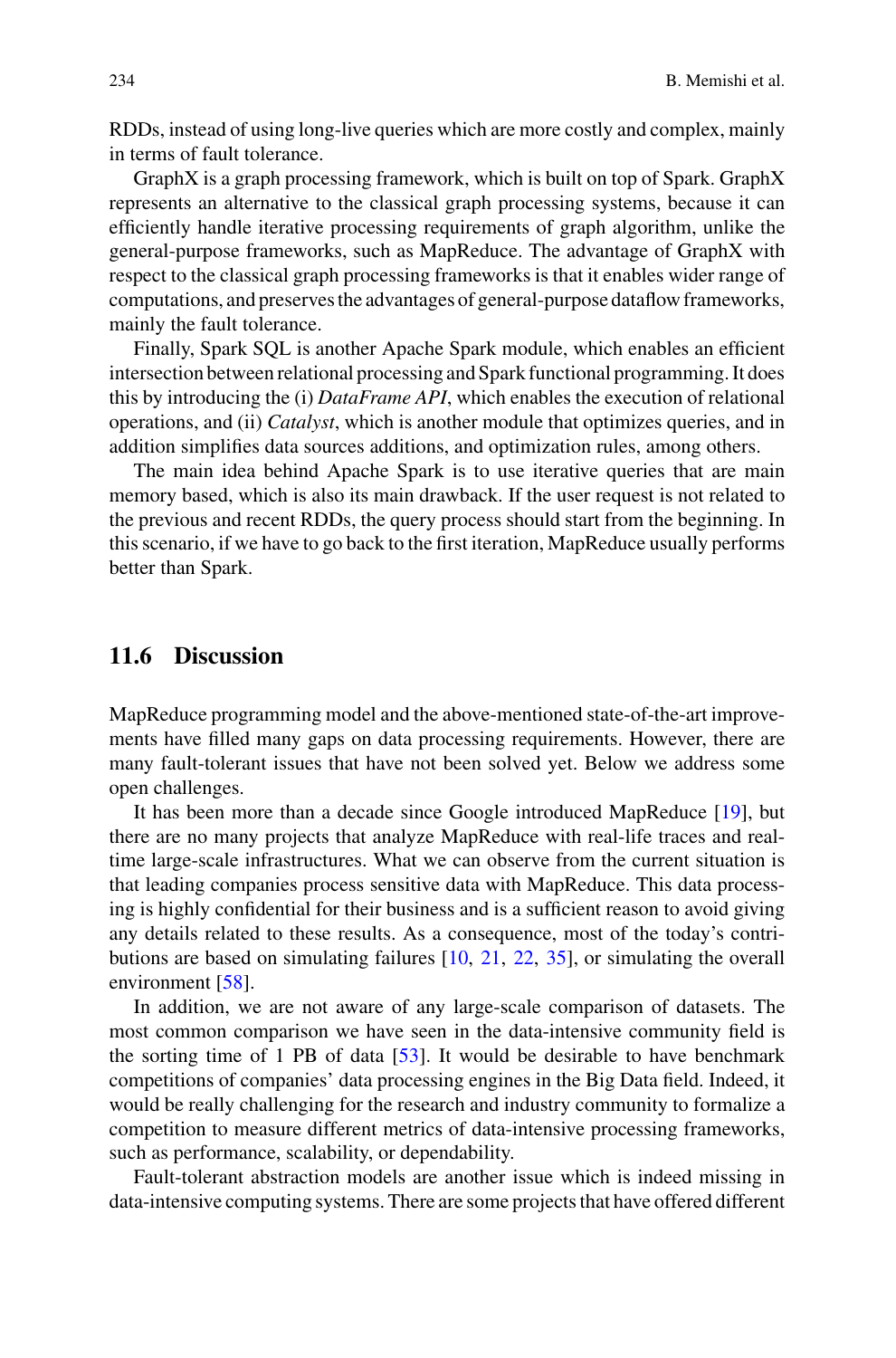approaches for this issue. Jin et al. [\[34\]](#page-33-6) have derived a stochastic model that in some way predicts the performance of MapReduce applications under failures (crash failures). Their goal was to have a better understanding of fault tolerance mechanisms in Hadoop. A partial contribution to a theoretical failure model can be found in [\[58](#page-34-6)], which gives a simulation environment, and the possibility of fine-tuning different kinds of parameters. Another interesting work is presented in [\[48\]](#page-34-7), where the authors propose a black box approach in order to detect and diagnose faults in MapReduce systems. While this contribution is valuable, it fails to solve half of the injected failures. Moreover, the mechanism has been evaluated only offline.

On the other side, there are studies that have expressed the view that this model is unworkable. In  $[10]$ , it was explicitly stated that there is neither equivalent mathematical analysis that starts with a failure distribution and derives expected run time in the presence of failures nor optimization of the parameters of the system to minimize expected run time of the parallel applications under execution.

We consider that a theoretical model has not been presented yet, accepted by the whole community. We believe that additional challenges are important as well as possible, starting from the basic fault tolerance definitions, such as the failure detection.

While the handling and recovery in MapReduce fault tolerance via data replication and task re-execution seem to work well even at large scale [\[1](#page-31-10), [37](#page-33-4), [72\]](#page-35-1), there is relatively little work on detecting failures in MapReduce. Accurate detection of failures is as important as failures recovery, in order to improve applications latencies and minimize resource waste. A new methodology to adaptively tune the timeout detector can significantly improve the overall performance of the applications, regardless of their execution environment [\[43](#page-33-12)]. Every MapReduce job should have its proper timeout, because in this way it could be possible to efficiently detect failures.

When reliability is improved, it is reasonable to think that these improvements are made at the expense of additional resource consumption. For instance, the replication improves the reliability, but increases the cost. The same occurs with cloning or speculating a task. More work is needed in improving reliability, maintaining similar resource utilization.

#### <span id="page-30-0"></span>**11.7 Summary**

Many research projects have studied the MapReduce framework in the last few years, including its fault tolerance concepts and mechanisms. However, as far as we know, there is not a complete review of the research in MapReduce fault tolerance as an overall picture of what has been done and what is not solved yet. This survey addresses this gap, providing a systematic literature review on many contributions and an extensive analysis of new fault-tolerant mechanisms in MapReduce-based systems. Since there are other data-intensive approaches that have tried to go beyond the fundamental MapReduce functionality, we have also listed a relevant selection of these systems.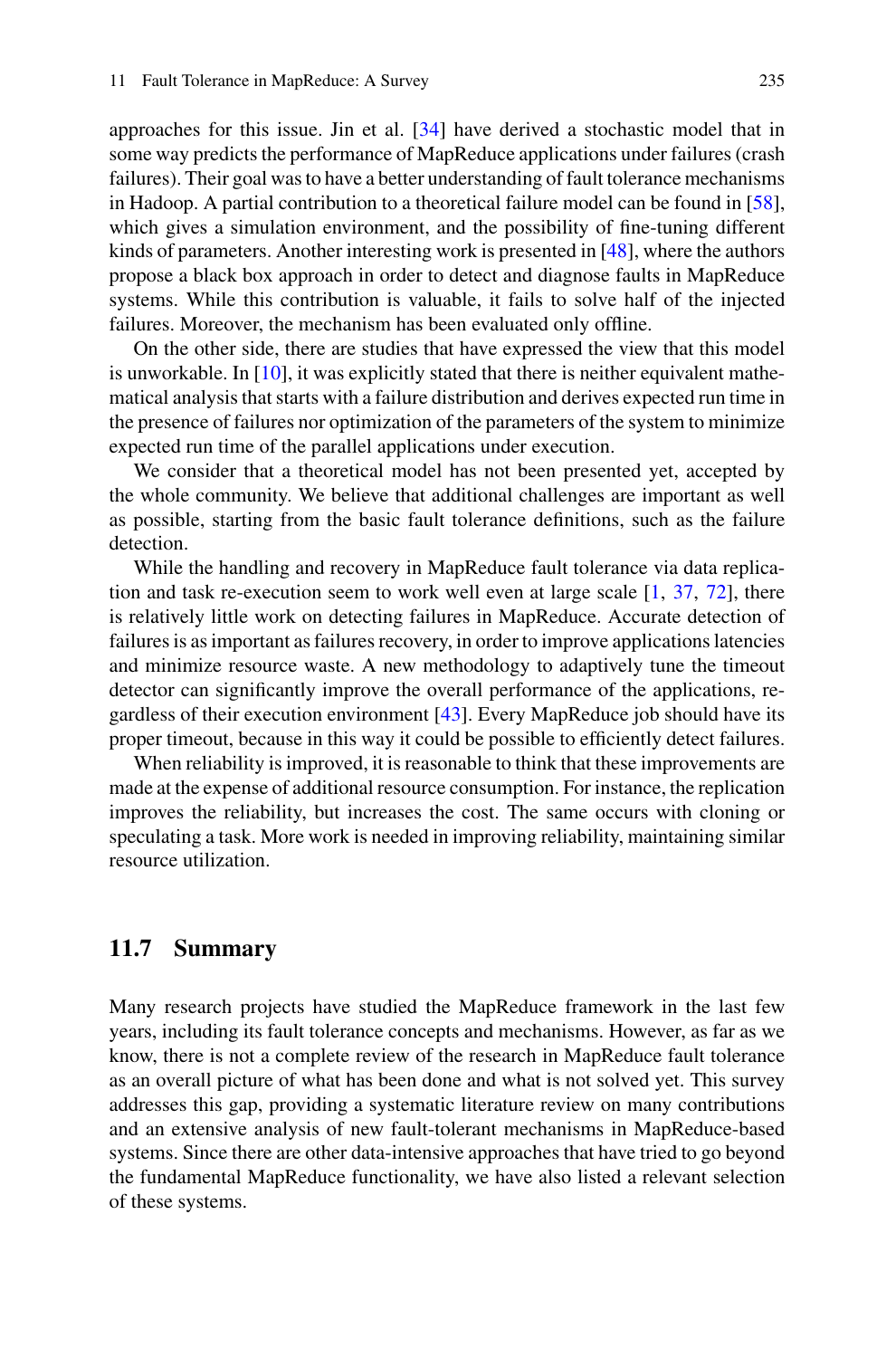Finally, we have outlined some opening issues and key challenges for building efficient fault tolerance mechanisms in the MapReduce context. We argue that it is worth having a joint project from the different communities in order to handle issues such as a large-scale study of failures, where major companies could have a crucial role, and innovative and optimized failure models, where research communities can provide a significant contribution.

**Acknowledgments** The research leading to these results has received funding from the H2020 project reference number 642963in the call H2020-MSCA-ITN-2014.

#### **References**

- <span id="page-31-10"></span>1. Ananthanarayanan, G., Agarwal, S., Kandula, S., Greenberg, A., Stoica, I., Harlan, D., Harris, E.: Scarlett: coping with skewed content popularity in mapreduce clusters. In: Proceedings of the Sixth Conference on Computer Systems, ACM, New York, NY, USA, EuroSys '11, pp. 287–300, (2011). <http://doi.acm.org/10.1145/1966445.1966472>
- <span id="page-31-8"></span>2. Ananthanarayanan, G., Ghodsi, A., Shenker, S., Stoica, I.: Effective straggler mitigation: Attack of the clones. In: Proceedings of the 10th USENIX Conference on Networked Systems Design and Implementation, USENIX Association, Berkeley, CA, USA, NSDI'13, pp. 185–198, (2013). <http://dl.acm.org/citation.cfm?id=2482626.2482645>
- <span id="page-31-6"></span>3. Ananthanarayanan, G., Hung, M.C.C., Ren, X., Stoica, I., Wierman, A., Yu, M.: GRASS: trimming stragglers in approximation analytics. In: Proceedings of the 11th USENIX Conference on Networked Systems Design and Implementation, USENIX Association, Berkeley, CA, USA, NSDI'14, pp. 289–302, (2014). <http://dl.acm.org/citation.cfm?id=2616448.2616475>
- <span id="page-31-4"></span>4. Ananthanarayanan, G., Kandula, S., Greenberg, A., Stoica, I., Lu, Y., Saha, B., Harris, E.: Reining in the outliers in map-reduce clusters using Mantri. In: Proceedings of the 9th USENIX conference on Operating Systems Design and Implementation, USENIX Association, Berkeley, CA, USA, OSDI'10, pp. 1–16, (2010). <http://dl.acm.org/citation.cfm?id=1924943.1924962>
- <span id="page-31-7"></span>5. Apache Zookeeper: (2015). <http://zookeeper.apache.org/>
- <span id="page-31-9"></span>6. Armbrust, M., Xin, R.S., Lian, C., Huai, Y., Liu, D., Bradley, J.K., Meng, X., Kaftan, T., Franklin, M.J., Ghodsi, A., Zaharia, M.: Spark sql: Relational data processing in spark. In: Proceedings of the 2015 ACM SIGMOD International Conference on Management of Data, ACM, New York, NY, USA, SIGMOD '15, pp. 1383–1394 (2015). [http://doi.acm.org/10.1145/](http://doi.acm.org/10.1145/2723372.2742797) [2723372.2742797](http://doi.acm.org/10.1145/2723372.2742797)
- <span id="page-31-0"></span>7. Avizienis, A., Laprie, J.C., Randell, B., Landwehr, C.E.: Basic concepts and taxonomy of dependable and secure computing. IEEE Trans. Dependable Secure Comput. **1**(1), 11–33 (2004)
- <span id="page-31-1"></span>8. Barborak, M., Dahbura, A., Malek, M.: The consensus problem in fault-tolerant computing. ACM Comput. Surv. **25**(2), 171–220 (1993). <http://doi.acm.org/10.1145/152610.152612>
- <span id="page-31-5"></span>9. Borthakur, D., Gray, J., Sarma, J.S., Muthukkaruppan, K., Spiegelberg, N., Kuang, H., Ranganathan, K., Molkov, D., Menon, A., Rash, S., Schmidt, R., Aiyer, A.: Apache Hadoop goes realtime at Facebook. In: Proceedings of the 2011 ACM SIGMOD International Conference on Management of data, ACM, New York, NY, USA, SIGMOD '11, pp. 1071–1080 (2011). <http://doi.acm.org/10.1145/1989323.1989438>
- <span id="page-31-3"></span>10. Bressoud, T.C., Kozuch, M.A.: Cluster fault-tolerance: An experimental evaluation of checkpointing and MapReduce through simulation. In: Proceedings of the 2009 IEEE International Conference on Cluster Computing and Workshops, IEEE, pp. 1–10 (2009). [http://ieeexplore.](http://ieeexplore.ieee.org/lpdocs/epic03/wrapper.htm?arnumber=5289185) [ieee.org/lpdocs/epic03/wrapper.htm?arnumber=5289185](http://ieeexplore.ieee.org/lpdocs/epic03/wrapper.htm?arnumber=5289185)
- <span id="page-31-2"></span>11. Cachin, C., Guerraoui, R., Rodrigues, L.: Introduction to Reliable and Secure Distributed Programming (2. ed.). Springer (2011)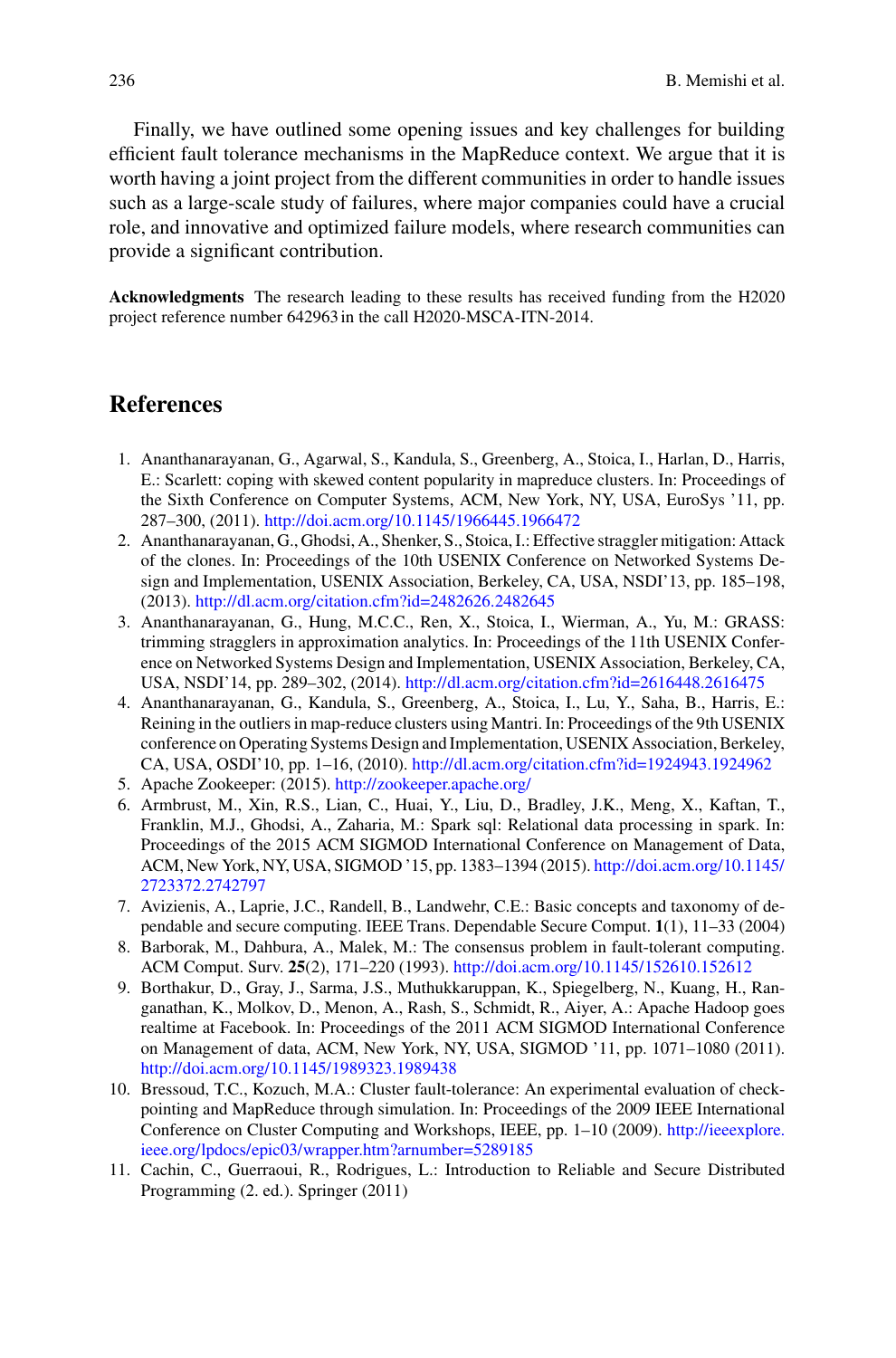- <span id="page-32-13"></span>12. Chaiken, R., Jenkins, B., Larson, P., Ramsey, B., Shakib, D., Weaver, S., Zhou, J.: SCOPE: Easy and Efficient Parallel Processing of Massive Data Sets. Proc. VLDB Endow **1**(2), 1265–1276 (2008). <http://dl.acm.org/citation.cfm?id=1454159.1454166>
- <span id="page-32-8"></span>13. Chen, Q., Liu, C., Xiao, Z.: Improving mapreduce performance using smart speculative execution strategy. IEEE Trans. Comput. **63**(4), 954–967 (2014). doi[:10.1109/TC.2013.15](http://dx.doi.org/10.1109/TC.2013.15)
- <span id="page-32-5"></span>14. Chohan, N., Castillo, C., Spreitzer, M., Steinder, M., Tantawi, A., Krintz, C.: See spot run: using spot instances for MapReduce workflows. In: Proceedings of the 2nd USENIX Conference on Hot Topics in Cloud Computing, USENIX Association, Berkeley, CA, USA, HotCloud'10, pp. 7–7 (2010). <http://dl.acm.org/citation.cfm?id=1863103.1863110>
- <span id="page-32-3"></span>15. Clement, A., Kapritsos, M., Lee, S., Wang, Y., Alvisi, L., Dahlin, M., Riche, T.: Upright cluster services. In: Proceedings of the ACM SIGOPS 22nd Symposium on Operating Systems Principles, ACM, New York, NY, USA, SOSP '09, pp. 277–290 (2009). [http://doi.acm.org/10.](http://doi.acm.org/10.1145/1629575.1629602) [1145/1629575.1629602](http://doi.acm.org/10.1145/1629575.1629602)
- <span id="page-32-4"></span>16. Condie, T., Conway, N., Alvaro, P., Hellerstein, J.M., Elmeleegy, K., Sears, R.: MapReduce online. In: Proceedings of the 7th USENIX Conference on Networked Systems Design and Implementation, USENIX Association, Berkeley, CA, USA, NSDI'10, pp. 21–21 (2010). [http://](http://dl.acm.org/citation.cfm?id=1855711.1855732) [dl.acm.org/citation.cfm?id=1855711.1855732](http://dl.acm.org/citation.cfm?id=1855711.1855732)
- <span id="page-32-10"></span>17. Correia, M., Costa, P., Pasin, M., Bessani, A., Ramos, F., Verissimo, P.: On the feasibility of byzantine fault-tolerant mapreduce in clouds-of-clouds. In: 2012 IEEE 31st Symposium on Reliable Distributed Systems (SRDS), pp. 448–453 (2012). doi[:10.1109/SRDS.2012.46](http://dx.doi.org/10.1109/SRDS.2012.46)
- <span id="page-32-6"></span>18. Costa, P., Pasin, M., Bessani, A., Correia, M.: Byzantine Fault-Tolerant MapReduce: Faults are Not Just Crashes. In: Proceedings of the 3rd IEEE Second International Conference on Cloud Computing Technology and Science, IEEE Computer Society, Washington, DC, USA, CLOUDCOM '11, pp. 17–24 (2010). <http://dx.doi.org/10.1109/CloudCom.2010.25>
- <span id="page-32-0"></span>19. Dean, J., Ghemawat, S., Inc, G.: MapReduce: simplified data processing on large clusters. In: Proceedings of the 6th Conference on Symposium on Operating Systems Design & Implementation, USENIX Association, OSDI'04 (2004)
- <span id="page-32-9"></span>20. Dean, J.: Building software systems at google and lessons learned. Stanford EE Computer Systems Colloquium (2010). <http://www.stanford.edu/class/ee380/Abstracts/101110-slides.pdf>
- <span id="page-32-16"></span>21. Dinu, F., Ng, T.S.E.: Hadoop's Overload Tolerant Design Exacerbates Failure Detection and Recovery. In: Proceedings of the 9th USENIX Conference on Operating Systems Design and Implementation, ACM, New York, NY, USA, NetDB'11, pp. 1–7 (2011)
- <span id="page-32-2"></span>22. Dinu, F., Ng, T.E.: Understanding the effects and implications of compute node related failures in Hadoop. In: HPDC '12: Proceedings of the 21st International Symposium on High-Performance Parallel and Distributed Computing, ACM, New York, NY, USA, pp. 187–198 (2012). <http://doi.acm.org/10.1145/2287076.2287108>
- <span id="page-32-1"></span>23. Facebook, Inc.: (2015). <https://www.facebook.com/>
- <span id="page-32-7"></span>24. Facebook, I.: Under the Hood: Scheduling MapReduce jobs more efficiently with Corona (2012). [http://www.facebook.com/notes/facebook-engineering/under-the-hood-scheduling](http://www.facebook.com/notes/facebook-engineering/under-the-hood-scheduling-mapreduce-jobs-more-efficiently-with-corona/10151142560538920)[mapreduce-jobs-more-efficiently-with-corona/10151142560538920](http://www.facebook.com/notes/facebook-engineering/under-the-hood-scheduling-mapreduce-jobs-more-efficiently-with-corona/10151142560538920)
- <span id="page-32-11"></span>25. Fedak, G., He, H., Cappello, F.: BitDew: A data management and distribution service with multi-protocol file transfer and metadata abstraction. J Netw. Compu. Appl. **32**(5), 961–975 (2009)
- <span id="page-32-15"></span>26. Gonzalez, J.E., Xin, R.S., Dave, A., Crankshaw, D., Franklin, M.J., Stoica, I.: Graphx: Graph processing in a distributed dataflow framework. In: Proceedings of the 11th USENIX Conference on Operating Systems Design and Implementation, USENIX Association, Berkeley, CA, USA, OSDI'14, pp. 599–613 (2014). <http://dl.acm.org/citation.cfm?id=2685048.2685096>
- <span id="page-32-12"></span>27. Hadoop Releases: (2015). <http://hadoop.apache.org/releases.html>
- <span id="page-32-14"></span>28. Hindman, B., Konwinski, A., Zaharia, M., Ghodsi, A., Joseph, A.D., Katz, R., Shenker, S., Stoica, I.: Mesos: A Platform for Fine-grained Resource Sharing in the Data Center. In: Proceedings of the 8th USENIX Conference on Networked Systems Design and Implementation, USENIX Association, Berkeley, CA, USA, NSDI'11, pp. 22–22 (2011). [http://dl.acm.org/](http://dl.acm.org/citation.cfm?id=1972457.1972488) [citation.cfm?id=1972457.1972488](http://dl.acm.org/citation.cfm?id=1972457.1972488)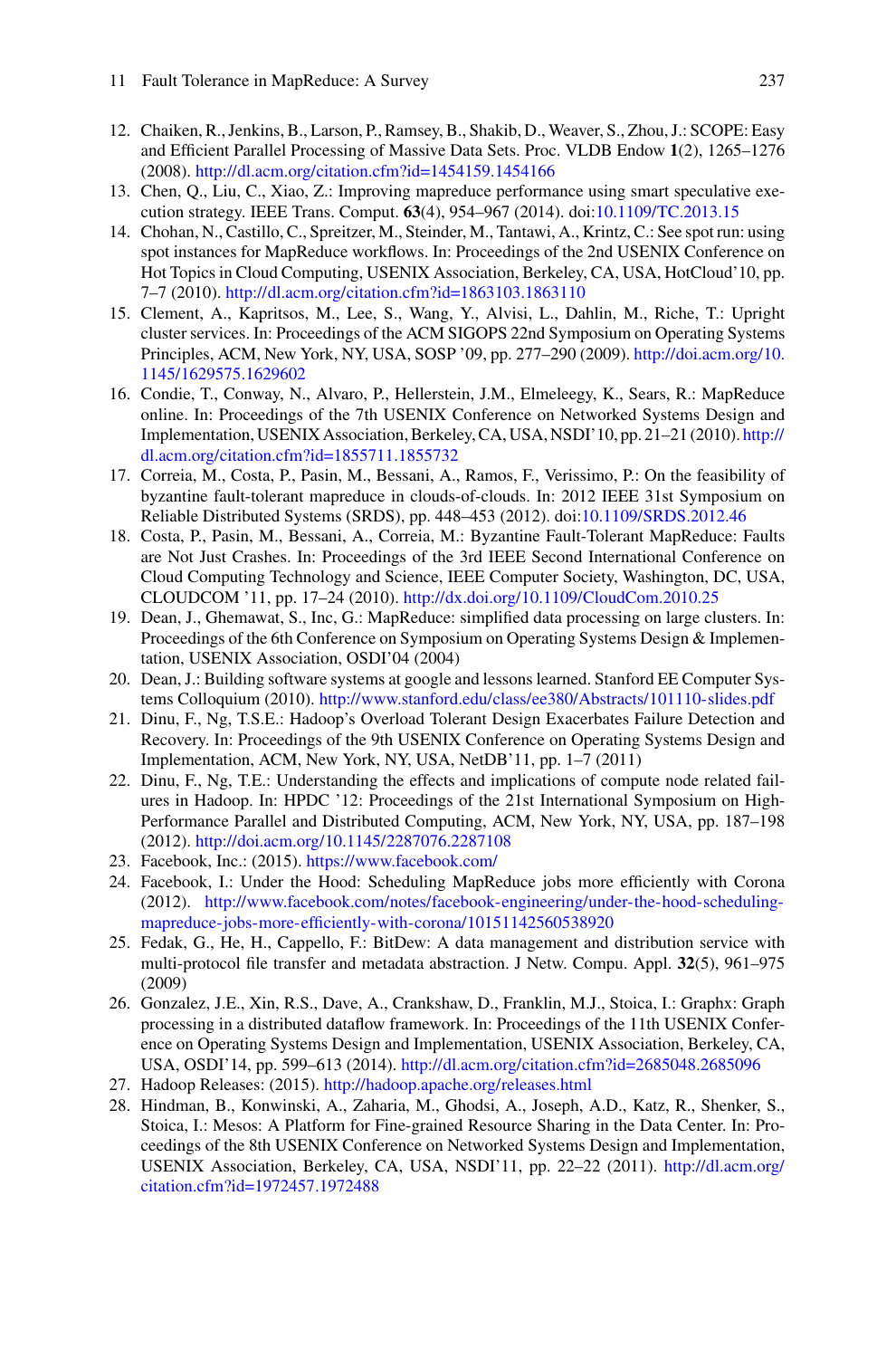- <span id="page-33-8"></span>29. How-to: Set Up a Hadoop Cluster with Network Encryption: (2013). [http://blog.cloudera.com/](http://blog.cloudera.com/blog/2013/03/how-to-set-up-a-hadoop-cluster-with-network-encryption/) [blog/2013/03/how-to-set-up-a-hadoop-cluster-with-network-encryption/](http://blog.cloudera.com/blog/2013/03/how-to-set-up-a-hadoop-cluster-with-network-encryption/)
- <span id="page-33-11"></span>30. Ibrahim, S., Phuong, T.A., Antoniu, G.: An Eye on the Elephant in the Wild: A Performance Evaluation of Hadoop's Schedulers Under Failures. In: Workshop on Adaptive Resource Management and Scheduling for Cloud Computing (ARMS-CC-2015), held in conjunction with PODC'15 (2015)
- <span id="page-33-16"></span>31. Introduction to Hadoop Security: (2013). [http://www.cloudera.com/content/cloudera/en/](http://www.cloudera.com/content/cloudera/en/home.html) [home.html](http://www.cloudera.com/content/cloudera/en/home.html)
- <span id="page-33-14"></span>32. Isard, M., Budiu, M., Yu, Y., Birrell, A., Fetterly, D.: Dryad: distributed data-parallel programs from sequential building blocks. In: Proceedings of the 2nd ACM SIGOPS/EuroSys 2007, ACM, New York, NY, USA, EuroSys '07, pp. 59–72 (2007). [http://doi.acm.org/10.](http://doi.acm.org/10.1145/1272996.1273005) [1145/1272996.1273005](http://doi.acm.org/10.1145/1272996.1273005)
- <span id="page-33-1"></span>33. Jin, H., Ibrahim, S., Qi, L., Cao, H., Wu, S., Shi, X.: The MapReduce programming model and implementations. Cloud Computing: Principles and Paradigms pp. 373–390. doi[:10.1002/](http://dx.doi.org/10.1002/9780470940105.ch14) [9780470940105.ch14](http://dx.doi.org/10.1002/9780470940105.ch14)
- <span id="page-33-6"></span>34. Jin, H., Qiao, K., Sun, X.H., Li, Y.l.: Performance under Failures of MapReduce Applications. In: Proceedings of the 2011 11th IEEE/ACM International Symposium on Cluster, Cloud and Grid Computing, IEEE Computer Society, Washington, DC, USA, CCGRID '11, pp. 608–609 (2011). <http://dx.doi.org/10.1109/CCGrid.2011.84>
- <span id="page-33-9"></span>35. Jin, H., Sun, X.H.: Performance comparison under failures of MPI and MapReduce: An Analytical Approach. Future Gener. Comput. Syst. **29**(7), 1808–1815 (2013). [http://dx.doi.org/10.](http://dx.doi.org/10.1016/j.future.2013.01.013) [1016/j.future.2013.01.013](http://dx.doi.org/10.1016/j.future.2013.01.013)
- <span id="page-33-17"></span>36. Kerberos: The Network Authentication Protocol: (2015). <http://web.mit.edu/kerberos/>
- <span id="page-33-4"></span>37. Ko, S.Y., Hoque, I., Cho, B., Gupta, I.: Making cloud intermediate data fault-tolerant. In: Proceedings of the 1st ACM Symposium on Cloud Computing, ACM, New York, NY, USA, SoCC '10, pp. 181–192 (2010). <http://doi.acm.org/10.1145/1807128.1807160>
- <span id="page-33-13"></span>38. Ko, S.Y., Hoque, I., Cho, B., Gupta, I.: On availability of intermediate data in cloud computations. In: Proceedings of the 12th conference on Hot topics in operating systems, USENIX Association, Berkeley, CA, USA, HotOS'09, pp. 6–6 (2009). [http://dl.acm.org/citation.cfm?](http://dl.acm.org/citation.cfm?id=1855568.1855574) [id=1855568.1855574](http://dl.acm.org/citation.cfm?id=1855568.1855574)
- <span id="page-33-3"></span>39. Lin, H., Ma, X., Archuleta, J., Feng, W.c., Gardner, M., Zhang, Z.: MOON: MapReduce On Opportunistic eNvironments. In: Proceedings of the 19th ACM International Symposium on High Performance Distributed Computing, ACM, New York, NY, USA, HPDC '10, pp. 95–106 (2010). <http://doi.acm.org/10.1145/1851476.1851489>
- <span id="page-33-15"></span>40. Lin, J., Dyer, C.: Data-Intensive Text Processing with MapReduce. Tech. rep., University of Maryland, College Park (2010)
- <span id="page-33-5"></span>41. Liu, H., Orban, D.: Cloud MapReduce: A MapReduce implementation on top of a cloud operating system. In: 2011 11th IEEE/ACM International Symposium on Cluster, Cloud and Grid Computing (CCGrid), pp. 464–474 (2011). doi[:10.1109/CCGrid.2011.25](http://dx.doi.org/10.1109/CCGrid.2011.25)
- <span id="page-33-7"></span>42. Liu, H.: Cutting MapReduce Cost with Spot Market. In: Proceedings of the 3rd USENIX Conference on Hot topics in Cloud Computing, USENIX Association, Berkeley, CA, USA, HotCloud'11, pp. 5–5 (2011). [https://www.usenix.org/conference/hotcloud11/cutting](https://www.usenix.org/conference/hotcloud11/cutting-mapreduce-cost-spot-market)[mapreduce-cost-spot-market](https://www.usenix.org/conference/hotcloud11/cutting-mapreduce-cost-spot-market)
- <span id="page-33-12"></span>43. Memishi, B., Ibrahim, S., Pérez, M.S., Antoniu, G.: On the Dynamic Shifting of the MapReduce Timeout. In: Kannan, R., Rasool, R.U., Jin, H., Balasundaram, S. (eds) Managing and Processing Big Data in Cloud Computing, IGI Global, Hershey, Pennsylvania (USA), pp. 1–22 (2016). doi[:10.4018/978-1-4666-9767-6](http://dx.doi.org/10.4018/978-1-4666-9767-6)
- <span id="page-33-10"></span>44. Memishi, B., Pérez, M.S., Antoniu, G.: Diarchy: An Optimized Management Approach for MapReduce Masters. Procedia Comput. Sci. **51**, 9–18 (2015). [http://www.sciencedirect.com/](http://www.sciencedirect.com/science/article/pii/S1877050915009874) [science/article/pii/S1877050915009874.](http://www.sciencedirect.com/science/article/pii/S1877050915009874) International Conference On Computational Science, ICCS Computational Science at the Gates of Nature
- 45. Microsoft, Inc.: (2015). <http://www.microsoft.com/>
- <span id="page-33-2"></span><span id="page-33-0"></span>46. Mone, G.: Beyond Hadoop. Commun. ACM **56**(1), 22–24 (2013). [http://doi.acm.org/10.1145/](http://doi.acm.org/10.1145/2398356.2398364) [2398356.2398364](http://doi.acm.org/10.1145/2398356.2398364)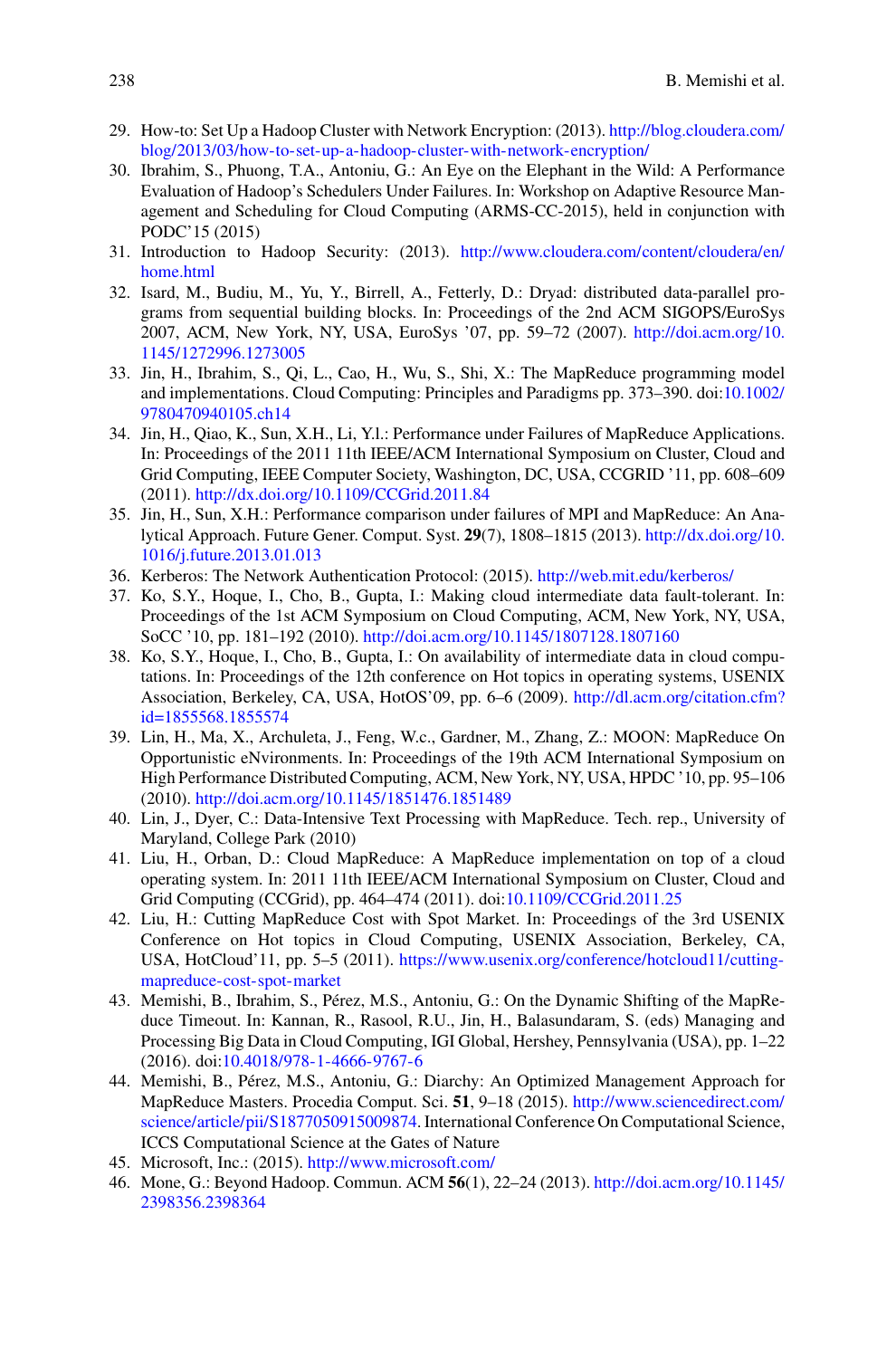- <span id="page-34-13"></span>47. Okorafor, E., Patrick, M.K.: Availability of Jobtracker machine in Hadoop/MapReduce Zookeeper coordinated clusters. Adv. Comput.: An Int. J. **3**(3), 19–30 (2012). [http://www.](http://www.chinacloud.cn/upload/2012-07/12072600543782.pdf) [chinacloud.cn/upload/2012-07/12072600543782.pdf](http://www.chinacloud.cn/upload/2012-07/12072600543782.pdf)
- <span id="page-34-7"></span>48. Pan, X., Tan, J., Kavulya, S., Gandhi, R., Narasimhan, P.: Ganesha: blackBox diagnosis of MapReduce systems. SIGMETRICS Perform. Eval. Rev. **37**(3), 8–13 (2010). [http://doi.acm.](http://doi.acm.org/10.1145/1710115.1710118) [org/10.1145/1710115.1710118](http://doi.acm.org/10.1145/1710115.1710118)
- <span id="page-34-12"></span>49. Phan, T.D., Ibrahim, S., Antoniu, G., Bougé, L.: On Understanding the energy impact of speculative execution in Hadoop. In: IEEE International Conference on Green Computing and Communications (GreenCom 2015), Sydney, Australia (2015). <https://hal.inria.fr/hal-01238055>
- <span id="page-34-0"></span>50. RedHat: A guide for developers using the JBoss Enterprise SOA Platform (2008). [http://www.](http://www.redhat.com/docs/en-US/JBoss_SOA_Platform/4.3.GA/html/Programmers_Guide/index.html, programmersGuide) [redhat.com/docs/en-US/JBoss\\_SOA\\_Platform/4.3.GA/html/Programmers\\_Guide/index.](http://www.redhat.com/docs/en-US/JBoss_SOA_Platform/4.3.GA/html/Programmers_Guide/index.html, programmersGuide) [html,programmersGuide](http://www.redhat.com/docs/en-US/JBoss_SOA_Platform/4.3.GA/html/Programmers_Guide/index.html, programmersGuide)
- <span id="page-34-4"></span>51. Roy, I., Setty, S.T.V., Kilzer, A., Shmatikov, V., Witchel, E.: Airavat: security and privacy for MapReduce. In: Proceedings of the 7th USENIX Conference on Networked Systems Design and Implementation, USENIX Association, Berkeley, CA, USA, NSDI'10, pp. 20–20 (2010). <http://dl.acm.org/citation.cfm?id=1855711.1855731>
- <span id="page-34-9"></span>52. Shih, J.: Hadoop security overview—from security infrastructure deployment to high-level services. Hadoop & BigData Technology Conference (2012). [www.hbtc2012.hadooper.cn/](www.hbtc2012.hadooper.cn/subject/keynotep8shihongliang.pdf) [subject/keynotep8shihongliang.pdf](www.hbtc2012.hadooper.cn/subject/keynotep8shihongliang.pdf)
- <span id="page-34-16"></span>53. Sorting 1PB with MapReduce: (2013). [http://googleblog.blogspot.com/2008/11/sorting-1pb](http://googleblog.blogspot.com/2008/11/sorting-1pb-with-mapreduce.html)[with-mapreduce.html](http://googleblog.blogspot.com/2008/11/sorting-1pb-with-mapreduce.html)
- <span id="page-34-1"></span>54. Stonebraker, M., Abadi, D., DeWitt, D.J., Madden, S., Paulson, E., Pavlo, A., Rasin, A.: MapReduce and parallel DBMSs: friends or foes? Commun. ACM **53**:64–71 (2010). [http://doi.acm.](http://doi.acm.org/10.1145/1629175.1629197) [org/10.1145/1629175.1629197](http://doi.acm.org/10.1145/1629175.1629197)
- <span id="page-34-8"></span>55. Tang, B., Moca, M., Chevalier, S., He, H., Fedak, G.: Towards MapReduce for Desktop Grid Computing. In: Proceedings of the 2010 International Conference on P2P, Parallel, Grid, Cloud and Internet Computing, IEEE Computer Society, Washington, DC, USA, 3PGCIC '10, pp. 193–200 (2010). <http://dx.doi.org/10.1109/3PGCIC.2010.33>
- <span id="page-34-2"></span>56. The Apache Hadoop Project: (2015). <http://hadoop.apache.org/>
- <span id="page-34-3"></span>57. Vavilapalli, V.K., Murthy, A.C., Douglas, C., Agarwal, S., Konar, M., Evans, R., Graves, T., Lowe, J., Shah, H., Seth, S., Saha, B., Curino, C., O'Malley, O., Radia, S., Reed, B., Baldeschwieler, E.: Apache Hadoop YARN: Yet Another Resource Negotiator. In: Proceedings of the 4th Annual Symposium on Cloud Computing, ACM, New York, NY, USA, SoCC '13, p. 5:1–5:16 (2013). <http://doi.acm.org/10.1145/2523616.2523633>
- <span id="page-34-6"></span>58. Wang, G., Butt, A.R., Pandey, P., Gupta, K.: A simulation approach to evaluating design decisions in MapReduce setups. In: 17th Annual Meeting of the IEEE/ACM International Symposium on Modelling, Analysis and Simulation of Computer and Telecommunication Systems, IEEE, MASCOTS 2009, pp. 1–11
- <span id="page-34-5"></span>59. Wang, F., Qiu, J., Yang, J., Dong, B., Li, X., Li, Y.: Hadoop high availability through metadata replication. In: Proceedings of the First International Workshop on Cloud Data Management, ACM, New York, NY, USA, CloudDB '09, pp. 37–44 (2009). [http://doi.acm.org/10.1145/](http://doi.acm.org/10.1145/1651263.1651271) [1651263.1651271](http://doi.acm.org/10.1145/1651263.1651271)
- <span id="page-34-15"></span>60. Warneke, D., Kao, O.: Nephele: Efficient parallel data processing in the cloud. In: Proceedings of the 2Nd Workshop on Many-Task Computing on Grids and Supercomputers, ACM, New York, NY, USA, MTAGS '09, pp. 8:1–8:10 (2009). [http://doi.acm.org/10.1145/1646468.](http://doi.acm.org/10.1145/1646468.1646476) [1646476](http://doi.acm.org/10.1145/1646468.1646476)
- <span id="page-34-14"></span>61. White, T.: Hadoop—The Definitive Guide: Storage and Analysis at Internet Scale (3. ed., revised and updated). O'Reilly (2012)
- <span id="page-34-10"></span>62. Xiao, Z., Xiao, Y.: Achieving accountable MapReduce in cloud computing. Future Gener. Comput. Syst. **30**, 1–13 (2014). <http://dx.doi.org/10.1016/j.future.2013.07.001>
- <span id="page-34-11"></span>63. Xu, H., Lau, W.C.: Optimization for speculative execution in a MapReduce-like cluster. In: 2015 IEEE Conference on Computer Communications, INFOCOM 2015, Kowloon, Hong Kong, April 26–1May 1, 2015, pp. 1071–1079. [http://dx.doi.org/10.1109/INFOCOM.2015.](http://dx.doi.org/10.1109/INFOCOM.2015.7218480) [7218480](http://dx.doi.org/10.1109/INFOCOM.2015.7218480)